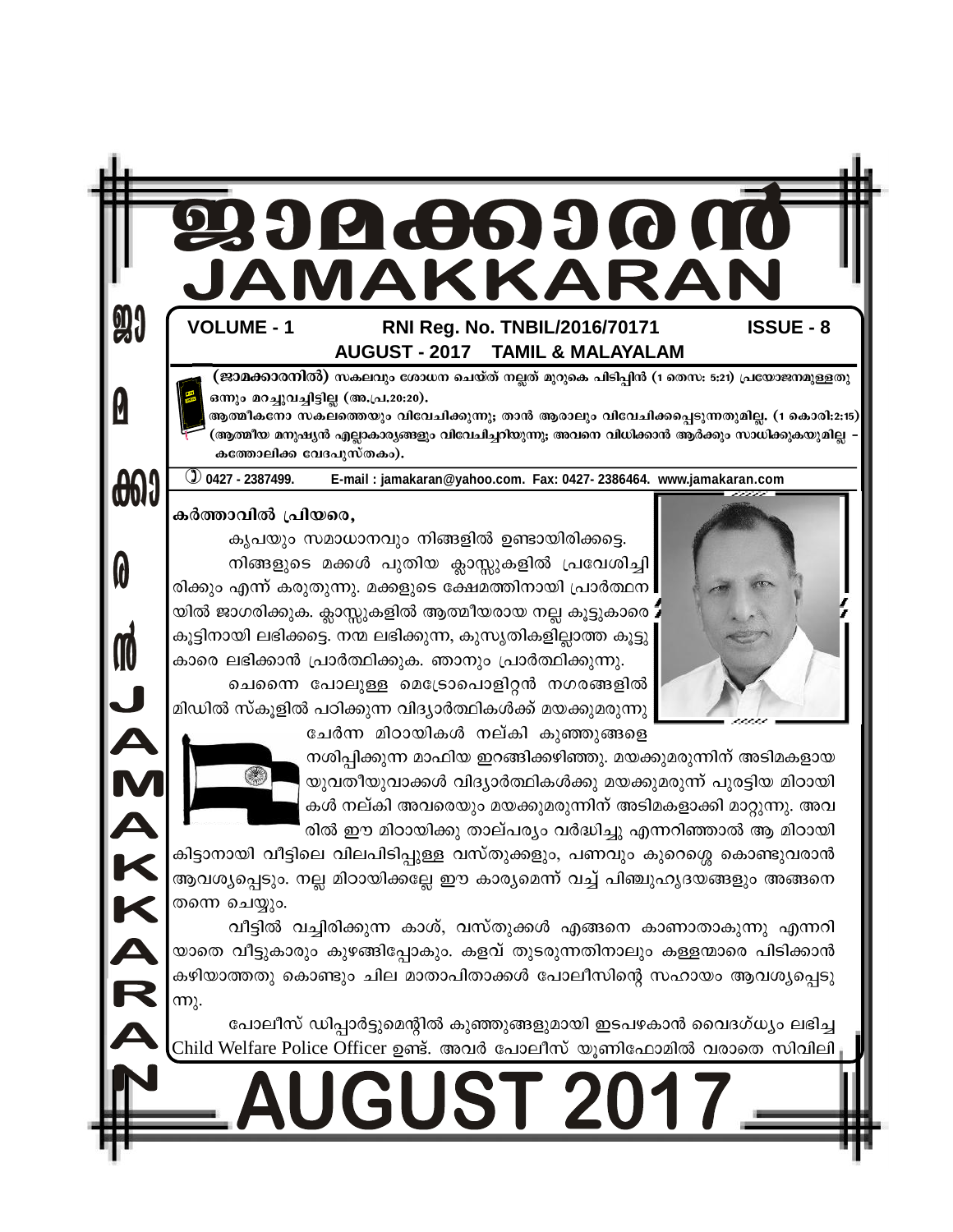യൻ ഡ്രസ്സിൽ വീട്ടിൽ വന്ന് കുഞ്ഞുങ്ങളുമായി ചങ്ങാത്തത്തിലായി അവരിൽ നിന്ന് വിവര ങ്ങൾ ശേഖരിക്കും. അങ്ങനെയുള്ള വിവരശേഖരണത്തിൽ നിന്ന് ഒന്നിനു പുറകെ ഒന്നായി ധാരാളം പേർ അകപ്പെടും. ആ കുഞ്ഞുങ്ങളെ മയക്കുമരുന്നിന് അടിമകളാക്കിയ കോളേജ് വിദ്യാർത്ഥികളെയും പിടികൂടും. ചെന്നൈ നഗരത്തിൽ നിന്ന് പിടികൂടിയ കോളേജ് വിദ്യാർത്ഥി കളുടെ എണ്ണം വളരെ അധികമാണ്.

3, 4 എന്നീ ക്ലാസ്സുകളിൽ പഠിക്കുന്ന തങ്ങളുടെ മക്കളെയും കൂട്ടി എന്നെ കാണാൻ ചില മാതാ പിതാക്കൾ വന്നു. സ്വഭാവത്തിലെ ചില മാറ്റങ്ങൾക്കു പ്രാർത്ഥിക്കാനായിട്ടാണ് എന്റെ അടു ക്കൽ കൊണ്ടുവന്നത്. ആ മാതാപിതാക്കളോടായി ഞാൻ പറഞ്ഞു: 'ഈ വക സ്വഭാവമാറ്റ ത്തിന് പ്രാർത്ഥന മാത്രം പോരാ. മറിച്,

- 1. അവരെ അടിച്ചോ, പേടിപ്പിച്ചോ മറ്റു ശിക്ഷകൾ നല്കിയാലോ അവരിൽ നിന്ന് സത്യാ വസ്ഥ കൊണ്ടുവരാനാകില്ല.
- 2. മയക്കുമരുന്ന് പുരട്ടിയ മിഠായികൾക്ക് അടിമകളായ കുഞ്ഞുങ്ങൾ ഉറങ്ങുമ്പോൾ ചില വൃത്യ സ്തമായ ചേഷ്ടകൾ കാണിക്കും. അതു മനസ്സിലാക്കുക.
- 3. മയക്കുമരുന്ന് ചേർന്ന മിഠായികൾ ലഭിക്കുന്നതിൽ താമസ്സം നേരിട്ടാലോ, കിട്ടാതായാലോ അവർ കോപമുളളവരായി മാറും. തങ്ങളെത്തന്നെ കുത്തി മുറിവേല്പ്പിക്കും. എല്ലാ കാര്യ ങ്ങൾക്കും വാശി പിടിക്കും കരയും. അവർ കരയുന്നല്ലോ എന്ന് കരുതി എത്ര വിലപിടി പ്പുള്ള വസ്തുക്കളോ മധുരപലഹാരങ്ങളോ നല്കിയാലും അതു അവർക്കു വേണ്ട എന്ന് പറയും.
- 4. അങ്ങനെ വൃത്യാസങ്ങൾ കണ്ടാൽ ഉടനെ തന്നെ ഒരു ക്ലിനിക്കിൽ സൈക്കോളജിസ്റ്റിന്റെ അടുക്കൽ കൊണ്ടുചെല്ലുക. (ഇപ്പോൾ എല്ലാ മെഡിക്കൽകോളേജുകളിലും, മൾട്ടി സ്പെഷ്യാ ലിറ്റി ആശുപത്രികളും ശിശു മനഃശാസ്ത്രജ്ഞന്മാരുടെ സേവനം ലഭ്യമാണ്.)
- 5. അവരുടെ രക്തത്തിൽ അലിഞ്ഞു ചേർന്ന മയക്കുമരുന്നിന്റെ വിഷാംശം അതുപോലുള്ള മിഠാ യികൾ ആവശ്യപ്പെട്ടുകൊണ്ടേയിരിക്കും. രക്തത്തിൽ നിന്ന് ആ വിഷാംശം നീക്കി യാലേ അവർ നോർമൽ ആകൂ. ഇതിനായി ഒരാഴ്ച ആശുപത്രിയിൽ തങ്ങി ചികിത്സിക്ക ണം. ഒരാഴ്ചയിൽ ശരിയാവും. അതിനുശേഷമാണ് ജാഗ്രത ഏറെ വേണ്ടത്. താമസിക്കുന്ന വീടോ, പഠിക്കുന്ന സ്ക്കൂളോ മാറ്റേണ്ടി വന്നേക്കാം. ഇങ്ങനെ ചെയ്തില്ലെങ്കിൽ മക്കൾ വീണ്ടും ദുഷിച്ച കൂട്ടുകെ ട്ടിലേക്കു പോയി പഴയ നിലയിലേക്കു ചെന്നുചേരും. ഇങ്ങനെ മയക്കുമരുന്നുകൾക്ക് (ലഹരി വസ്തുക്കൾക്ക്) അടിമകളായ കുഞ്ഞുങ്ങളെ സാധാരണ നിലയ്ക്കു കൊണ്ടുവരുന്നതിന് മാതാപിതാക്കൾ നഷ്ടങ്ങളും, വിട്ടുവീഴ്ചകളും, തൃാഗ ങ്ങളും സഹിച്ചേ പറ്റൂ.

മുൻപ് കോളേജ് വിദ്യാർത്ഥികളാണ് മയക്കുമരുന്നുകൾക്ക് അടിമകളായിരുന്നത്. ഇപ്പോൾ അവരുടെ സാമ്പത്തിക ആവശ്യങ്ങൾക്കായി കണ്ടുപിടിച്ച പുതിയ മാർഗ്ഗങ്ങളാണ് സ്ക്കൂൾ വിദ്യാർത്ഥികൾക്കു മയക്കുമരുന്നു പുരട്ടിയ മിഠായി വിതരണം. ഇതിലൂടെ കുരുന്നുകളെയും അവരുടെ കുടുംബങ്ങളുടെ സമാധാനവും ഇവർ കെടുക്കുന്നു. ഓർമ്മിക്കുക!! ഇത് പിശാ ചിന്റെ തന്ത്രമാണ്!!

കോളേജ് വിദ്യാർത്ഥികൾക്കായും സ്കൂൾ വിദ്യാർത്ഥികൾക്കായും നാം പ്രത്യേകം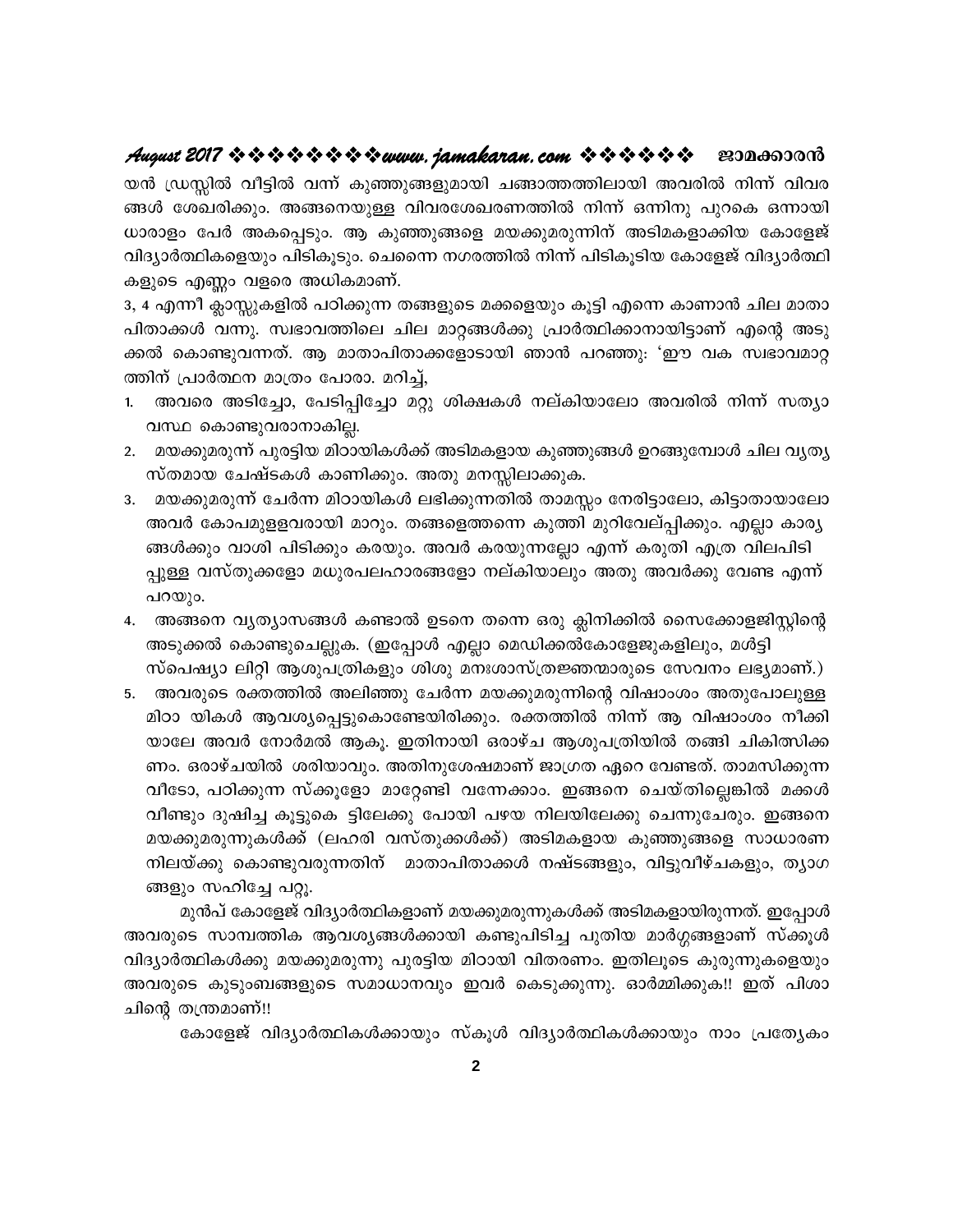# ജാമക്കാരൻ

പ്രാർത്ഥിക്കേണ്ടതാണ്. മയക്കുമരുന്നിനും അതിന്റെ സാമ്പത്തിക ആവശ്യങ്ങൾക്കായി കളവ്, കൊള്ള തുടങ്ങിയ സാമൂഹിക തിന്മകൾക്കും ഉറവിടമാകുന്ന നമ്മുടെ തലമുറയെ ഓർത്ത് ഉപവസിച്ച് പ്രാർത്ഥിക്കേണ്ടത് അത്യാവശ്യമാണ്. ഈ വിഷയം വായിക്കുന്ന നിങ്ങളുടെ അല്ലെ ങ്കിൽ നിങ്ങളുടെ വേണ്ടപ്പെട്ടവരുടെ വീട്ടിൽ ഇങ്ങനെയൊരു സംഭവം നടന്നാൽ നിങ്ങളുടെ മനസ്സ് എത്ര വേദനിക്കും. നമ്മുടെ കൊച്ചുമക്കൾ മയക്കുമരുന്നിന് അടിമകളായാൽ മനസ്സ് എത്ര തുടിക്കും! നിങ്ങളുടെ സന്തോഷം മുഴുവൻ നശിക്കുമല്ലോ!! ഇതോർത്ത് നിങ്ങളുടെ കുഞ്ഞുങ്ങൾക്കായും നിങ്ങളുടെ വേണ്ടപ്പെട്ടവരുടെ കുഞ്ഞുങ്ങൾക്കായും ഇപ്പോൾത്തന്നെ പ്രാർത്ഥന തുടങ്ങുക. നിങ്ങളുടെ മക്കൾ സ്കൂളിലോ, കോളേജിലോ പോകുന്നതിന് മുമ്പ് പ്രാർത്ഥിച്ച് അയക്കുക. കുഞ്ഞുങ്ങൾ പോയശേഷവും അവർക്കായി പ്രാർത്ഥിച്ചുകൊണ്ടേയി രിക്കുക. ദൈവം മനുഷ്യജനതയെ സൃഷ്ടിച്ചതുതന്നെ തനിക്കായി ഒരു വിശുദ്ധജനത ഉണ്ടാ കണം എന്ന ലക്ഷ്യത്തോടുകൂടിയാണ്. ഞാൻ പ്രാർത്ഥിക്കുന്നു. നിങ്ങളും പ്രാർത്ഥിക്കുക.

- നിങ്ങളുടെ മക്കൾക്ക് Two wheeler / Motor Bike വാങ്ങിക്കൊടുക്കരുത്. യുവാക്കളുടെ ഹരം തന്നെ ബൈക്ക് വേഗത്തിൽ ഓടിക്കുക എന്നതാണ്. അതിലും പുറകെ രണ്ടോ മൂന്നോ കൂട്ടുകാരെ വച്ച് ഓടിക്കുക എന്നത് അവർക്ക് വളരെ ഇഷ്ടമുള്ള കാര്യമാണ്. പക്ഷേ ഈ ബൈക്ക് തന്നെ അവരുടെ ജീവൻ നശിപ്പിക്കുന്ന കാരണവുമായിത്തീരുന്നു. നിങ്ങളുടെ മക്കളെ നിങ്ങൾ തന്നെ കൊല്ലേണ്ട. നിങ്ങളുടെ മക്കൾക്കു സ്നേഹത്തോടെ മോട്ടോർ ബൈക്ക് വാങ്ങി നല്കി യാലും അതു അവരുടെ ജീവിതത്തോട് കളിയ്ക്കുന്ന കാര്യമായി ത്തീരും. Four wheeler / Car വാങ്ങി നല്കുക. അതിലും പ്രശ്നമുണ്ട്. പക്ഷേ ആപത്തിന്റെ തോത് കുറവാണ്. ഒരു പ്രായം വരെ (പഠനം തീരുന്നതു വരെ) നിങ്ങളുടെ മക്കൾ Two wheeler / Motor Bike ആവശ്യമില്ല!
- $SSLC$ , + 2 എന്നീ പരീക്ഷകളിൽ പാസ്സായി അടുത്ത ക്ലാസ്സുകളിൽ അഡ്മിഷൻ ആയ കുഞ്ഞു ങ്ങൾക്കായി പ്രാർത്ഥിക്കുന്നു. ഡിഗ്രി പാസ്സായി ഉപരിപഠനത്തിന് പോകുന്ന കുഞ്ഞുങ്ങൾക്കായും പ്രാർത്ഥിക്കുന്നു. അതുപോലെ പരീക്ഷകളിൽ പരാജയപ്പെട്ട കുഞ്ഞു ങ്ങൾക്കായും പ്രാർത്ഥിക്കുന്നു. അവർ തളർന്നുപോകേണ്ട. കർത്താവിലാശ്രയിച്ച്, പ്രാർത്ഥ നയോടെ, സ്ഥിരോത്സാഹം ചെയ്ത് പഠിച്ചാൽ ഉയർന്ന മാർക്കോടെ വീണ്ടും പാസ്സാകും. നിങ്ങളുടെ ജീവിതം കർത്താവിന് സമർപ്പിച്ച് അവിടുത്തെ കരങ്ങളിൽ ഏല്പിക്കുമെങ്കിൽ പരാജയങ്ങളെ പദ്ധതികളാക്കി മാറ്റും! നഷ്ടപ്പെട്ട വർഷങ്ങളെ ലാഭമാക്കി മാറ്റിത്തരും!!
- ഈ മാസവും കൂട്ടായ്മകൾ നല്കിയ എല്ലാവർക്കും നന്ദി.
- പ്രാർത്ഥിക്കാനാവശ്യപ്പെട്ട എല്ലാ കത്തുകൾക്കും മെയിലുകൾക്കും മറുപടി എഴുതിക്കൊ ണ്ടി രിക്കുന്നു.
- സ്കൂൾ, കോളേജ് അദ്ധ്യയന വർഷം തുടങ്ങിയതിനാൽ സാമ്പത്തിക്കച്ചെലവുകൾ ഏറെ യാ ണ്. ഇതിന്റെ മദ്ധ്യത്തിലും കൂട്ടായ്മ നല്കാൻ മനസ്സു കാണിച്ച നിങ്ങൾക്കു പ്രത്യേക നന്ദി.
- നിങ്ങളുടെ സാമ്പത്തിക ആവശ്യങ്ങൾ നിറവേറാൻ പ്രത്യേകം പ്രാർത്ഥിക്കുന്നു. ഈ മാസം മുഴുവൻ കണ്ണിലെ കൃഷ്ണമണിപോലെ കർത്താവ് കാത്തു വഴി നടത്തുമാറാകട്ടെ! ആമേൻ.

കർത്തൃശുശ്രൂഷയിൽ ഡോ.പുഷ്പരാജ്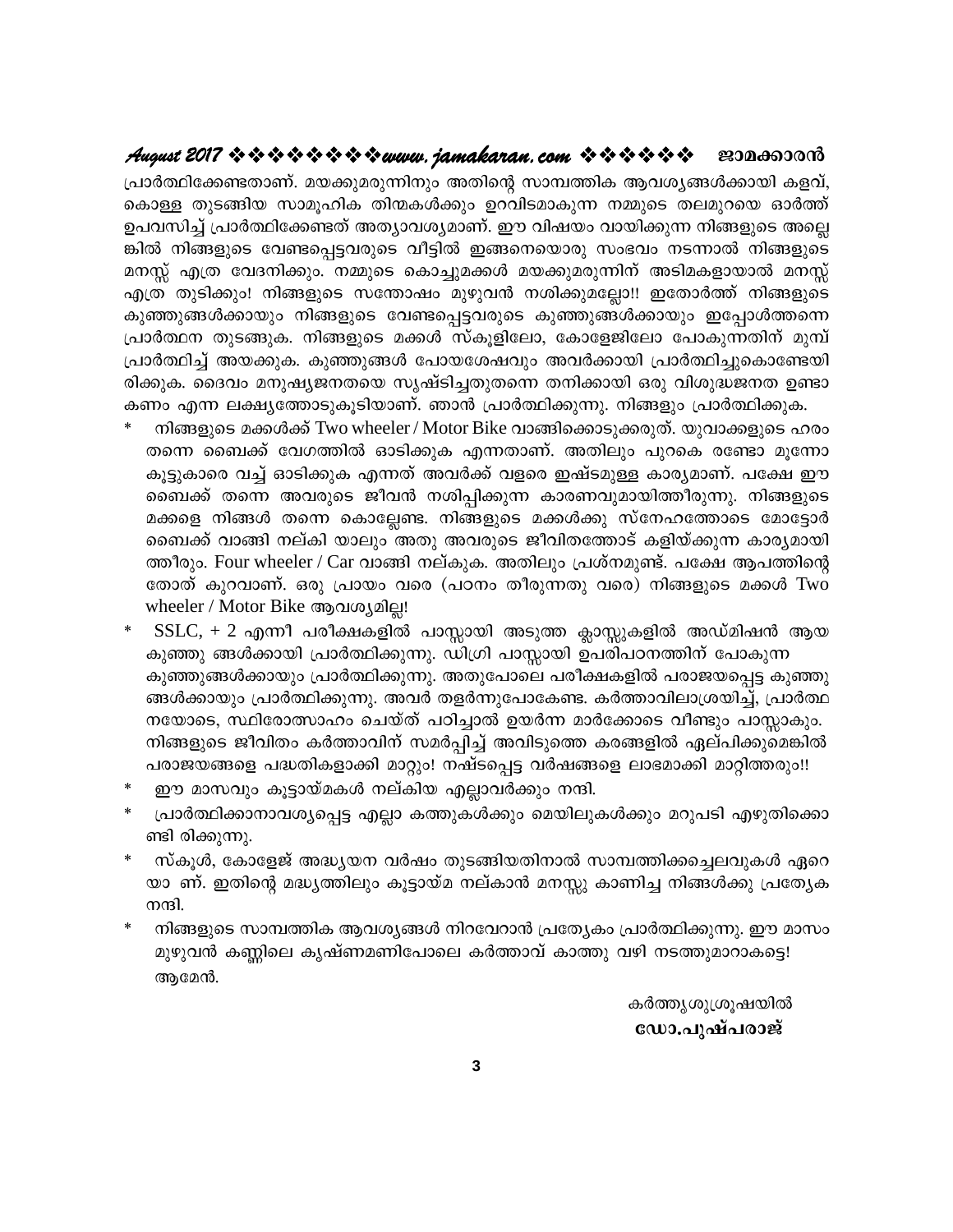# August 2017 \* \* \* \* \* \* \* \* \* www. jamakaran.com \* \* \* \* \* \* ജാമക്കാരൻ

അൾത്താരയിൽ സ്ത്രീകൾ ?



(കുറിപ്പ് : താഴെ എഴുതിയിരിക്കുന്ന ഈ ലേഖനം മധ്യകേരള ഡയോ സിസ് സി.എസ്.ഐ പള്ളിയിൽ പാരമ്പര്യ ക്രിസ്തീയ കുടുംബ ത്തിൽ ജനിച്ചു വളർന്ന് ഇപ്പോഴും അതേ സഭയിൽ അംഗമായി തുടർന്നുകൊണ്ടിരിക്കുന്നു. ഇതെഴുതിയ സഹോദരന്റെ ഉള്ളിലുള്ള സി.എസ്.ഐയെക്കുറിച്ചുള്ള ഭാരത്തെക്കുറിച്ച് ഞാൻ അഭിമാനിക്കു  $(m<sub>λ</sub>)$ 

അൾത്താരയിൽ സ്ത്രീകൾ എന്നതും സുവിശേഷഘോഷണത്തിൽ സ്ത്രികൾ എന്നതും രണ്ടു വിഷയങ്ങളാണ് എന്ന് മനസ്സിൽ വച്ചുകൊണ്ട് ഈ വിഷയം പ്രാർത്ഥനാപൂർവ്വം പഠിക്കാൻ ദൈവമക്കളെ ആഹ്വാനം ചെയ്തുകൊണ്ട് ചില ചിന്തകൾ ബഹുമാന്യ വായനക്കാരുമായി പങ്കു വയ്ക്കുകയാണ്.

ക്രിസ്തുസഭയുടെ ഉത്ഭവം മുതൽ ദുരുപദേശങ്ങളുടെ നുഴഞ്ഞുകയറ്റം സഭയിൽ ഉണ്ടാ യതാണ്. യേശുക്രിസ്തുവിന്റെ ദൈവത്വം, പരിശുദ്ധാത്മാവിന്റെ ആളത്വം, പുനരുത്ഥാനം ഇല്ലാ എന്ന ഉപദേശം ഇങ്ങനെ ധാരാളം സംശയം ജനിപ്പിക്കുന്ന വിഷയങ്ങൾ സഭയിൽ ഭിന്നത ഉണ്ടാക്കി. ഇതിനെയെല്ലാം അതിജീവിച്ചാണ് ക്രിസ്തുസഭ ഇന്നും ലോകത്തിന്റെ എല്ലാ വൻക രകളിലും ജൈത്രയാത്ര ചെയ്യുന്നത്. വിശുദ്ധ പൗലോസിന്റെ ഭാഷയിൽ പറഞ്ഞാൽ ക്രിസ്തു വിന്റെ സുവിശേഷം മറിച്ചുകളയുവാനുള്ള സാത്താന്യ തന്ത്രങ്ങളാണിവ (ഗലാതൃർ 1:7).

എന്നാൽ സർപ്പം ഹവ്വയെ ഉപായത്താൽ ചതിച്ചതുപോലെ നിങ്ങളുടെ മനസ്സ് ക്രിസ്തു വിനോടുള്ള ഏകാഗ്രതയും നിർമ്മലതയും വിട്ട് വഷളായിപ്പോകുമോ എന്ന് ഞാൻ ഭയപ്പെ ടുന്നു (2 കൊരി 11:3).

സഭയിൽ ചില വർഷങ്ങൾക്കു മുമ്പ് അരങ്ങേറിയ വനിതാ പട്ടത്വവും, ഇപ്പോഴത്തെ വനിതാ ബിഷപ്പും സഭയുടെ പുരോഗമന ചിന്താഗതിയായി ചില പ്രഗത്ഭന്മാർ പ്രസംഗിക്കു കയും പ്രചരിപ്പിക്കുകയും ചെയ്യുന്നത് ലജ്ജാവഹമാണ്. ഇത് പുരോഗമനമല്ല അധോഗമന മാണ് എന്ന് പറയേണ്ടിവരുന്നതിൽ ഖേദമുണ്ട്.

നീ ശാസനയെ വെറുത്ത് എന്റെ വചനങ്ങളെ നിന്റെ പുറകിൽ എറിഞ്ഞ് കളയുന്നു വല്ലോ (സങ്കീ 50:17).

ക്രിസ്തുവിന്റെ ഉപദേശത്തിൽ നിലനിൽക്കാതെ അതിർ കടന്നുപോകരുത് എന്ന യോഹ ന്നാൻ അപ്പോസ്തലന്റെ ഉപദേശം ഇത്തരുണത്തിൽ ശ്രദ്ധേയമാണ് (2 യോഹ 9).

സഭയിൽ ഒരു പുതിയ ഉപദേശത്തിന് അംഗീകാരം കൊടുക്കുമ്പോൾ പ്രധാനമായി മൂന്ന് കാര്യങ്ങൾ ആയതിന് അടിസ്ഥാനപരമായി നോക്കേണ്ടതുണ്ട്.

- 1. ദൈവവചനത്തിന്റെ ആധികാരികത
- 2. യേശുകർത്താവ് കാണിച്ച മാതൃക
- 3. സഭയുടെ പാരമ്പര്യം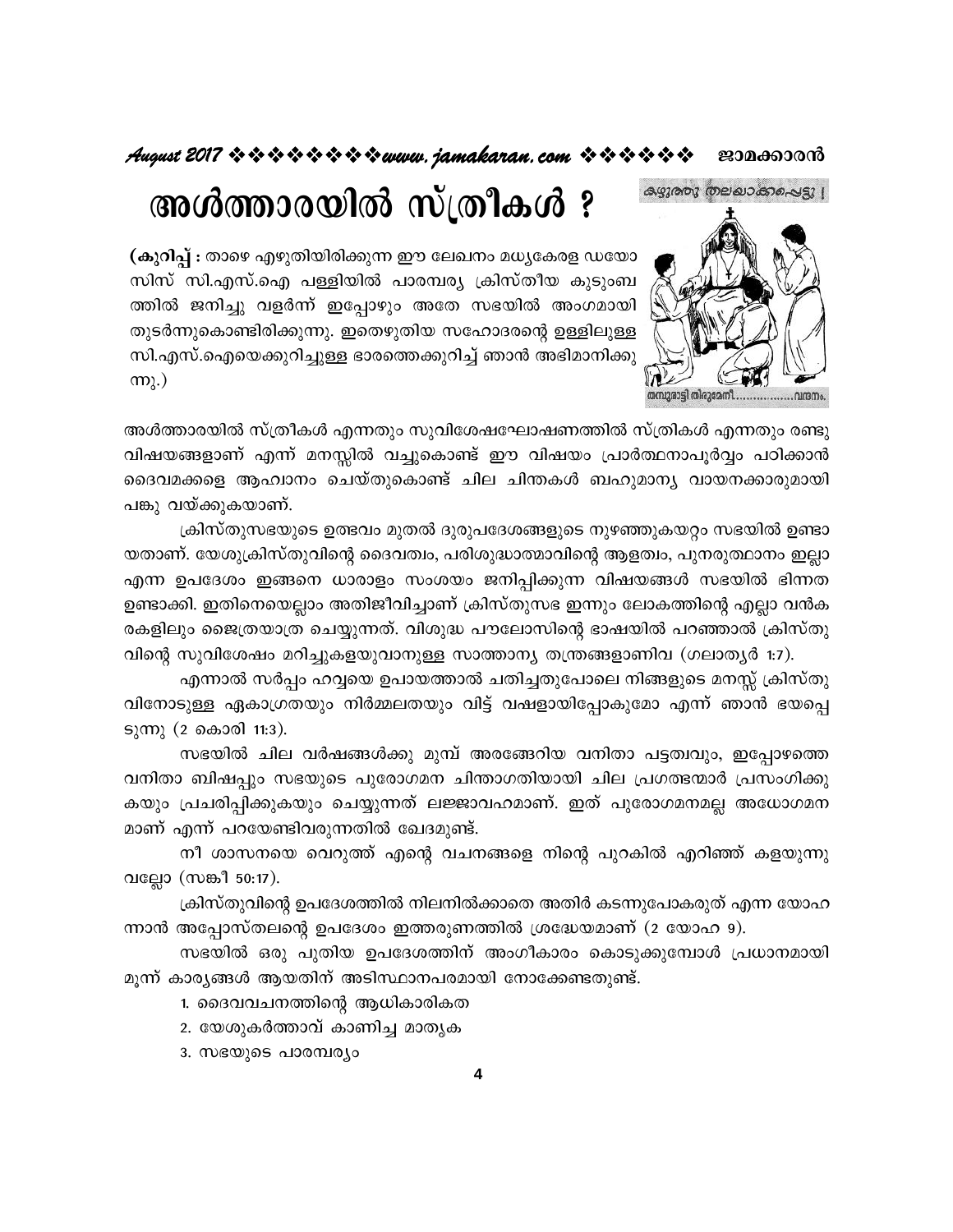1. ദൈവവചനത്തിന്റെ ആധികാരികത : ഒരുവൻ അദ്ധ്യക്ഷസ്ഥാനം കാംക്ഷിക്കുന്നുവെങ്കിൽ നല്ലവേല ആഗ്രഹിക്കുന്നു. "If a man desires the office of a Bishop, he desireth a good work" (1 തിമൊ 3:1).

മൂപ്പൻ (ബിഷപ്പ്) കുറ്റമില്ലാത്തവനും, ഏക ഭാര്യയുള്ളവനും ദുർന്നടപ്പിന്റെ ശ്രുതിയോ അനുസരണക്കേടോ ഇല്ലാത്ത വിശ്വാസികളും ആയിരിക്കണം (തീത്തോ 1:6). ഈ ഭാഗങ്ങൾ പഠിച്ചാൽ പുരോഹിതശുശ്രൂഷയ്ക്ക് പുരുഷന്മാരെ മാത്രമാണ് ആദിമസഭയിൽ തെരഞ്ഞെടു ത്തിരുന്നത് എന്ന് മനസ്സിലാകും. ആകയാൽ സഹോദരന്മാരെ ആത്മാവും, ജ്ഞാനവും നിറഞ്ഞ് നല്ല സാക്ഷ്യമുള്ള ഏഴു പുരുഷന്മാരെ നിങ്ങൾ തന്നെ തിരഞ്ഞുകൊൾവീൻ. അവരെ ഈ വേലയ്ക്ക് ആക്കാം..അവരെ അപ്പോസ്തലന്മാരുടെ മുമ്പാകെ നിറുത്തി, അവർ പ്രാർത്ഥിച്ചു അവരുടെ മേൽ കൈവച്ചു (അപ്പോ 6:17).

പഴയനിയമകാലത്തും കൈവച്ചും, തൈലം തലയിൽ ഒഴിച്ചും, ശുശ്രൂഷയ്ക്കായി വേർതി രിച്ചത് പുരുഷന്മാരെയത്രെ (പുറ 3:29, 1 ശമൂ 10:1, 16:33, 1 രാജാ 1:39, 19:6, 2 രാജാ 9:3, 11:2, 23:30) അഹരോന്റെ പുത്രന്മാരെ മാത്രമാണ് പൗരോഹിത്യ ശുശ്രൂഷയ്ക്കായി തെരഞ്ഞെടു ത്തിരിക്കുന്നത് (ലേവ്യ 8:30).

പുതിയനിയമകാലത്ത് ദുരുപദേശങ്ങൾക്ക് തടയിട്ട് സദുപദേശങ്ങൾ കൊടുക്കുവാനും, താക്കീത് നൽകുവാനും ദൈവം വിശുദ്ധ പൗലോസിനെ ഇണങ്ങിയ ആയുധമായി കരങ്ങ ളിൽ ഉപയോഗിച്ചു. ഒരു സ്ത്രീയുടെ, കുടുംബത്തിലെയും സഭയിലെയും സമൂഹത്തിലെയും, സ്ഥാനവും, അധികാരവും, ഉത്തരവാദിത്തവും, ശുശ്രൂഷയും വളരെ വിലപ്പെട്ടതാണ്. അത് ദൈവത്താൽ നിയമിക്കപ്പെട്ടതും നിയോഗിക്കപ്പെട്ടുകൊണ്ടിരിക്കുന്നതുമാണ്. അത് നിഷേധി ക്കപ്പെടരുത് എന്നത് ദൈവകൽപ്പനയാണ്. സ്ത്രീയോട് കൽപ്പിച്ചത് ഞാൻ നിനക്ക് കഷ്ടവും ഗർഭധാരണവും ഏറ്റവും വർദ്ധിപ്പിക്കും. നീ വേദനയോടെ മക്കളെ പ്രസവിക്കും, നിന്റെ ആഗ്രഹം നിന്റെ ഭർത്താവിനോടാകും, അവൻ നിന്നെ ഭരിക്കും (ഉല്പത്തി 3:16). ഏദൻതോട്ടത്തിലെ പൈശാചിക കൂട്ടായ്മയിൽക്കൂടി സ്ത്രി നേടിയെടുത്ത അവൾക്ക് മാത്രമായ സമ്പാദ്യം ഒരി ക്കലും സ്ത്രീക്കുവേണ്ടായെന്നു വയ്ക്കുവാനോ, ദൈവം ദാനം ചെയ്യാത്ത ഒന്ന് നേടി എടു ക്കാനോ സാധിക്കുകയില്ല. ഗർഭധാരണവും, മുലയൂട്ടും ലോകത്തിലെ ഏറ്റവും വിലപ്പെട്ട പദ വിയാണ്. അത് സ്ത്രീയുടെ മാത്രം അവകാശമാണ്. സ്ത്രീ മൗനമായിരുന്ന് പൂർണ്ണാനുസര ണത്തോടും കൂടെ പഠിക്കട്ടെ. മൗനമായിരിപ്പാൻ അല്ലാതെ ഉപദേശിപ്പാനോ, പുരുഷന്റെ മേൽ അധികാരം നടത്തുവാനോ ഞാൻ സ്ത്രീയെ അനുവദിക്കുന്നില്ല. ആദാം ആദ്യം നിർമ്മിക്കപ്പെ ട്ടു, പിന്നെ ഹവ്വാ. ആദാം അല്ല സ്ത്രീയത്രെ വഞ്ചിക്കപ്പെട്ട് ലംഘനത്തിൽ അകപ്പെട്ടത്. എന്നാൽ വിശ്വാസത്തിലും സ്നേഹത്തിലും വിശുദ്ധീകരണത്തിലും സുബോധത്തോടെ പാർക്കുന്നുവെ ങ്കിൽ അവൾ മക്കളെ പ്രസവിച്ച് രക്ഷ പ്രാപിക്കും (1 തിമൊ 2:11–15).

ഏത് പുരുഷന്റെയും തല ക്രിസ്തു, സ്ത്രീയുടെ തല പുരുഷൻ, ക്രിസ്തുവിന്റെ തല ദൈവം എന്ന് നിങ്ങൾ അറിയേണം എന്ന് ഞാൻ ആഗ്രഹിക്കുന്നു (1 കൊരി 11:3). ദൈവം പൂർണ്ണ സ്വാതന്ത്ര്യം കൊടുത്ത് വിശ്വസിച്ച് ആക്കിവെച്ച് ഏദൻ പറുദീസയിൽ, ഭർത്താവ് വീട്ടിൽ ഇല്ലാതിരുന്ന സമയം ഒരപരിചിതന് പ്രവേശനം കൊടുത്ത് സംഭാഷണത്തിൽ ഏർപ്പെട്ട് പാപ ത്തിൽ വീണ്. ദൈവീക കൂട്ടായ്മ നഷ്ടപ്പെടുത്തി കുടുംബജീവിതത്തിന്റെ ഭദ്രത നഷ്ടപ്പെ ടുത്തിക്കൊണ്ട് ഇനി മേൽ പുരുഷൻ സ്ത്രീയുടെ തല ആയിരിക്കണം എന്നത് ദൈവത്തിന്റെ മാറ്റമില്ലാത്ത വ്യവസ്ഥയാണ്. സുബോധമുള്ള എല്ലാ സ്ത്രീകളും പുരുഷൻ തലയാണ് എന്ന്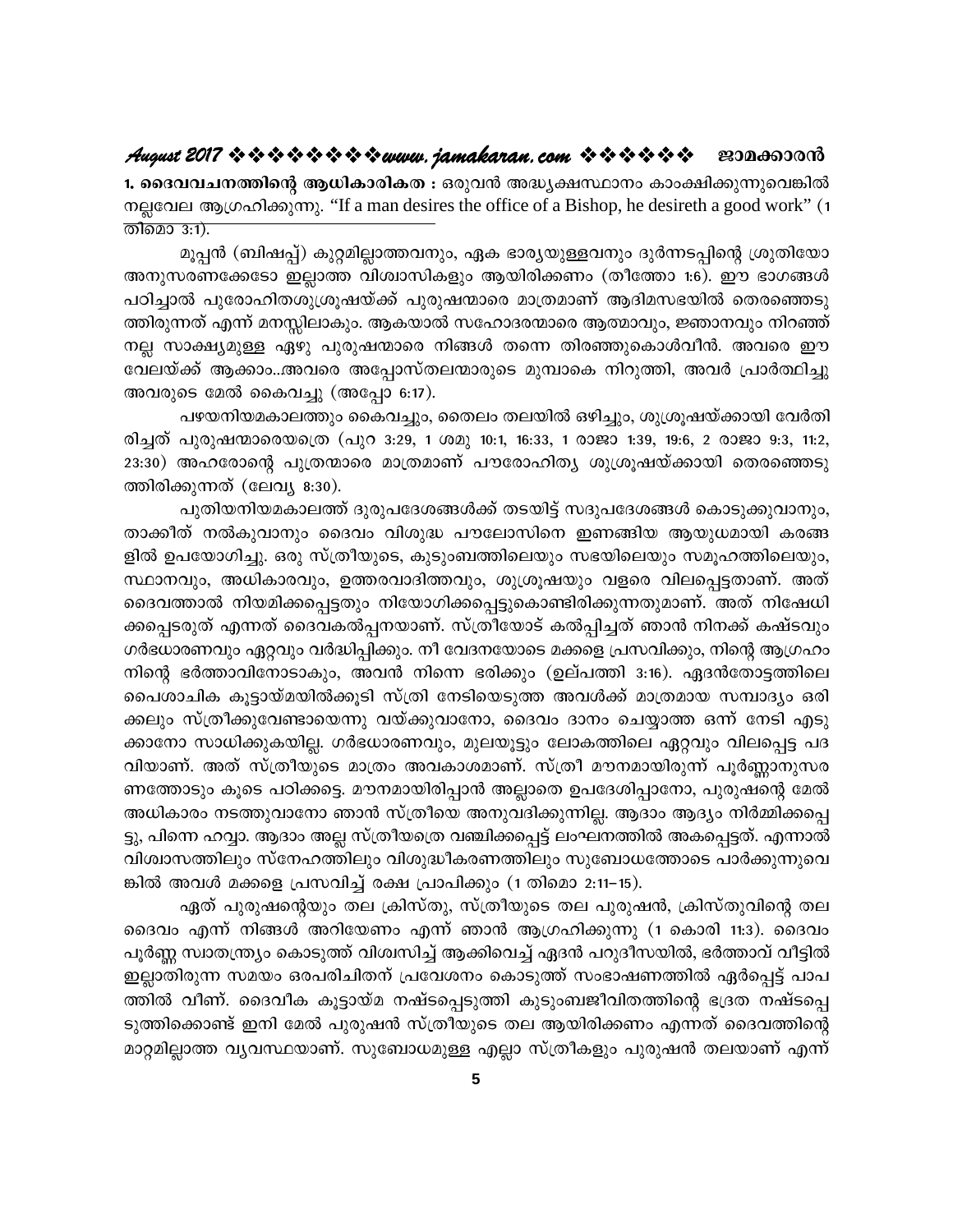പറയുന്നതിൽ അഭിമാനം കൊള്ളുന്നവരാണ്. അതുപോലെ സുബോധമുള്ള ഭർത്താവ് സ്ത്രീയെ അവയവങ്ങളായി കിട്ടിയതിൽ അഭിമാനം കൊള്ളും, സന്തോഷിക്കും. ഇവിടെ വലുപ്പച്ചെറുപ്പ മോ, അടിമത്തമോ യജമാനൻ ദാസി എന്ന ഭാവമോ ദുരഭിമാനമോ ഒന്നും വരുന്നില്ല. ദൈവി കാനുഗ്രഹത്തിന്റെ ചാലുകളായി ക്രിസ്തുവിന്റെ കൂട്ടുവേലക്കാരായിരിക്കുകയാണ്. അനുഗ്ര ഹകരമായ കുടുംബജീവിതത്തിൽ കൂടി ദൈവരാജ്യത്തിന്റെ കെട്ടുപണിയിൽ സ്ത്രീയും, പുരു ഷനും ഒരുപോലെ ഭാഗഭാക്കാക്കുകയാണ്. ഇവിടെ സൃഷ്ടിയിലെ ദൈവമഹത്വം പ്രകടമാവു കയാണ്.

ഭാര്യമാരെ നിങ്ങളുടെ ഭർത്താക്കന്മാർക്ക് കീഴടങ്ങിയിരിപ്പിൻ; അവരിൽ വല്ലവരും വചനം അനുസരിക്കാത്തപക്ഷം ഭയത്തോടുകൂടിയ നിങ്ങളുടെ നിർമ്മലമായ നടപ്പു കണ്ടറിഞ്ഞ് വചനം കൂടാതെ ഭാര്യമാരുടെ നടപ്പിനാൽ ചേർന്നുവരുവാൻ ഇടയാകും. നിങ്ങളുടെ അലങ്കാരം തല മുടി പിന്നുന്നതും, പൊന്നണിയുന്നതും വസ്ത്രം ധരിക്കുന്നതും ഇങ്ങനെ പുറമെയുള്ളതല്ല; സൗമൃതയും, സാവധാനതയും ഉള്ള മനസ്സ് എന്ന അക്ഷയഭൂഷണമായ ഹൃദയത്തിന്റെ ഗൂഢ മനുഷ്യൻ തന്നേ ആയിരിക്കേണം. അത് ദൈവസന്നിധിയിൽ വിലയേറിയതാകുന്നു. ഇങ്ങനെ യല്ലോ പണ്ട് ദൈവത്തിൽ പ്രത്യാശ വച്ചിരുന്ന വിശുദ്ധസ്ത്രീകൾ തങ്ങളെതന്നെ അലങ്കരിച്ച് ഭർത്താക്കന്മാർക്ക് കീഴടങ്ങിയിരിക്കുന്നത്. അങ്ങനെ സാറാ അബ്രഹാമിനെ യജമാനൻ എന്ന് വിളിച്ച് അനുസരിച്ചിരുന്നു.

അങ്ങനെതന്നെ ഭർത്താക്കന്മാരെ നിങ്ങളുടെ പ്രാർത്ഥനയ്ക്ക് മുടക്കം വരാതിരിക്കേ ണ്ടതിന് വിവേകത്തോടെ ഭാര്യമാരോട് കൂടെ വസിച്ച്, സ്ത്രീജനം ബലഹീനപാത്രം എന്നും അവർ ജീവന്റെ കൃപയ്ക്ക് കൂട്ടവകാശികൾ എന്നും ഓർത്ത് ബഹുമാനം കൊടുപ്പിൻ (1 പത്രോസ് 3:1-7). അബ്രഹാമിന്റെ കുടാര വാതിൽക്കൽ വന്ന മുന്ന് പുരുഷന്മാരെ അബ്രാഹം വൃക്ഷത്തിന്റെ ചുവട്ടിൽ ഇരുത്തി സാറാ പാചകം ചെയ്ത ഭക്ഷണപാനീയങ്ങൾ വിളമ്പിക്കൊ ടുത്ത് ശുശ്രൂഷിച്ച് ആദരിച്ചപ്പോൾ നിന്റെ ഭാര്യ എവിടെ എന്ന് അതിഥികൾ ചോദിച്ചതായി നാം വായിക്കുന്നു. അപരിചിതരുടെ മുന്നിൽ പ്രത്യക്ഷപ്പെടാൻ സാറായോ, പ്രദർശിപ്പിക്കപ്പെ ടാൻ അബ്രാമോ ഇഷ്ടപ്പെട്ടിരുന്നില്ല. എന്നാൽ കൂടാരത്തിൽ മറഞ്ഞിരുന്ന സാറായിൽക്കൂടി അനുഗ്രഹത്തിന്റെ ഉറവകൾ പൊട്ടിപ്പുറപ്പെട്ടതായി നാം കാണുന്നു. ഒരു പുതിയ തലമുറക്ക് ജന്മം കൊടുക്കാൻ ദൈവം സാറായെ കരങ്ങളിൽ എടുത്തു. വിശുദ്ധവേദപുസ്തകം ഒരു സ്ത്രീ, പുരുഷന്റെ അവയവമായിരിക്കുമ്പോൾ കീഴടങ്ങലല്ല പ്രത്യുത സ്നേഹത്തിന്റെ കൂട്ടായ്മയാ യാണ് പ്രഘോഷിക്കുന്നത്.

ഉല്പത്തി 8:20 ലാണ് യാഗപീഠം അഥവാ, അൾത്താര വേദപുസ്തകത്തിൽ ആദ്യമായി കാണുന്നത്. അങ്ങനെ നോഹയും അവന്റെ പുത്രന്മാരും ഭാര്യയും പുത്രന്മാരുടെ ഭാര്യമാരും പുറത്തിറങ്ങി. എന്നാൽ യാഗപീഠപണിയിലും, യാഗാർപ്പണത്തിലും നോഹയെ മാത്രേ കാണു ന്നുള്ളൂ.

യിസ്ഹാക്കിനെ യാഗം കഴിക്കാൻ കൊണ്ടുപോയപ്പോൾ സാറായേക്കൂടി കൊണ്ടുപോ യതായി തിരുവചനത്തിൽ കാണുന്നില്ല (ഉല്പത്തി 22:3–19). പഴയനിയമത്തിൽ പതിനാല് ഭാഗത്ത് യാഗപീഠം പണിത് യഹോവയെ ആരാധിച്ചതായി നാം കാണുന്നു. അവിടെ എല്ലാം യാഗപീഠ ശുശ്രൂഷകരായി പുരുഷന്മാരെ മാത്രമേ കാണുന്നുള്ളൂ.

2. യേശുകർത്താവ് കാണിച്ച മാതൃക : നമ്മുടെ കർത്താവ് ന്യായപ്രമാണം നീക്കുവാനല്ല നിവർത്തിപ്പാനത്രെ വന്നത്. കർത്താവ് കാണിച്ച മാതൃക വ്യത്യസ്തമായിരുന്നില്ല. പന്ത്രണ്ടു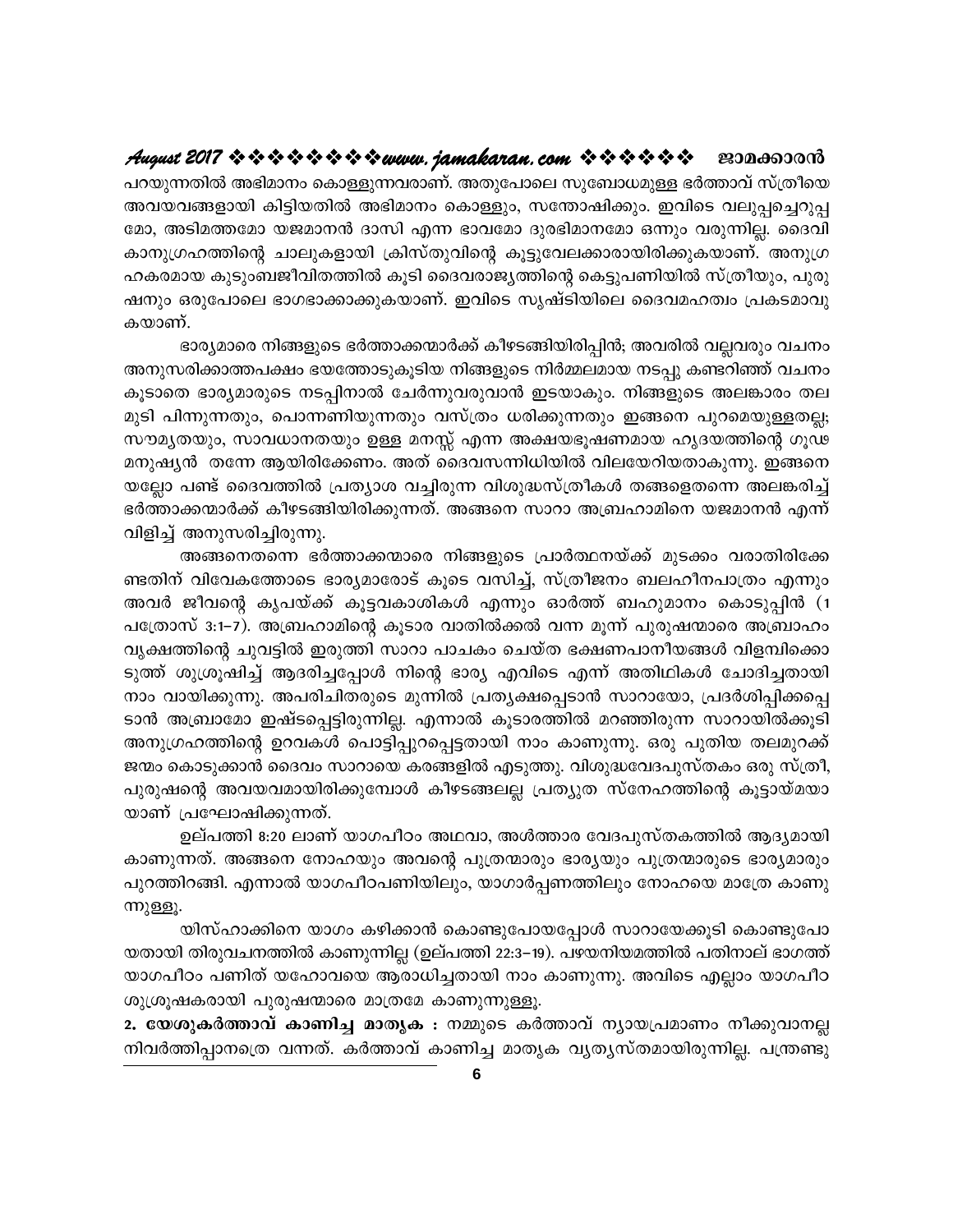അപ്പൊസ്തലന്മാരെ തെരഞ്ഞെടുത്തപ്പോൾ ആറ് സ്ത്രീകളെ കൂടെ ആകാമായിരുന്നു. ഇവിടെ സ്ത്രീകളുടെ അഭാവവോ, അപ്രാപ്തിയോ അല്ല പ്രത്യുത ഏദൻതോട്ടത്തിൽ വച്ച് പിതാവായ ദൈവം പുരുഷനാൽ സ്ത്രീ ഭരിക്കപ്പെടും എന്ന് കൽപ്പന കൊടുത്തിരുന്നതുകൊണ്ട് മാത്രമാ ണ്. നമ്മുടെ കർത്താവ് ഒരു സ്ത്രീ വിദ്വേഷിയായിരുന്നില്ല. കർത്താവിന്റെ പരസ്യശുശ്രൂഷ യിൽ സ്ത്രീകളുടെ സാന്നിദ്ധ്യവും പങ്കും വളരെ വിലപ്പെട്ടതായിരുന്നു. ഒരു വലിയ ജനസ മൂഹം അവനെച്ചൊല്ലി വിലപിച്ചു. മുറയിടുന്ന അനേക സ്ത്രീകളും അവന്റെ പിന്നാലെ ചെന്നു (ലുക്കൊ 23:27).

മാർത്തയുടെയും മറിയയുടെയും ശുശ്രൂഷ (യേശുക്രിസ്തു) സ്വീകരിച്ചു. ശമര്യസ്ത്രീ യോട് കുടിപ്പാൻ ചോദിച്ചു. പരിമളതൈലം കാലിൽ പൂശി തലമുടികൊണ്ട് തുടപ്പാൻ മറി യയെ അനുവദിച്ചു. പക്ഷെ ശിഷ്യഗണത്തിൽ ഇവരെ ആരെയും ഉൾപ്പെടുത്തിയില്ല. അന്ത്യ അത്താഴത്തിന്റെ സന്ദർഭത്തിൽ സ്ത്രീകളുടെ പങ്കാളിത്തം കാണുന്നില്ല. ഇതിനെ ചോദ്യം ചെയ്യാൻ ശ്രമിക്കാതെ കർത്താവ് കാണിച്ച മാതൃക അനുകരിക്കുന്നതല്ലേ സഭയ്ക്ക് നല്ലത്. മനുഷ്യബുദ്ധിക്ക് മനസ്സിലാക്കാൻ സാധിക്കാത്ത ഏതോ മർമ്മം ഇതിൽ ഉണ്ടെന്ന് മാത്രം ഗ്രഹി ക്കുന്നതാണ് നല്ലത്. സ്ത്രീയുടെ കഴിവില്ലായ്മയോ, അശുദ്ധിയോ ഒന്നും ഇവിടെ വിഷയീഭവി ക്കുന്നില്ല. സദൃശ്യവാകൃങ്ങൾ 31–ാം അദ്ധ്യായത്തിൽ പറയുന്നത് ഏറ്റം വിലപ്പെട്ട ഒരു മുത്തി നേക്കാൾ വിലയേറിയതാണ് ഒരു സ്ത്രീ എന്നാണ്. ഇവിടെ സ്ത്രീകളുടെ വിലപ്പെട്ട ശുശ്രൂഷ കളെപ്പറ്റി വളരെ ഭംഗിയായി വിശദീകരണം തരുന്നുണ്ട്. ഇവിടെ അൾത്താരയിലെ പൗരോ ഹിത്യ ശുശ്രൂഷയെപ്പറ്റി ഒന്നും പറയുന്നില്ല. റോമാ ലേഖനം 16–ാം അദ്ധ്യായത്തിൽ ഫേബ, അക്വില്ലാസ്, പ്രിസ്കില്ല എന്നീ സ്ത്രീകളെ തന്റെ കൂട്ടുവേലക്കാരായി പൗലോസ് പറയുന്നു ണ്ട്. എന്നാൽ തിമൊഥെയോസിന്റെ ലേഖനത്തിൽ ഉപദേശിപ്പാനോ, പുരുഷന്റെമേൽ അധി കാരം നടത്തുവാനോ ഞാൻ സ്ത്രീയെ അനുവദിക്കുന്നില്ലായെന്ന് കർശനമായി പറഞ്ഞിട്ടു ണ്ട്.

3. സഭയുടെ പാരമ്പര്യം : ആദിമപുതിയനിയമസഭയുടെ ചരിത്രത്തിലും സ്ത്രീകൾ പുരോഹി തന്മാരോ, ബിഷപ്പുമാരോ ആയിരുന്നതായി കാണുന്നില്ല. അതുകൊണ്ട് തിരുവചനത്തിലോ കർത്താവ് കാണിച്ച മാതൃകയിലൊ, സഭാപാരമ്പര്യത്തിലെ അടിസ്ഥാനമില്ലാത്ത ഒരു ഉപദേ ശത്തിന് സഭാ നേതൃത്വം കൂട്ടുനിൽക്കുന്നത് സഭയുടെ അസ്ഥിത്വത്തിന് കോട്ടം സംഭവിക്കാ നും, അടിത്തറയ്ക്ക് ചലനം ഉണ്ടാക്കുവാനും കാരണമാകും എന്ന് ബന്ധപ്പെട്ടവർ മനസ്സിലാ ക്കിയാൽ നന്ന്.

അൾത്താരയിലേക്കുള്ള പ്രവേശനത്തിനുള്ള ഈ വിലപേശൽ സുവിശേഷത്തിന്റെ അഭി വൃദ്ധിക്കുവേണ്ടിയുള്ള താൽപ്പര്യത്തിൽ നിന്നോ, ആത്മാക്കളെക്കുറിച്ചുള്ള ഭാരത്തിൽ നിന്നോ അതോ ഞാൻ എന്ന ഭാവത്തിൽ നിന്നുള്ളതോ എന്ന് സാധാരണക്കാരായ സഭാജനങ്ങൾക്ക് അറിയാൻ താൽപര്യം ഉണ്ട്. ഏതായാലും ഇത് ഈറ്റുനോവിന്റെ ആരംഭമാണ്. നമ്മുടെ കർത്താ വിന്റെ വരവ് ആസന്നമായിരിക്കുന്നു എന്ന് വിളിച്ചറിയിക്കുകയാണ്.

അന്ത്യകാലത്ത് ദുർഘടസമയങ്ങൾ വരും എന്നറിക. മനുഷ്യർ സ്വസ്നേഹികളും, അഹ ങ്കാരികളും, ധാർഷ്ഠൃക്കാരും നിഗളികളുമായി ദൈവപ്രിയമില്ലാതെ ഭോഗപ്രിയരായി ഭക്തി യുടെ വേഷം ധരിച്ച് അതിന്റെ ശക്തി തൃജിക്കുന്നവരായിക്കും (2 തിമൊ 3:1–7).

പ്രിയദൈവജനമേ, ഇതൊക്കെ കാണുമ്പോൾ സഭ വിട്ടുപോകാം എന്ന തോന്നൽ ഉണ്ടാ കരുതേ! പൗരോഹിതൃത്തിൽ വിശ്വസിക്കുന്നില്ല എന്ന് കൊട്ടിഘോഷിക്കുന്ന സഭകകളിൽ ചെല്ലു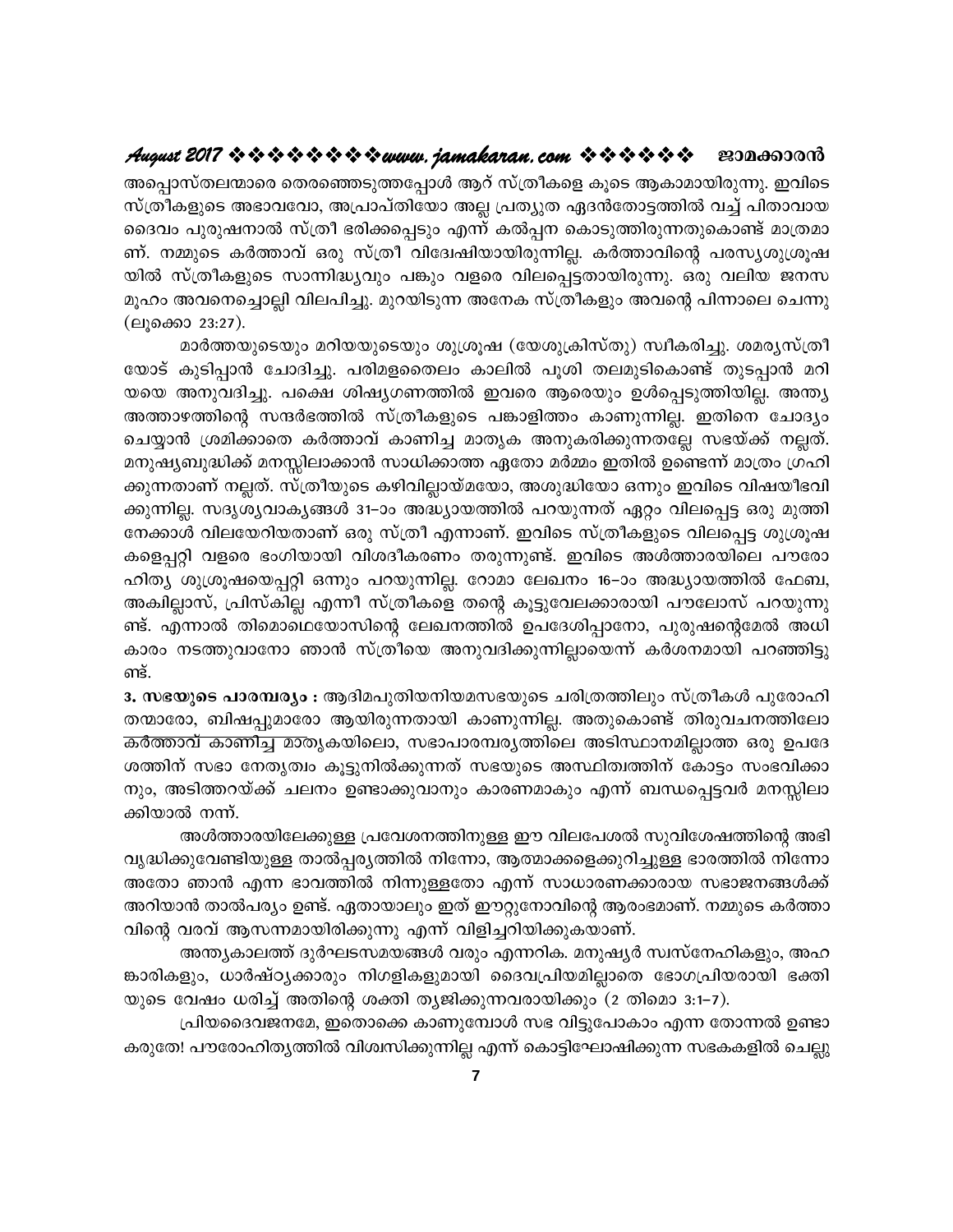മ്പോഴല്ലേ അവിടെ കുപ്പായവും അരക്കെട്ടുമില്ലാത്ത പുരുഷ – സ്ത്രീ പുരോഹിതന്മാരുടെ തേർവാഴ്ചയാണ് നടക്കുന്നത് എന്ന് മനസ്സിലാകുന്നത്.

അതുകൊണ്ട് ഉറങ്ങുന്ന നമുക്ക് ഉണരാം. മരിച്ചവരുടെ ഇടയിൽ നിന്ന് എഴുന്നേൽക്കാം. എന്നാൽ ക്രിസ്തു നമ്മുടെ മേൽ പ്രകാശിക്കും. നമ്മുടെ കർത്താവിന്റെ മഹത്വ പ്രത്യക്ഷത യ്ക്കായി നമുക്ക് ഒരുങ്ങാം. ദേശത്തെ ഒരുക്കാം, വിശ്വാസത്തിൽ നിലനിൽക്കാം, പുരുഷത്വം കാണിക്കാം.

ഈ വിഷയത്തെക്കുറിച്ചു പരാമർശിക്കുന്നതിനു മുമ്പായി, സതൃവേദപുസ്തകത്തെ ക്കുറിച്ചുള്ള നമ്മുടെ വിശ്വാസം എന്തെന്നു ആദ്യം സൂചിപ്പിക്കട്ടെ. എല്ലാം തിരുവെഴുത്തും ദൈവശ്വാസീയമാകയാൽ ദൈവത്തിന്റെ മനുഷ്യൻ സകല സൽപ്രവൃത്തിക്കും വക പ്രാപിച്ചു തികഞ്ഞവൻ ആകേണ്ടതിന്നു ഉപദേശത്തിനും ശാസനത്തിനും ഗുണീകരണത്തിനും നീതി യിലെ അഭ്യാസന്നത്തിനും പ്രയോജനമുള്ളതാകുന്നു (2 തിമൊ 3:16). ഉല്പത്തി പുസ്തകം തുടങ്ങി വെളിപ്പാടു പുസ്തകം വരെയുള്ള 66 പുസ്തകങ്ങളിലേയും എല്ലാ തിരുവെഴുത്തു കളും ദൈവാത്മാവിൽ ദൈവക്കളിലൂടെ ദൈവം നമുക്കു വെളിപ്പെടുത്തിതന്നവയാണ്. ആവ 5:2–ൽ ഞാൻ നിങ്ങളോടു കല്പിക്കുന്ന നിങ്ങളുടെ ദൈവമായ യഹോവയുടെ കല്പനകളെ നിങ്ങൾ പ്രമാണിക്കേണം. ഞാൻ നിങ്ങളോടു കല്പിക്കുന്ന വചനത്തോടു കൂട്ടുകയോ അതിൽ നിന്നു കുറയ്ക്കുകയോ ചെയ്യരുത്.

ഏദൻ തോട്ടത്തിൽ ആദാമിന്നു ദൈവം നൽകിയ കല്പനയോടു അല്പം പോസിറ്റീ വായി കൂട്ടിച്ചേർത്തു. ഹവ്വ ആദ്യമായി ദൈവത്തിന്റെ കല്പന ലംഘിച്ചു. ഉല്പത്തി 2:17–ൽ 'എന്നാൽ നന്മ തിന്മകളെക്കുറിച്ചുള്ള വൃക്ഷത്തിന്റെ ഫലം തിന്നരുത്; തിന്നുള്ള നാളിൽ നീ മരിക്കും.' എന്നു ദൈവം കൊടുത്ത കല്പനയിൽ തിന്നരുത്, തൊടുകയുമരുത് എന്നു ദൈവം കല്പിച്ചിട്ടുണ്ടെന്നു പറഞ്ഞു. ഹവ്വാ കൂട്ടിച്ചേർക്കൽ പ്രക്രിയയിലൂടെ അമിത സാമർത്ഥ്യം കാണി ച്ചതിന്റെ ഫലം ഇന്നു നാം കണ്ടുകൊണ്ടിരിക്കുകയാണ്.

ദൈവവും വേദപുസ്തകവും സ്ത്രീക്കു ദൈവം കല്പിച്ചുകൊടുത്തിരിക്കുന്ന ഒരു സ്ഥാന മുണ്ട്. ആ സ്ഥാനത്തു നിന്നു ആര് വ്യതിചലിക്കുന്നുവോ അവിടെ പ്രശ്നങ്ങൾ ഉടലെടുക്കും. പുരുഷന്റെ സ്ഥാനം പുരുഷനും സ്ത്രീയുടെ സ്ഥാനം സ്ത്രീയും കാത്തുസൂക്ഷിക്കണം. ദൈവാ ത്മാവിനു വിധേയമായി ദൈവം പുരുഷനും സ്ത്രീക്കും നൽകിയ ഘടനയെ തച്ചുടയ്ക്കാൻ ശ്രമിക്കുന്നവർ. സാത്താനും എങ്ങനെയാണ് തന്റെ ഘടനയിൽ മാറ്റം വരുത്താൻ ശ്രമിച്ചത് എന്നറിയുന്നത് നല്ലതാണ്. എങ്ങനെ സാത്താൻ രംഗപ്രവേശനം ചെയ്തു? യെഹസ്കേൽ 28:1–19 'യഹോവയുടെ അരുളപ്പാട് എനിക്കുണ്ടായതെന്തെന്നാൽ: മനുഷ്യപുത്രാ, നീ സോർ പ്രഭുവിനോടു പറയേണ്ടത് യഹോവയായ കർത്താവ് ഇപ്രകാരം അരുളിച്ചെയ്യുന്നു: നിന്റെ ഹൃദയം നിഗളിച്ചുപോയി. നീ ദൈവമല്ല, മനുഷ്യൻ മാത്രമായിരിക്കെ ഞാൻ ദൈവമാകുന്നു. ഞാൻ സമുദ്രമദ്ധ്യേ ദൈവാസനത്തിൽ ഇരിക്കുന്നു എന്നു പറഞ്ഞു. നീ ദൈവഭാവം നടിച്ചതു കൊണ്ട് നീ ദാനിയേലിലും ജ്ഞാനിയല്ലോ. നീ അറിതെവണ്ണം മറച്ചുവയ്ക്കാവുന്ന ഒരു രഹ സ്യവുമില്ല. നിന്റെ ജ്ഞാനം കൊണ്ടും വിവേകം കൊണ്ടും നീ ധനം സമ്പാദിച്ചു പൊന്നും വെള്ളിയും നിന്റെ ഭണ്ഡാരത്തിൽ സംഗ്രിച്ചുവെച്ചു. നീ മഹാജ്ഞാനം കൊണ്ടു കച്ചവടത്താൽ ധനം വർദ്ധിപ്പിച്ചു. നിന്റെ ഹൃദയം ധനംനിമിത്തം ഗർവ്വിച്ചുമിരിക്കുന്നു. അതുകൊണ്ടുതന്നെ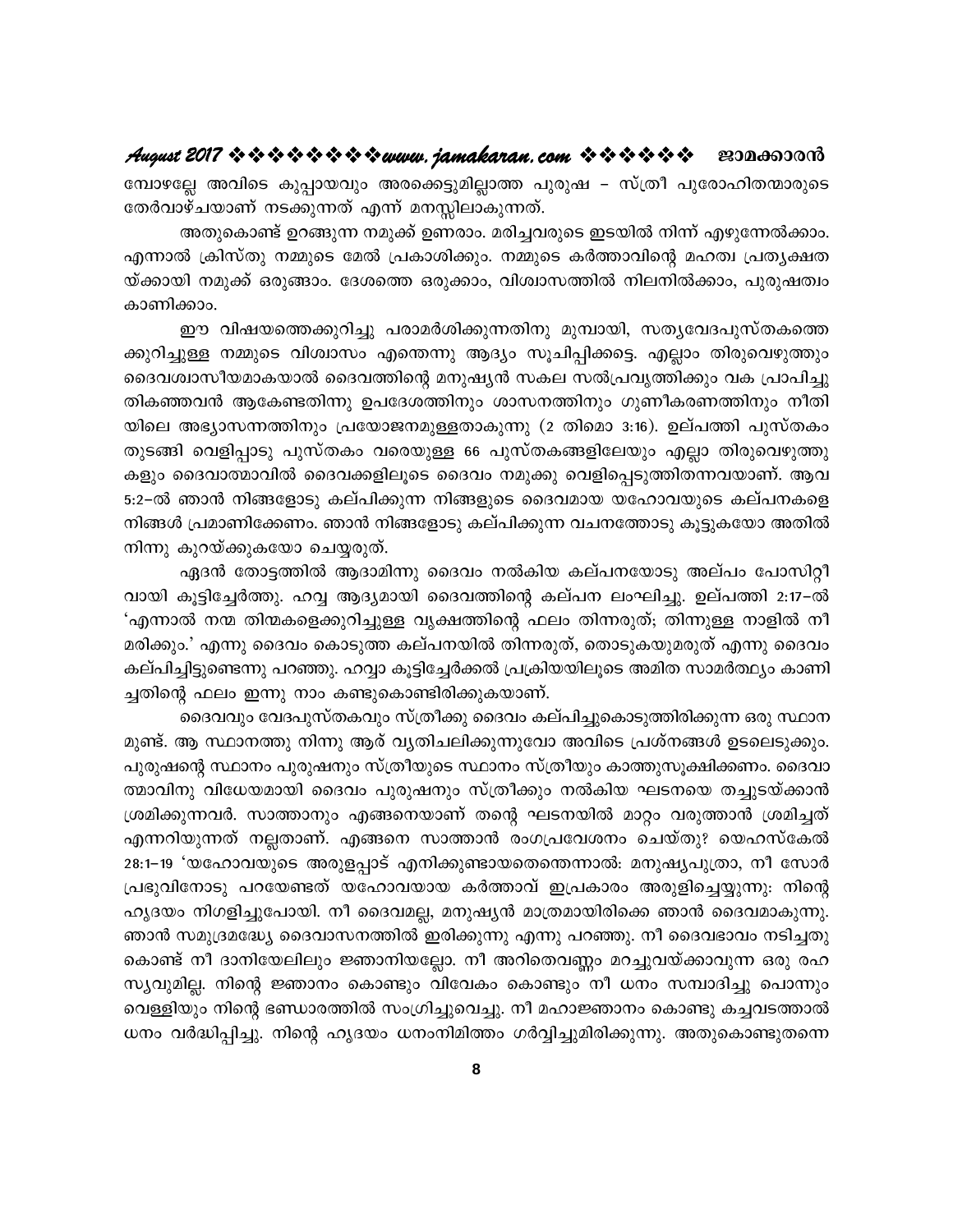### August 2017 \* \* \* \* \* \* \* \* \* www.jamakaran.com \* \* \* \* \* \* \* ജാമക്കാരൻ

യഹോവയായ കർത്താവ് ഇപ്രകാരം അരുളിച്ചെയുന്നു. നീ ദൈവഭാവം നടിക്കയാൽ ഞാൻ ജാതികളിൽ ഉഗ്രന്മാരായ അന്യജാതിക്കാരെ നിന്റെ നേരേ വരുത്തും. അവർ നിന്റെ ജ്ഞാന ശോഭയുടെ നേരേ വാളൂരി നിന്റെ പ്രഭയെ അശുദ്ധമാക്കും. അവർ നിന്നെ കുഴിയിൽ ഇറങ്ങു മാറാക്കും. നീ സമുദ്രമദ്ധ്യേ നിഹതന്മാരെപ്പോലെ മരിക്കും. നിന്നെ കുത്തിക്കൊല്ലുവന്നവന്റെ കൈയിൽ നീ ദൈവമല്ല. മനുഷ്യൻ മാത്രം ആയിരിക്കേ നിന്നെ കൊല്ലുന്നവന്റെ മുമ്പിൽ ഞാൻ ദൈവം എന്നു നീ പറയുമോ? അന്യജാതിക്കാരുടെ കൈയാൽ നീ അഗ്രചർമ്മികളെപ്പോലെ മരിക്കും; ഞാൻ അതു കല്പിച്ചിരിക്കുന്നു എന്നു യഹോവയായ കർത്താവിന്റെ അരുളപ്പാട്.

യഹോവയുടെ അരുളപ്പാട് എനിക്കുണ്ടായതെന്തെന്നാൽ: 'മനുഷ്യപുത്രാ, നീ സോർ രാജാവിനെക്കുറിച്ച് ഒരു വിലാപം തുടങ്ങി അവനോടു പറയേണ്ടത്. യഹോവയായ കർത്താവ് ഇപ്രകാരം അരുളിച്ചെയ്യുന്നു! നീ മാതൃകാമുദ്രയാകുന്നു. നീ ജ്ഞാനസമ്പൂർണ്ണനും സൗന്ദര്യ സമ്പൂർണ്ണനും തന്നെ. നീ ദൈവത്തിന്റെ തോട്ടമായ ഏദെനിൽ ആയിരുന്നു. താമ്രമണി, പീത രത്നം, വജ്രം, പുഷ്പരാഗം, ഗോമേദകം, സൂര്യകാന്തം, നീലക്കല്ല്, മാണികൃം, മരതകം മുത ലായ സകലരത്നങ്ങളും നിന്നെ മൂടിയിരിക്കുന്നു. നിന്നെ തീർത്ത നാളിൽ നിന്നിൽ ഉള്ള തട ങ്ങളുടെയും കൂടുകളുടെയും പണി പൊന്നുകൊണ്ടുള്ളതായിരുന്നു. നീ ചിറകു വിടർത്തി മറ യ്ക്കുന്ന കെരൂബ് ആകുന്നു. ഞാൻ നിന്നെ വിശുദ്ധ ദേവപർവ്വത്തിൽ ഇരുത്തിയിരിക്കുന്നു. നീ അഗ്നിമയരഥങ്ങളുടെ മദ്ധ്യേ സഞ്ചരിച്ചുപോന്നു. നിന്നെ സൃഷ്ടിച്ച നാൾ മുതൽ നിങ്കൽ നീതികേടു കണ്ടതുവരെ നീ നടപ്പിൽ നിഷ്കളങ്കനായിരുന്നു. നിന്റെ വ്യാപാരത്തിന്റെ പെരുപ്പം നിമിത്തം നിന്റെ അന്തർഭാഗം സാഹസംകൊണ്ടു നിറഞ്ഞു നീ പാപം ചെയ്തു. അതുകൊണ്ട് ഞാൻ നിന്നെ അശുദ്ധൻ എന്ന് എണ്ണി ദേവപർവ്വത്തിൽ നിന്നു തള്ളിക്കളഞ്ഞു. മറയ്ക്കുന്ന കെരൂബേ, ഞാൻ നിന്നെ അഗ്നിമയരഥങ്ങളുടെ മദ്ധ്യേ നിന്നു മുടിച്ചകളഞ്ഞു. നിന്റെ സൗന്ദര്യം നിമിത്തം നിന്റെ ഹൃദയം ഗർവ്വിച്ചു. നിന്റെ പ്രഭ നിമിത്തം നീ നിന്റെ ജ്ഞാനത്തെ വഷളാക്കി. ഞാൻ നിന്നെ നിലത്തു തള്ളിയിട്ടു. രാജാക്കന്മാർ നിന്നെ കണ്ടു രസിക്കത്തവണ്ണം നിന്നെ അവരുടെ മുമ്പിൽ ഇട്ടുകളഞ്ഞു. നിന്റെ അകൃതൃബാഹുല്യംകൊണ്ടും നിന്റെ വ്യാപാരത്തിന്റെ നീതികേടുകൊണ്ടും നീ നിന്റെ വിശുദ്ധമന്ദിരങ്ങളെ അശുദ്ധമാക്കി. അതുകൊണ്ട് ഞാൻ നിന്റെ നടുവിൽ നിന്ന് ഒരു തീ പുറപ്പെടുവിക്കും. അതു നിന്നെ ദഹിപ്പിച്ചുകളയും. നിന്നെ കാണുന്ന ഏവരുടെയും മുമ്പിൽ ഞാൻ നിന്നെ നിലത്തു ഭസ്മമാക്കിക്കളയും. ജാതികളിൽ നിന്നെ അറി യുന്നവരെല്ലാവരും നിന്നെ കണ്ട് സ്തംഭിച്ചു പോകും. നിനക്കു ശീഘ്രനാശം ഭവിച്ചിട്ട് നീ സദാകാലത്തേക്കും ഇല്ലാതെയാകും.'

സ്ത്രീകൾ അൾത്താരശുശ്രൂഷകളിൽ പങ്കാളിത്തം വഹിക്കുന്ന വിഷയത്തെക്കുറിച്ചു കുറേ പുരുഷന്മാരോടും സ്ത്രീകളോടും സംസാരിച്ചപ്പോൾ അവരിൽ നിന്നും ലഭിച്ച അഭിപ്രാ യങ്ങൾ പറഞ്ഞിട്ടു തുടർന്നു ഈ വിഷയത്തെ പരാമർശിക്കാം.

പല പുരുഷന്മാരും സ്ത്രീകളും ഉയർത്തിയ വാദഗതികൾ : 'ഇന്ദിരാഗാന്ധി ഇന്ത്യ ഭരിച്ച ധീരവനിതയല്ലയോ? അതുപോലൊരു പ്രധാനമന്ത്രിയെ ഈ ഇന്ത്യാരാജ്യം കണ്ടിട്ടുണ്ടോ? കഴിവും പ്രാപ്തിയുമുള്ളവർ രംഗത്തുവന്നാൽ ആകാശം ഇടിഞ്ഞുവീഴുമോ? കഴിവും സാമർത്ഥ്യ മുള്ളവർ രംഗത്തു വരട്ടെ. ഉയർത്തെഴുന്നേറ്റ യേശു കർത്താവിനെ സാക്ഷീകരിക്കാൻ ധൈര്യവും ഭാഗ്യവും ഉണ്ടായതു സ്ത്രീകൾക്കല്ലയോ? എല്ലാവരും രാജകീയ പുരോഹിതവർഗ്ഗം ആകു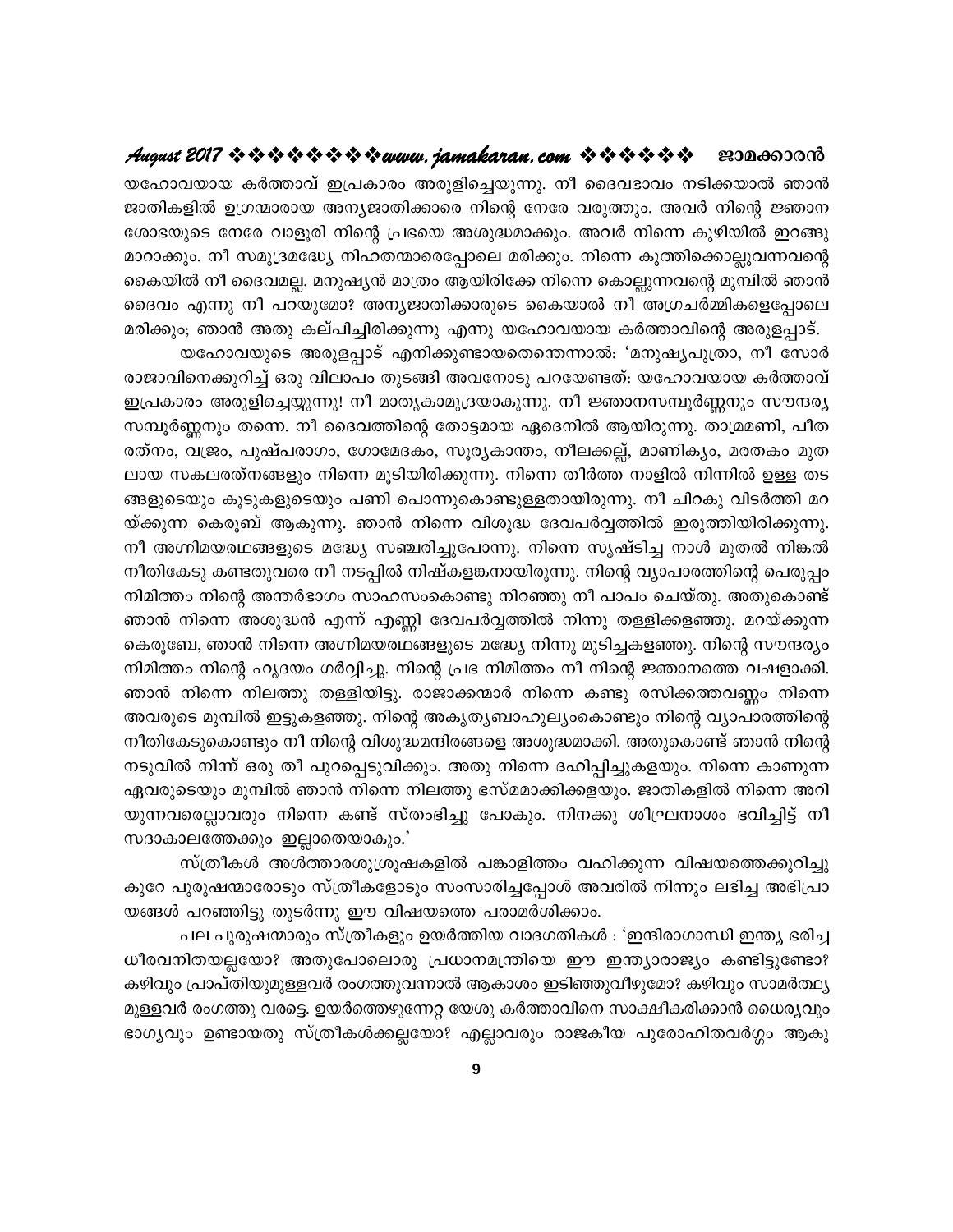മ്പോൾ എന്തിന് ഈ വേർതിരിവ് (1 പത്രൊസ് 2:9) കാണിക്കുന്നു? ഇപ്പോഴത്തെ പുരുഷശു ശ്രൂഷകന്മാരെക്കാൾ സ്ത്രീകൾ വരുന്നതുതന്നെയാണ് നല്ലത്. നന്നായി സംസാരിക്കാനും വച നപരിജ്ഞാനവുമുള്ള എത്രയോ സ്ത്രീകൾ ഇന്നു നമ്മുടെ മഹായിടവകകളിലുണ്ട്. വേദശാ സ്ത്രത്തിൽ ബിരുദവും ഡോക്ടറേറ്റും ഉള്ളവർ. അവർ വന്നാൽ എന്താ കുഴപ്പം? പുരുഷന്മാ രെക്കാൾ ജനത്തെ ആകർഷിക്കാനും ഹൃദയനൊമ്പരങ്ങൾ അറിയാനും സ്ത്രീകൾക്കു പ്രത്യേക കഴിവില്ലയോ? പുരുഷന്മാരുടെ താൻപോരിമയും ധാർഷ്ട്യവും പുരുഷമേധാവിത്തവും സഭയെ പുറകോട്ടടിക്കുമ്പോൾ സ്ത്രീകൾ രംഗത്തു വരുന്നതു സഭയുടെ നല്ല ഭാവിക്കു ആവശ്യമാണ്. ക്രിസ്തുവിൽ ആണും പെണ്ണും എന്നുമില്ല; നിങ്ങൾ എല്ലാവരും ക്രിസ്തുവേശുവിൽ ഒന്നത്രേ (ഗലാതൃർ 3:28) അതുകൊണ്ട് സ്ത്രീകൾക്കും സമത്വം ഉണ്ട്. അവരെ മാറ്റി നിർത്തുന്നത് വച നവിരുദ്ധമാണ്. പുരുഷമേധാവിത്വം അവസാനിപ്പിക്കാൻ കാലമായി. പുരുഷന്മാരോടു കിടപി ടിക്കാൻ തക്കവണ്ണമോ അതിലധികമോ എന്ന നിലയിൽ ഇന്നു സ്ത്രീകൾ എത്തിക്കഴിഞ്ഞു. അധികനാൾ ഇതു അടക്കിനിർത്താൻ ജനം സമ്മതിക്കില്ല. പുരോഗമന ചിന്താഗതികളെ നിയ ന്ത്രിച്ചാൽ വലിയ പൊട്ടിത്തെറികൾ ഉണ്ടാകും. ഇങ്ങനെ പോകുന്നു സ്ത്രീ പൗരോഹിതൃവാ ദികളുടെ പ്രതികരണങ്ങൾ.

മറ്റൊരു കൂട്ടരുടെ പ്രതികരണം : 'ആന്ധ്രയിലും തമിഴ്നാട്ടിലും സൗത്ത് കേരളയിലും ഒക്കെ ഇതു നടക്കും. സെൻട്രൽ കേരള – മദ്ധ്യകേരളത്തിൽ ഞങ്ങൾ അനുവദിക്കില്ല. സഭ യിൽ വലിയ പ്രശ്നങ്ങൾക്കു ഇടയാക്കും. സഭ തന്നെ പിളർന്നെന്നു വരും. ഞങ്ങൾ സഭകൾ വിട്ടു മറ്റു സഭകളിലേക്കു പോകേണ്ടിവരും. എന്റെ ഇടവകയിൽ അങ്ങനെ ഒരു 'അച്ചി' വന്നാൽ അന്നു ഞാൻ എന്റെ ഇടവക മാറും. എന്റെ കുടുംബത്തെ സന്ദർശിക്കാൻ അങ്ങനെയൊരു 'അച്ചി' വന്നാൽ ഞാൻ വീട്ടിൽ കയറ്റില്ല.'

അങ്ങനെ 'അച്ചി' യെ ഞങ്ങൾ ഇടവകയായി ബഹിഷ്ക്കരിക്കും. ഇന്നു യാക്കോബാ ഓർത്തഡോക്സ് സഭയിൽ നടക്കുന്ന കയ്യാംകളികൾക്കു ഇവിടെയും തുടക്കം കുറിക്കും. നേതൃ ത്വസ്ഥാനത്തിരിക്കുന്നവർ കെട്ടിയിറക്കുന്ന എല്ലാ ചുമടുകളും ചുമക്കുന്ന കഴുതകളല്ല ഞങ്ങൾ. ഞങ്ങൾ ശക്തമായി പ്രതികരിക്കും. സഭയ്ക്കു പുറത്തുള്ളവരും പുരോഗമന ചിന്താഗതിക്കാരും സഭയിലേക്കു നുഴഞ്ഞുകയറും. സഭ യുദ്ധക്കളമായി മാറും. സമാധാനപ്രിയർ പുതുവഴികൾ തേടും.

ഈ വിഷയത്തെക്കുറിച്ചുള്ള കുറേ ആളുകളുടെ വികാരവിചാരപ്രകടനമാണ് മുകളിൽ സൂചിപ്പിച്ചത്.

ഇനി തിരുവചനം ഇതിനെക്കുറിച്ച് എന്തു പറയുന്നു എന്ന് നോക്കാം. തിരുവചനത്തിന്റെ അടിസ്ഥാനത്തിൽ പ്രതികരിച്ചവർ അല്ലായിരുന്നു ഈ ആളുകൾ. അവരുടെ വാദഗതികൾ ബാലി ശമായിരുന്നു. ഇന്ദിരാഗാന്ധിക്കു സഭയോടും ബൈബിളിനോടും യേശുകർത്താവിനോടും എന്തു ബന്ധമാണുള്ളത്. അവർ പുരോഹിത അല്ല, രാഷ്ട്രീയ നേതാവും രാഷ്ട്രത്തിന്റെ നേതാവു മായിരുന്നതു ഇന്ത്യൻ ഭരണഘടന അവർക്കു നൽകിയ അവകാശത്തിന്റെ പുറത്താണ്. ബൈബിൾ ആകുന്ന നമ്മുടെ ഭരണഘടനയിൽ സ്ത്രീകൾക്കു പൗരോഹിത്യ ശുശ്രൂഷയ്ക്കു അവകാശം നല്കുന്നില്ല. കഴിവും പ്രാപ്തിയും അല്ല നമ്മുടെ മാനദണ്ഡം. ദൈവത്തിന്റെ അനു വാദമാണാവശ്യം. ദൈവം പഴയ നിയമത്തിലോ പുതിയ നിയമത്തിലോ സ്ത്രീകളെ അങ്ങനെ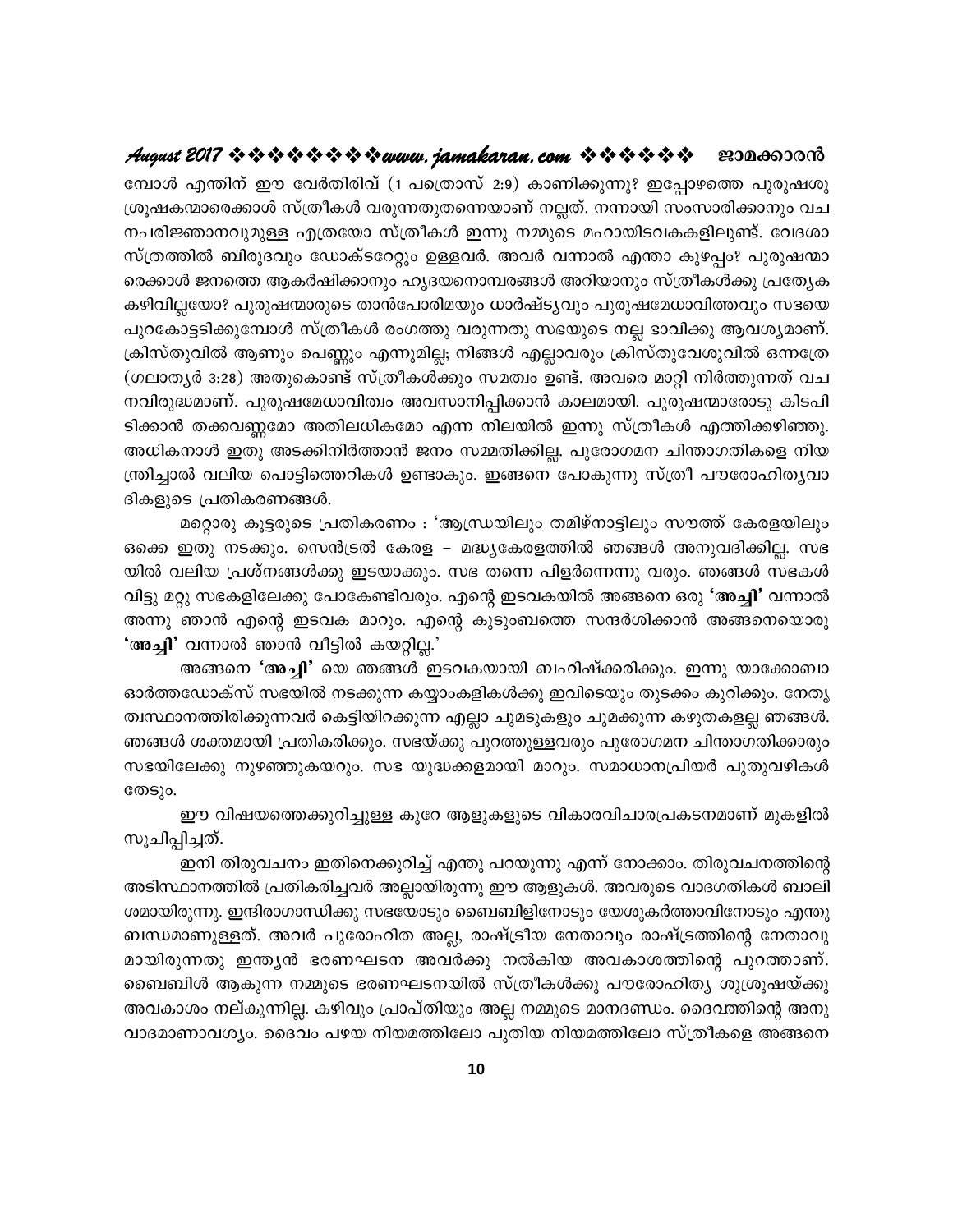നിയോഗിച്ചിട്ടുണ്ടോ? ലോകത്തിന്റെ ആത്മാവിൽ അല്ലാതെ പരിശുദ്ധാത്മാവിന്റെ ആലോചന യാൽ ഇപ്രകാരം സ്ത്രീ പൗരോഹിതൃത്വത്തെക്കുറിച്ചു ചിന്തിക്കാനോ തീരുമാനിക്കാനോ ആർക്കും സാദ്ധ്യമല്ല. ദൈവം അനുവദിക്കാത്ത കാര്യത്തെ മറ്റു എന്തെല്ലാം വാദഗതികൾ നിരത്തി ആരെല്ലാം ; മോഡറേറ്ററോ ബിഷപ്പോ ആയാൽ പോലും സാധൂകരിക്കാൻ ശ്രമിച്ചാൽ ആ വൃക്തി ദൈവത്തോടു മത്സരിക്കയാണ് ചെയ്യുന്നത്. അങ്ങനെ ദൈവത്തോടു മത്സരിക്കു ന്നവരുടെ നിലപാടിനും നിർദ്ദേശങ്ങൾക്കും ആമേൻ പറയാൻ സഭാജനങ്ങൾക്ക് ബുദ്ധിമുട്ടാ കും.

ഇനി സ്ത്രീ പൗരോഹിത്യത്തിന്റെ ആഴങ്ങളിലേക്കു പോകുന്നതിനു മുമ്പ് ദൈവം തന്റെ പദ്ധതികളിൽ പ്രകാരം വച്ചിരിക്കുന്ന മനുഷ്യന്റെ ഘടന എങ്ങനെയാണെന്നു നോക്കാം. 'എന്നാൽ ഏതു പുരുഷന്റെയും തല ക്രിസ്തു. സ്ത്രീയുടെ തല പുരുഷൻ. ക്രിസ്തുവിന്റെ തല ദൈവം എന്നു നിങ്ങൾ അറിയേണം.' (1 കൊരി 11:3) ഇന്നു പരിസ്ഥിതിയിൽ മനുഷ്യൻ കാട്ടികൂട്ടിയ വൈകൃതങ്ങൾ കാരണം ലോകം അനുഭവിക്കുന്ന ദുരിതങ്ങൾ വർണ്ണനാതീതമാ ണല്ലോ. അതിനെക്കാൾ ഭീകരമായിരിക്കും പുരുഷന്റെ തല ക്രിസ്തുവായിരിക്കേ അവിടെ സ്ത്രീയെ പ്രതിഷ്ഠിച്ചാൽ സംഭവിക്കുന്നത്. സ്ത്രീയുടെ കഴുത്തായി പുരുഷൻത്തീർന്നാൽ ഉള്ള സ്ഥിതി വളരെ ശോചനീയമാണ്. എന്നാൽ പല പുരുഷകേസരിമാർക്കും സ്ത്രീയുടെ പാദമായി തീരുവാനും നാണമില്ലാത്ത സ്ഥിതിയുണ്ടെന്നതും ദുഃഖകരമാണ്. നാട്ടിൽ പറയുന്ന ഒരു ചൊല്ലുണ്ട് : 'അവിടുത്തെ അങ്ങേര് അവരാണ്.' ഇതു ഏദൻതോട്ടത്തിൽ സംഭവിച്ചു. 'ആ വൃക്ഷഫലം തിന്മാൻ നല്ലതും കാണ്മാൻ ഭംഗിയുളളതും ജ്ഞാനം പ്രാപിക്കാൻ കാമൃവും എന്നു സ്ത്രീ കണ്ടു ഫലം പറിച്ചുതിന്നു ഭർത്താവിനും കൊടുത്തു. അവനും തിന്നു. യഹോവയായ ദൈവം പുരുഷനോടു 'തിന്നരുതെന്നു ഞാൻ നിന്നോടു കല്പിച്ച വൃക്ഷഫലം നീ തിന്നുവോ?' അതിനു മനുഷ്യൻ : 'എന്നോടു കൂടെയിരിപ്പാൻ നീ തന്നിട്ടുള്ള സ്ത്രീ വൃക്ഷഫലം തന്നു; ഞാൻ തിന്നുകയും ചെയ്തു എന്നു പറഞ്ഞു.' (ഉല്പത്തി 3:6–12). ദൈവം വച്ചിരുന്ന ഘടന തെറ്റിച്ച സ്ത്രീ പുരുഷനെ താഴെയിറക്കി തലയിൽ കയറിയപ്പോൾ ഉണ്ടായ ഭരണം എത്ര ഭീക രമായിരുന്നു. സ്ത്രീയോടു അവൾ ചെയ്തതിന്റെ പരിണിതഫലം ദൈവം തുടർന്നു വിവരി ക്കുന്നു. 'ഞാൻ നിനക്കു കഷ്ടവും ഗർഭധാരണവും ഏറ്റവും വർദ്ധിപ്പിക്കും; നീ വേദനയോടെ മക്കളെ പ്രസവിക്കും; നിന്റെ ആഗ്രഹം നിന്റെ ഭർത്താവിനോട് ആകും; അവൻ നിന്നെ ഭരി ക്കും.' (ഉല്പത്തി 3:16). സ്ത്രീയാണല്ലോ ഏദൻതോട്ടത്തിൽ ഭരണം ഏറ്റെടുത്ത് തീരുമാന ങ്ങൾ നടപ്പാക്കിയതു. നാം, നമ്മൾ എന്നതു മാറി 'നീയും ഞാനും' എന്ന അവസ്ഥയിൽ ഭിന്നത വന്നപ്പോൾ നഗ്നരായി. നാണം തോന്നി ഒളിക്കാൻ ശ്രമിച്ച മനുഷ്യൻ ദൈവം സൃഷ്ടിയിൽ ക്രമീകരിച്ചിരുന്ന ഘടനയെ അട്ടിമറിച്ചു.

സ്ത്രീക്കും പുരുഷനും ദൈവമുമ്പാകെ ആണെന്നോ പെണ്ണെന്നോ വ്യത്യാസമില്ലായെ ങ്കിൽ പിന്നെ എന്തേ പുരുഷന്മാർ പ്രസവിക്കാത്തത്? പുരുഷന്മാരും മുലയൂട്ടി കുഞ്ഞുങ്ങളെ വളർത്താത്തത്? ചില സ്ത്രീ പൗരോഹിതൃവാദികൾ പറഞ്ഞു, അതിനുള്ള ഗവേഷണങ്ങളും അണിയറയിൽ നടക്കുന്നുണ്ടെന്നു പറഞ്ഞപ്പോൾ തന്നെ, ദൈവത്തോടുള്ള അവരുടെ മത്സ രവും മറുതലിപ്പും എത്ര ശക്തമാണെന്നു നമുക്കു ഊഹിക്കാവുന്നതേയുള്ളൂ. സ്ത്രീ പുരു ഷന്റെ തേജസ്സ് ആകുന്നു (1 കൊരി 11:7). ഘടനയിൽ മാറ്റം വന്നാൽ സ്ത്രീയുടെ തേജസ്സ്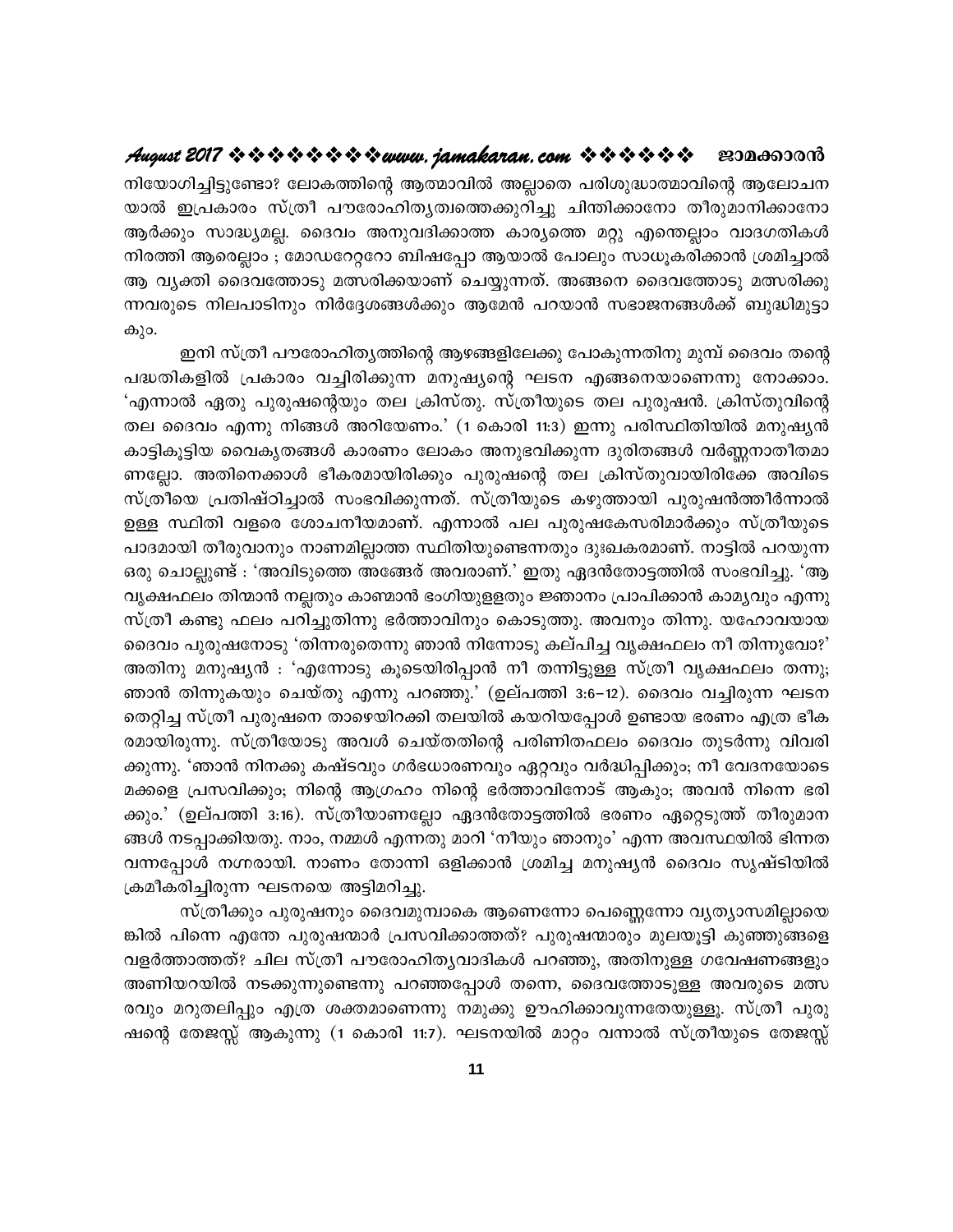### August 2017 \* \* \* \* \* \* \* \* \* www.jamakaran.com \* \* \* \* \* \* \* ജാമക്കാരൻ

നഷ്ടപ്പെടുകയും നഷ്ടപ്പെടുത്തുകയും ആണ് ചെയ്യുന്നത്. ഒരിക്കൽ 'അച്ചി' ആയിത്തീർന്ന ഒരു വ്യക്തിയെക്കുറിച്ചൊരാൾ പറഞ്ഞു: 'അച്ചി' ആയിത്തീരുന്നതിനുമുൻപ് ഞങ്ങൾക്കൊരു ബഹുമാനമുണ്ടായിരുന്നു. ഇപ്പോൾ കാണുന്നതു തന്നെ അപമാനവും വൈകൃതവുമാണ്. ദൈവം നൽകിയ തേജസ്സിനെ എന്തിന് നഷ്ടപ്പെടുത്തണം എന്നെങ്കിലും സഹോദരിമാർ ചിന്തിക്ക ണം. പുരുഷൻ (മനുഷ്യൻ) ഏകനായിരിക്കുന്നതു നന്നല്ലായെന്നു കണ്ടു അവന്നു തക്കതായ തുണയെ ഉണ്ടാക്കിക്കൊടുത്ത ചരിത്രത്തെ അപ്പൊസ്തലനായ പൗലൊസ് വിവരിക്കുന്നത്. 'പുരുഷൻ സ്ത്രീയിൽ നിന്നല്ലലോ സ്ത്രീ പുരുഷനിൽ നിന്നത്രേ ഉണ്ടായത്. പുരുഷൻ സ്ത്രീക്കായിട്ടില്ല സ്ത്രീ പുരുഷനായിട്ടത്രേ സൃഷ്ടിക്കപ്പെട്ടത്.' സമത്വം സമത്വം എന്നു വാദിച്ചു തലയിൽ കയറിയാൽ തല എവിടെപ്പോകും. അങ്ങനെ തലയിൽ കയറിയപ്പോൾ ആണല്ലോ, 'സ്ത്രീയുടെ സന്തതി തലയെ തകർക്കും' എന്നു യഹോവയായ ദൈവം തലയാകാൻ ശ്രമിച്ച സാത്താനോടു പറഞ്ഞത് (ഉല്പത്തി 3:15).

എന്താ സാത്താനായിതീർന്നവന്റെ പൂർവ്വചരിത്രം. എല്ലാംകൊണ്ടും പരമയോഗൃനല്ലെ. 'നീ മാതൃകാ മുദ്രയാകുന്നു. നീ ജ്ഞാനസമ്പൂർണ്ണനും സൗന്ദര്യസമ്പൂർണ്ണനും തന്നേ. നീ ദൈവത്തിന്റെ തോട്ടമായ ഏദനിൽ ആയിരുന്നു. താമ്രമണി, പീതരത്നം, വജ്രം, പുഷ്പരാഗം, ഗോമേദകം, സൂര്യകാന്തം, നീലക്കല്ല്, മാണിക്യം, മരതകം മുതലായ സകലരത്നങ്ങളും നിന്നെ മൂടിയിരുന്നു. നിന്നെ തീർത്തനാളിൽ നിന്നിൽ ഉള്ള തടങ്ങളുടെയും കൂട്ടുകളുടെയും പണി പൊന്നുകൊണ്ടുള്ളതായിരുന്നു. നീ ചിറകുവിടർത്തു മറെക്കുന്ന കെരൂബ് ആകുന്നു. ഞാൻ നിന്നെ വിശുദ്ധ ദേവപർവ്വതത്തിൽ ഇരുത്തിയിരുന്നു. നീ അഗ്നിമയരഥങ്ങളുടെ മദ്ധ്യേ സഞ്ച രിച്ചുപോന്നു. നിന്നെ സൃഷ്ടിച്ച നാൾ മുതൽ നിന്നിൽ നീതികേടു കണ്ടതുവരെ നീ നടപ്പിൽ നിഷ്കളങ്കനായിരുന്നു. നിന്റെ വ്യാപാരത്തിന്റെ പെരുപ്പം നിമിത്തം നിന്റെ അന്തർഭാഗം സാഹസം കൊണ്ടു നിറഞ്ഞു. നീ പാപം ചെയ്തു. നിന്റെ സൗന്ദര്യം നിമിത്തം നിന്റെ ഹൃദയം ഗർവ്വിച്ചു. നിന്റെ പ്രഭനിമിത്തം നീ നിന്റെ ജ്ഞാനത്തെ വഷളാക്കി (യെഹ 28:12–17) അരുണോ ദയ പുത്രനായ ശുക്രാ, നീ എങ്ങനെ ആകാശത്തു നിന്നു വീണു! ഞാൻ സ്വർഗ്ഗത്തിൽ കയറും; എന്റെ സിംഹാസനം ദൈവത്തിന്റെ നക്ഷത്രങ്ങൾക്കു മീതെ വെയ്ക്കും. ഉത്തരദിക്കിന്റെ അതൃ ത്തിയിൽ സമാഗമപർവ്വതത്തിന്മേൽ ഞാൻ ഇരുന്നരുളും. ഞാൻ മേഘാന്തരങ്ങൾക്കു മീതെ കയറും. ഞാൻ അത്യുന്നതനോടു സമനാകും എന്നല്ലോ നീ ഹൃദയത്തിൽ പറഞ്ഞത്.' (യെശ  $14:12-14$ ).

ഇവിടെ ശ്രദ്ധിച്ചാൽ നിരവധി കാര്യങ്ങൾ നമുക്കു പഠിക്കാൻ കഴിയും. കഴിവും സാമർത്ഥ്യവും ജ്ഞാനവും ബുദ്ധിയും സൗന്ദര്യവും സ്വാധീനവും അംഗീകാരവും ഉണ്ടെന്നു ബോദ്ധ്യമായാൽ ദൈവത്തെപ്പോലും വെല്ലുവിളിക്കാൻ കഴിയുന്ന സാത്താൻ, അവന്റെ ആത്മാ വിന്റെ സ്വാധീനത്തിൽ അകപ്പെട്ടവരെക്കൊണ്ടും ഈ വെല്ലുവിളികൾ നടത്തിക്കാൻ കഴിയും. ഈ പോരാട്ടം 'ജഡരക്തങ്ങളോടല്ല. വാഴ്ചകളോടും അധികാരങ്ങളിലെ ദുഷ്ടാത്മസേനയോടും അത്രേ.' (എഫെ 6:12). ഇതു സാത്താന്റെ തന്ത്രങ്ങൾ ആണെന്നു ദൈവജനം തിരിച്ചറിയണം. സ്ത്രീ പൗരോഹിത്യ വാദികളായ സഹോദരിമാർ ശാന്തമായി ദൈവസന്നിധിയിൽ ഇരുന്നു ചിന്തിക്കണം. ഞങ്ങൾക്കും വചനം അറിയാം. പ്രസംഗിക്കാൻ പ്രാപ്തിയുണ്ട്, സ്വാധീനിക്കാൻ കഴിവുണ്ട്. വാക്ചാതുര്യം ഉണ്ട്. വേദശാസ്ത്രത്തിൽ ഡിഗ്രികൾ ഉണ്ട്. ബുദ്ധിയുണ്ട്. സൗന്ദര്യ മുണ്ട്. പിന്നെ ഞങ്ങൾക്കും ആയിക്കൂടെ? ഈ ചിന്തകൾ സഹോദരിമാരെ, നിങ്ങളെ സ്വാധീനി ക്കുന്നു എങ്കിൽ മുകളിൽ പരാമർശിക്കപ്പെട്ട ഏദൻതോട്ടത്തിലായിരുന്ന സർവ്വസമ്പൂർണ്ണനായ വന്റെ ആത്മാവിൽ നിങ്ങൾ കുടുങ്ങിപ്പോയി എന്നതാണ് സത്യം.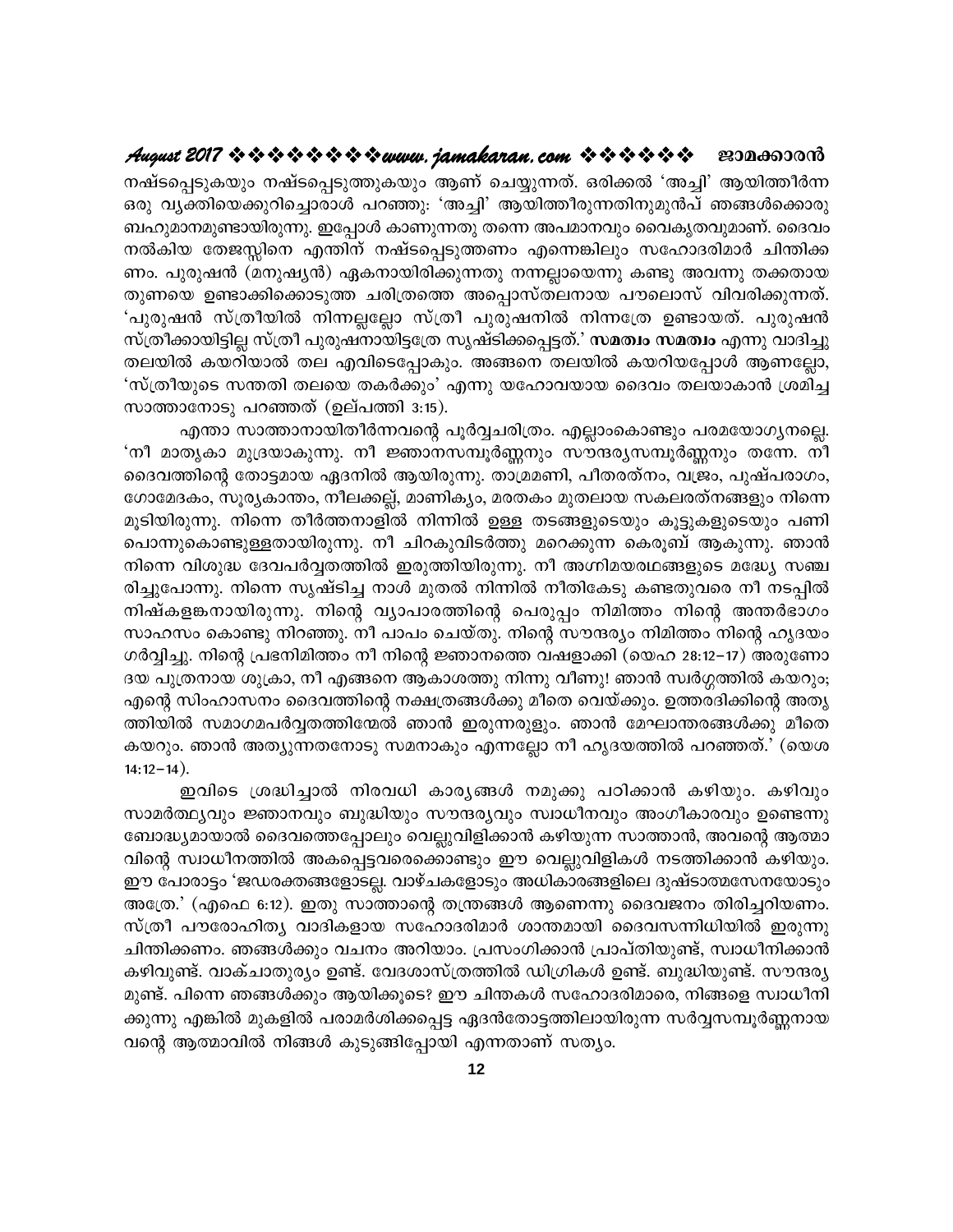### ജാമക്കാരൻ

യിസ്രായേലിന്റെ ഒന്നാമത്തെ രാജാവായിരുന്ന ശൗലിന്റെ പരാജയകാരണങ്ങളിൽ ഒന്നു ദൈവം തന്നെ ആക്കിയിരുന്ന സ്ഥാനത്തു നിന്നും അധികാരപരിധിയിൽ നിന്നും മാറിപ്പോയ താണ്. 'ശമുവേൽ നിശ്ചയിച്ചിരുന്ന അവധി അനുസരിച്ച് അവൻ ഏഴുദിവസം കാത്തിരുന്നു എങ്കിലും ശമുവേൽ ഗില്ഗാലിൽ എത്തിയില്ല. ജനം ശൗലിനെ വിട്ടു ചിതറിപ്പോയി. അപ്പോൾ ശൗൽ ഹോമയാഗവും സമാധാനയാഗവും ഇവിടെ എന്റെ അടുക്കൽ കൊണ്ടുവരുവിൻ എന്നു കല്പിച്ചു. ഹോമയാഗം കഴിച്ചു തീർന്ന ഉടനെ ഇതാ, ശമുവേൽ വരുന്നു. ശൗൽ ശമുവേലിനെ വന്ദനം ചെയ്യാൻ എഴുന്നേറ്റു ചെന്നു. നീ ചെയ്തത് എന്ത് എന്ന് ശമുവേൽ ചോദിച്ചു. അതിനു ശൗൽ ജനം എന്നെ വിട്ടു ചിതറുന്നു എന്നും നിശ്ചയിച്ച അവധിക്കു നീ എത്തിയില്ല എന്നും ഫെലിസ്ത്യർ മിക്മാസിൽ കൂടിയിരിക്കുന്നു എന്നും ഞാൻ കണ്ടിട്ടു ഫെലിസ്ത്യർ ഇപ്പോൾ ഇങ്ങു ഗില്ഗാലിൽ വന്നു എന്നെ ആക്രമിക്കും. ഞാൻ കൃപക്കായി യഹോവയോടു അപേക്ഷി ച്ചതുമില്ലല്ലോ എന്നുവെച്ചു ഞാൻ ധൈര്യപ്പെട്ടു ഹോമയാഗം കഴിച്ചുപോയി എന്നു പറഞ്ഞു. ശമുവേൽ ശൗലിനോടു പറഞ്ഞത് നീ ചെയ്തതു ഭോഷത്വം. നിന്റെ ദൈവമായ യഹോവ നിന്നോടു കല്പിച്ച കല്പന നീ പ്രമാണിച്ചില്ല. യഹോവ യിസ്രായേലിന്മേൽ നിന്റെ രാജത്വം എന്നേക്കുമായി സ്ഥിരമാക്കുമായിരുന്നു. ഇപ്പോഴോ നിന്റെ രാജത്വം നിലനിൽക്കയില്ല." ശൗൽ ചെയ്തത് ആത്മീയ ശുശ്രൂഷയല്ലയോ? ദൈവത്തിന്റെ ഘടനയെ തെറ്റിച്ചതാണ് ഇവിടുത്തെ പ്രസക്തമായ കാര്യം. യാഗം നടത്താനുളളവൻ നടത്തണം. നിയോഗിക്കപ്പെടാത്തവൻ ദൈവ ആലോചന ചോദിച്ചില്ല എന്നു തിരിച്ചറിഞ്ഞവൻ അതിധൈര്യം കാണിച്ചു. ഫലം വീഴ്ചക ളുടെ നിരവധി പടികളിലൂടെ കുടുംബമായി ഭൂമുഖത്തുനിന്നു തുടച്ചുമാറ്റപ്പെട്ടു.

2 ശമുവേൽ 6–ാം അദ്ധ്യായത്തിലെ മറ്റൊരു സംഭവം കൂടി പരാമർശിക്കട്ടെ. ദൈവ ത്തിന്റെ പെട്ടകം കാളവണ്ടിയിൽ കൊണ്ടു വരുമ്പോൾ അബിനാദാബിന്റെ പുത്രൻ ഉസ്സാ കാള വിരണ്ടു പെട്ടകം നിലത്തു വീഴാതിരിപ്പാൻ കൈനീട്ടി പെട്ടകം പിടിച്ചു. ഞാനായാലും നിങ്ങ ളായാലും ചെയ്തുപോകുന്ന കാര്യം. അപ്പോൾ യഹോവയുടെ കോപം ഉസ്സായുടെ നേരേ ജ്വലിച്ചു. ഉസ്സായുടെ അവിവേകം നിമിത്തം ദൈവം അവിടെവെച്ചു ഉസ്സായെ സംഹരിച്ചു (2 ശമു 6:1–7). ഉത്തരവാദിത്വങ്ങൾ നിർവ്വഹിക്കുന്നതിൽ എന്താണ് തെറ്റെന്ന് ചോദിക്കുന്നവർ ഈ സംഭവത്തെക്കുറിച്ച് എന്തു പറയും? ദൈവത്തിന്റെ പെട്ടകം എങ്ങനെ എപ്രകാരം ആരൊക്കെ കൈകാര്യം ചെയ്യണം എന്ന ദൈവത്തിന്റെ കല്പന ലംഘിച്ചപ്പോൾ സംഭവിച്ച അതിദാരുണമായ ഉസ്സായുടെ അന്ത്യം ആരെയും ദുഃഖിപ്പിക്കുന്നതാണ്.

മറ്റൊരു സംഭവം കൂടി ദൈവാത്മാവ് മനസ്സിലേക്കു കൊണ്ടു വന്നതു ഓർമ്മിപ്പിക്കട്ടെ. യെരുശലേമിൽ 52 വർഷക്കാലം സ്തുതൃർഹമായി രാജാവായി വാണ ശ്രേഷ്ഠനായ രാജാ വായിരുന്നല്ലോ ഉസ്സിയാവ്. യഹോവയ്ക്കു പ്രസാദമായതുപോലെ രാജഭരണം നടത്തിവന്ന ഉസ്സിയാവും പ്രബലനും ശ്രുതിപ്പെട്ടവനുമായിത്തീർന്നു. എന്നാൽ അവൻ ബലവാനായപ്പോൾ അവന്റെ ഹൃദയം അവന്റെ നാശത്തിനായിട്ടു നിഗളിച്ചു. അവൻ തന്റെ ദൈവമായ യഹോവ യോടു കുറ്റം ചെയ്തു ധൂപപീഠത്തിന്മേൽ ധൂപം കാട്ടുവാൻ യഹോവയുടെ ആലയത്തിൽ കട ന്നുചെന്നു. അസര്യാ പുരോഹിതനും അവനോടു കൂടെ ധൈര്യശാലികളായ എൺപതു പുരോ ഹിതന്മാരും അവന്റെ പിന്നാലെ അകത്തു ചെന്നു ഉസ്സിയാ രാജാവിനെ തടുത്തു അവനോടു: ഉസ്സിയാ രാജാവേ, യഹോവെക്കു ധൂപം കാട്ടുന്നതു നിനക്കു വിഹിതമല്ല; ധൂപം കാട്ടുവാൻ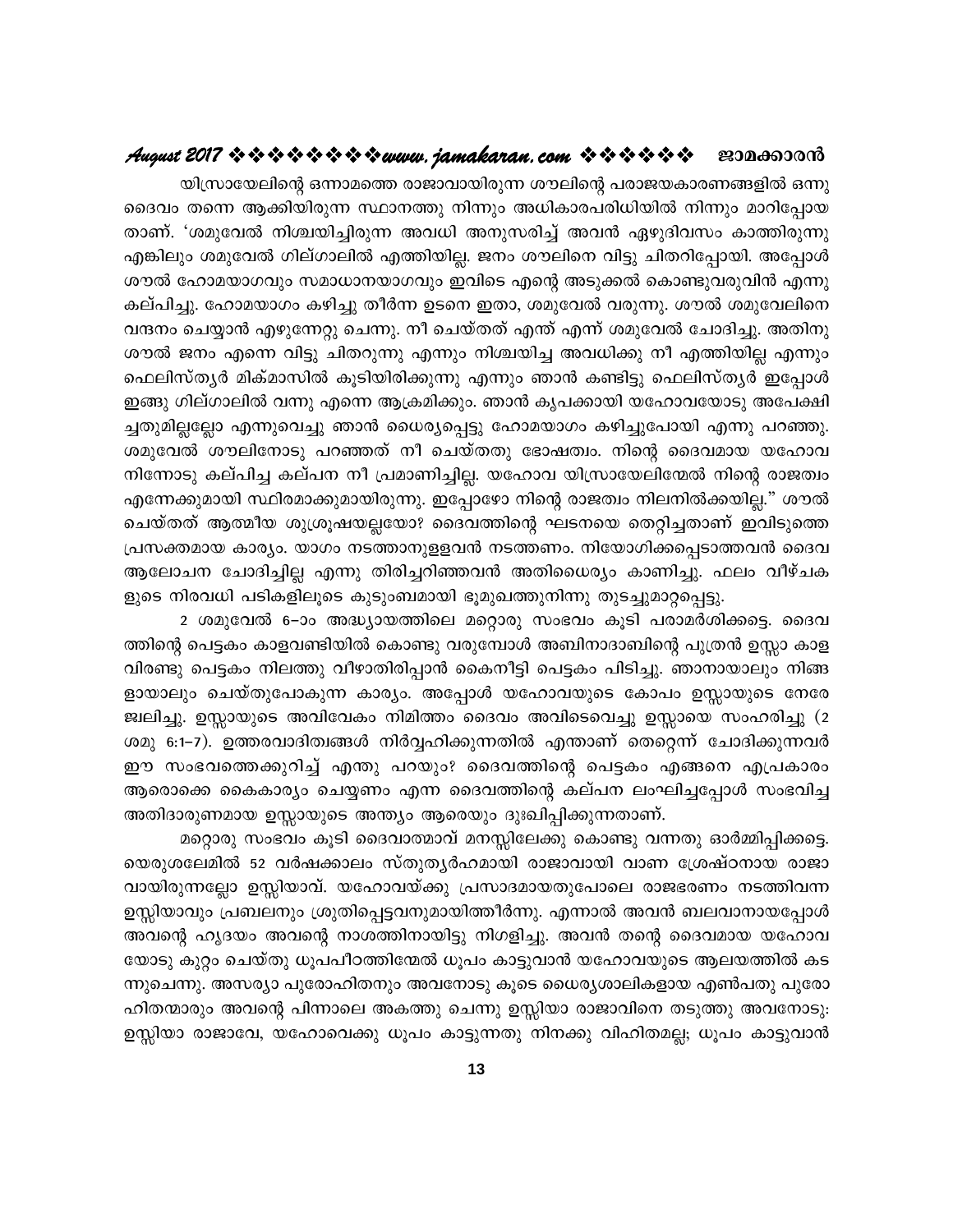August 2017 & & & & & & & wuvu. jamakaran.com & & & & & & ജാമക്കാരൻ വിശുദ്ധീകരിക്കപ്പെട്ട അഹരോന്യന്മാരായ പുരോഹിതന്മാർക്കത്രേ; വിശുദ്ധമന്ദിരത്തിൽ നിന്നു പൊയ്ക്കൊൾക. ലംഘനമാകുന്നു നീ ചെയ്തിരിക്കുന്നത്. അതു നിന്റെ ദൈമായ യഹോവ യുടെ മുമ്പാകെ നിനക്കു മാനമായിരിക്കയില്ല എന്നു പറഞ്ഞു. ധൂപം കാട്ടുവാൻ കയ്യിൽ ധൂപ കലശം പിടിച്ചിരിക്കെ ഉസ്സിയാവ് കോപിച്ചു. അവൻ പുരോഹിതന്മാരോട് കോപിച്ചുകൊണ്ടിരി ക്കയാൽ തന്നേ യഹോവയുടെ ആലയത്തിൽ ധൂപപീഠത്തിന്റെ അരികെ വെച്ചു പുരോഹിത ന്മാർ കാൺകെ അവന്റെ നെറ്റിമേൽ കുഷ്ഠം പൊങ്ങി. അങ്ങനെ ഉസ്സിയാരാജാവ് ജീവപര്യന്തം കുഷ്ഠരോഗിയായി ജീവിച്ചു.

സഹോദരിമാർ അല്പം ജാഗ്രതയോടെ വേണം കാര്യങ്ങൾ കാണാനും തീരുമാനങ്ങൾ എടുക്കാനും. എന്റെ ഒരു നിഗമനം ഹവ്വായുടെ നടപടികൾ വളരെ ദൂരവ്യാപകമായ പ്രത്യാ ഘാതങ്ങൾ ചരിത്രത്തിൽ ഉളവാക്കിയിട്ടുണ്ട് എന്നാണ്. മോശെയുടെ സഹോദരി മിര്യാമിന്റെ കാര്യവും മറക്കണ്ട. മോശെ ഒരു കൂശ്യാ സ്ത്രീയെ വിവാഹം ചെയ്തിരുന്നതുകൊണ്ടു കൂശ്യാസ്ത്രീ നിമിത്തം മിര്യാമും അഹരോനും മോശെക്കു വിരോധമായി സംസാരിച്ചു. യഹോവ മോശെ മുഖാന്തിരം മാത്രമേ അരുളി ചെയ്തിട്ടുള്ളുവോ? എന്നു പറഞ്ഞു. യഹോവ അതു കേട്ടു. തുടർന്നു ദൈവത്തിന്റെ രസകരമായ ഇടപെടൽ സംഖ്യാപുസ്തകം 12–ാം അദ്ധ്യായത്തിൽ വായിക്കുക. തുടർന്നു നാം കാണുന്നതു മിര്യാമിനു കുഷ്ഠം പിടിപെട്ടു. ചോദിക്കൂ ഇവിടെ അഹരോനും തുല്യമായ ശിക്ഷ ലഭിക്കേണ്ടതല്ലയോ? ലഭിച്ചില്ലല്ലോ. എന്തുകൊണ്ട്? മറ്റൊരു സംഭവം ഉല്പത്തി പുസ്തകത്തിൽ അബ്രഹാമിന്റെയും സാറായുടെയും കാരൃത്തിലാണ്. മക്ക ളില്ലാതിരുന്ന അബ്രഹാമിനോടും സാറായോടും ദൈവം പറയുന്നു നിങ്ങൾക്ക് മക്കൾ ഉണ്ടാ കും. നൂറുവയസ്സുള്ള അബ്രഹാമിനും തൊണ്ണൂറു വയസ്സുള്ള സാറായ്ക്കും. അബ്രഹാമിന്റെ പ്രതികരണം ഉല്പത്തി 17:7 'അപ്പോൾ അബ്രഹാം കമിഴ്ന്നു വീണു ചിരിച്ചു.' ദൈവംതമ്പു രാൻ അബ്രഹാമിന്റെ ചിരിയെ ചോദ്യം ചെയ്തില്ല. ഉല്പത്തി 18:12. ആകയാൽ 'സാറാ ഉള്ളു കൊണ്ടു ചിരിച്ചു.' ദൈവംതമ്പുരാൻ ഈ ചിരിയെ ചോദ്യം ചെയ്തു. 'സാറാ ചിരിച്ചത് എന്ത്? സാറായുടെ ഉത്തരം ഇല്ല ഞാൻ ചിരിച്ചില്ല എന്നു പറഞ്ഞു. അങ്ങനെയല്ല; നീ ചിരിച്ചു എന്നു ദൈവം പറഞ്ഞു. എന്താ ഇങ്ങനെ? ദൈവത്തിന് ഒരല്പം വേർതിരിവുണ്ടോ? താല്പര്യമുള്ള വർ റിസർച്ചു നടത്തി ഒരു ഡോക്ടറേറ്റ് കരസ്ഥമാക്കൂ. പേരിനു മുമ്പിൽ ഒരു അലങ്കാരമായി കൊണ്ടുനടക്കാം. സ്ത്രീപൗരോഹിത്യ വാദികളിൽ ചിലർ ചോദിച്ചു ദൈവം വച്ചിരിക്കുന്ന ഘടന അട്ടിമറിച്ചിട്ടു ഇന്നാർക്കും കുഷ്ഠവും മരണവും സംഭവിക്കുന്നില്ലല്ലോ. അപ്പോൾ ഇന്നു ദൈവം അതെല്ലാം അംഗീകരിച്ചു എന്നു കരുതരുതോ? രസകരമായ ചോദ്യം. അനന്യാസിനെയും സഫീ രയെയും നമുക്കു ചരിചയമുണ്ടല്ലോ. എല്ലാം വിറ്റിട്ടു കാശുമായി അപ്പൊസ്തലന്മാരുടെ മുമ്പിൽ വ്യാജം പറഞ്ഞപ്പോൾ വീണു മരിച്ചവർ. ഇന്നു ഈ കാലഘട്ടത്തിൽ ദൈവം അങ്ങനെ ന്യായ വിധി നടത്തിയാൽ 24 മണിക്കൂറും 365 1/4 ദിവസവും സെമിത്തേരിയിലെ ശുശ്രൂഷകൾ ഇടമു റിയാതെ നടത്തിക്കൊണ്ടിരിക്കേണ്ടി വരും. മാത്രമല്ല ശുശ്രൂഷ നടത്താൻ അച്ചന്മാരോ ബിഷ പ്പുമാരോ പാസ്റ്റർമാരോ തന്നെ അവശേഷിക്കുമോ എന്നതും വലിയ ചോദ്യമായി അവശേഷി ക്കും. ഇങ്ങനെയൊരു ലേഖനം എഴുതാൻ എനിക്കു തന്നെ കഴിയുമായിരുന്നോ? എന്നേ തട്ടി പ്പോയേനെ ദൈവകൃപയില്ലായിരുന്നെങ്കിൽ! അതുകൊണ്ട് മൗനം എപ്പോഴും അംഗീകാരത്തിന്റെ അടയാളം അല്ല എന്നും ഈ കൃപായുഗത്തിൽ നാം വിവേചിച്ചറിയണം.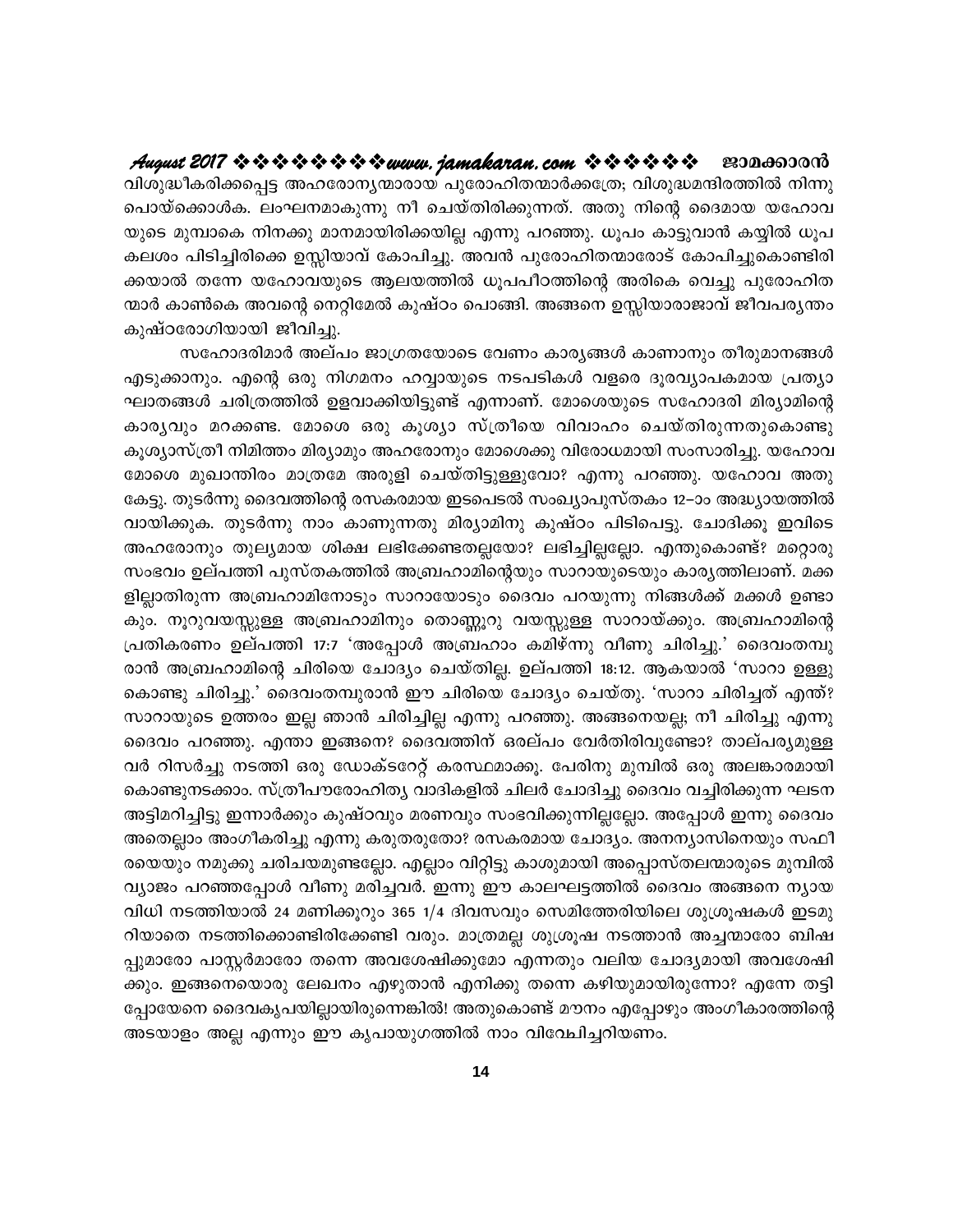സഭയിൽ സ്ത്രീകൾ എങ്ങനെയിരിക്കണമെന്ന് അപ്പൊസ്തലനായ പൗലൊസ് വിവരി ക്കുന്നത് ശ്രദ്ധിക്കൂ. വിശുദ്ധന്മാരുടെ സർവ്വസഭകളിലും എന്നപോലെ സ്ത്രീകൾ സഭായോഗ ങ്ങളിൽ മിണ്ടാതിരിക്കട്ടെ. ന്യായപ്രമാണവും പറയുന്നതുപോലെ കീഴടങ്ങിയിരിപ്പാനല്ലാതെ സംസാരിപ്പാൻ അവർക്ക് അനുവാദമില്ല. അവർ വല്ലതും പഠിപ്പാൻ ഇച്ഛിക്കുന്നു എങ്കിൽ വീട്ടിൽ വച്ചു ഭർത്താക്കന്മാരോടു ചോദിച്ചുകൊള്ളട്ടെ. സ്ത്രീ സഭയിൽ സംസാരിക്കുന്നത് അനുചിത മല്ലോ. ദൈവവചനം നിങ്ങളുടെ ഇടയിൽ നിന്നോ പുറപ്പെട്ടത്? അല്ല, നിങ്ങൾക്കു മാത്രമോ വന്നത്? (1 കൊരി 14:34–36) ചിലർ ചോദിക്കുന്നു ഭർത്താവിന് വചനത്തെക്കുറിച്ച് വിവരം ഇല്ലായെങ്കിൽ പിന്നെ ഞങ്ങൾ എന്തു ചെയ്യേണം? വിവരമുള്ളവരായിട്ടു വിവാഹം കഴിക്കണ മായിരുന്നു. അതു ദൈവത്തിന്റെ കുറ്റമല്ലല്ലോ. ഇനി ഞങ്ങളെ അച്ചന്മാരും ഉപദേശിമാരൊന്നും വചനം പഠിപ്പിക്കാൻ വരണ്ട. ഭർക്കാന്മാരോടു ചോദിച്ചു പഠിച്ചോളാം എന്ന വാദഗതി ചിലർ ഉയർത്തിയാൽ വാദഗതിക്കായി സമ്മതിക്കാം എന്നാലും കുഴപ്പമില്ല. പക്ഷെ ഒരു പുരുഷന്റെ മേൽ കർത്തൃത്വം നടത്താൻ ദൈവം സ്ത്രീയെ അനുവദിച്ചിട്ടില്ല. മത്തായി 28:20,21 ന്റെ അടി സ്ഥാനത്തിൽ സകലജാതികളെയും ശിഷ്യന്മാരാക്കുന്ന പ്രക്രിയയിൽ വചനപഠനത്തിനു വിധേ യരാകാൻ സ്ത്രീയും പുരുഷനും തയ്യാറാകേണം.

ക്രിസ്തു ശരീരത്തിന്റെ രക്ഷിതാവായി സഭയ്ക്കു തലയാകുന്നതുപോലെ ഭർത്താവു ഭാര്യക്കു തലയാകുന്നു (എഫെസ്യർ 5:23). സമത്വവാദവുമായി ഇന്നു തലപൊക്കുന്നവർ ഒരു ഉടലിൽ രണ്ടു തല വന്നാൽ ഉണ്ടാകുന്നതു അത്ര ഭംഗിയുളള കാര്യമല്ലല്ലോ. രണ്ടു തലയു മായി ജീവിക്കുന്നതു തന്നെ വളരെ ക്ലേശകരമാണുതാനും. സ്ത്രീ മൗനമായിരുന്നു പൂർണ്ണാ നുസരണത്തോടും കൂടെ പഠിക്കട്ടെ. മൗനമായിരിപ്പാൻ അല്ലാതെ ഉപദേശിപ്പാനോ പുരുഷന്റെ മേൽ അധികാരം നടത്തുവാനോ ഞാൻ സ്ത്രീയെ അനുവദിക്കുന്നില്ല. ആദാം ആദ്യം നിർമ്മി ക്കപ്പെട്ടു. പിന്നെ ഹവ്വാ. ആദാം അല്ല; സ്ത്രീ അത്രേ വഞ്ചിക്കപ്പെട്ടു ലംഘനത്തിൽ അകപ്പെ ട്ടത് (1 തിമൊ 2:11–14) ഇതാണ് നേരത്തെ സൂചിപ്പിച്ചതുപോലെ വളരെ ദൂരവ്യാപകമായ പ്രത്യാ ഘാതങ്ങൾക്കു കാരണായത്. ഏദനിൽ ഹവ്വയുടെ 'തല ഉടൽ' തന്നെയാണ്. ഹവ്വായുടെ 'ഈ തല ഇടൽ' ആത്മാവു ഇന്നു പല സ്ത്രീകളെയും വശീകരിക്കുന്നു എന്നതു യാഥാർത്ഥ്യമാ ണ്. ആ ആത്മാവിനെ കീഴ്പ്പെടുത്തേണ്ടതാണ് എഫെ 5 :33 − ൽ ഭാരൃയോ ഭർത്താവിനെ ഭയ പ്പെടേണ്ടതാകുന്നു എന്നെഴുതിയതെന്തിനാണ്? നേരെ തിരിച്ചു ബി.പി (ഭാര്യയെ പേടി) യുള്ള വർക്കല്ലാതെ (സ്ത്രീയെ) അച്ചി ആക്കാനോ അനുവദിക്കാനോ കഴിയുമോ? ഭാര്യമാരേ, നിങ്ങ ളുടെ ഭർത്താക്കന്മാർക്കു കർത്താവിൽ ഉചിതമാകും വണ്ണം കീഴടങ്ങുവിൻ (കൊലൊ 3:18) എന്നു എഴുതിയിരിക്കുമ്പോൾ ഭർത്താക്കന്മാരെ നിങ്ങളുടെ ഭാര്യമാർക്കു സകലത്തിനും കീഴ ടങ്ങുവിൻ എന്നു കൂടി എന്തു കൊണ്ടെഴുതിയില്ല. ദൈവം വച്ചിരിക്കുന്ന ഘടനയെ തകിടം മറിക്കുന്നതാവും ഭർത്താവിന്റെ കീഴടങ്ങൾ. 1 പത്രൊസ് 3:1 ൽ ഭാര്യമാരേ, നിങ്ങളുടെ ഭർത്താ ക്കന്മാർക്കു കീഴടങ്ങി ഇരിപ്പിൻ. അവരിൽ വല്ലവരും വചനം അനുസരിക്കാത്ത പക്ഷം ഭയ ത്തോടു കൂടിയ നിങ്ങളുടെ നിർമ്മലമായ നടപ്പു കണ്ടറിഞ്ഞു വചനം കൂടാതെ ഭാര്യമാരുടെ നടപ്പിനാൽ ചേർന്നു വരുവാൻ ഇടയാകും.

ഇതിൽ നിന്നെല്ലാം നാം മനസ്സിലാക്കേണ്ടതു സ്ത്രീകൾ അടിമകളെപ്പോലെ കഴിയണ മെന്നോ പുരുഷന്മാർ അടിമകളെപ്പോലെ അവരോടു പെരുമാറണമെന്നോ അല്ല. സ്ത്രീജനം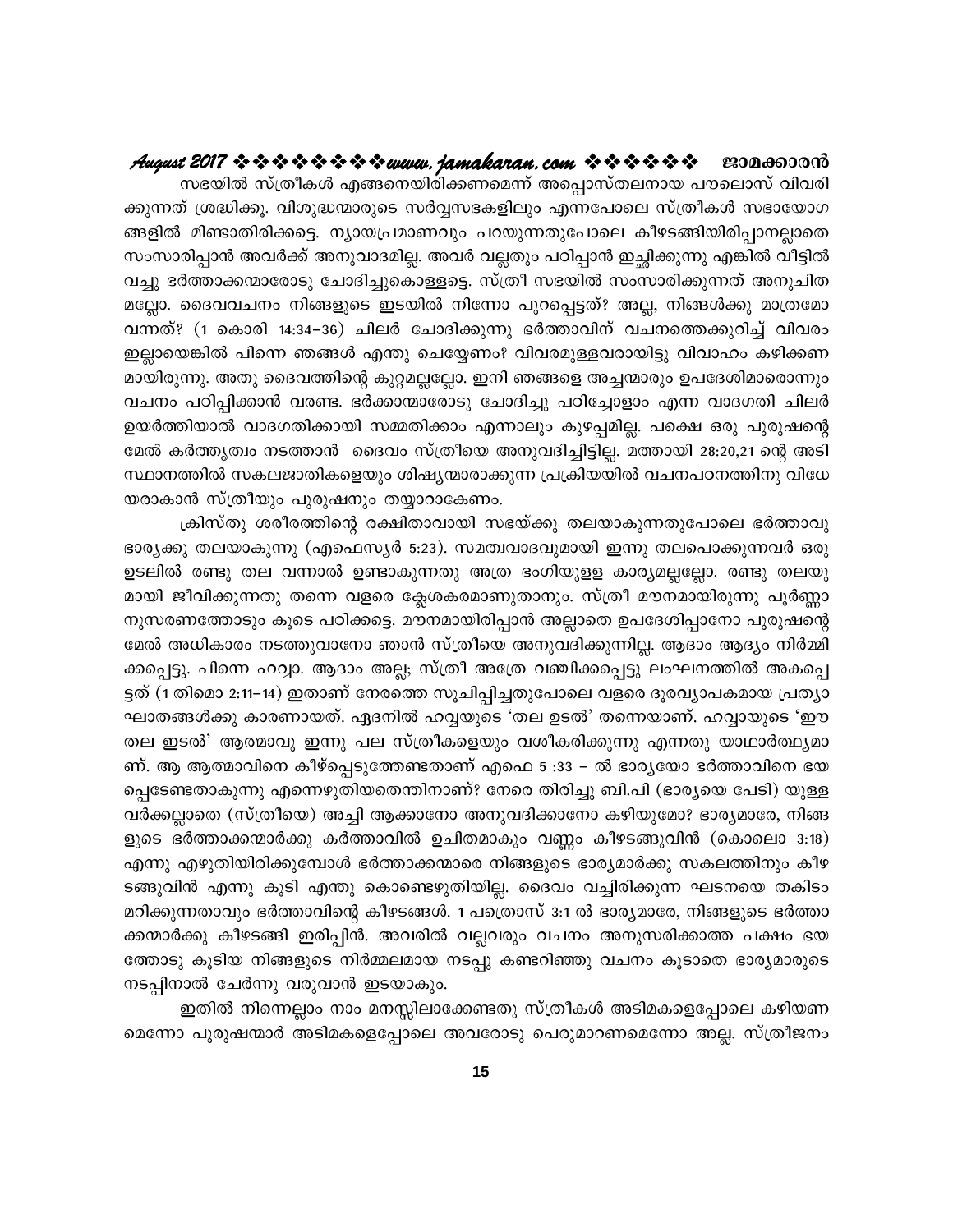August 2017 & & & & & & & wuru. jamakaran.com & & & & & & ജാമക്കാരൻ ബലഹീനപാത്രം എന്നും അവർ ജീവന്റെ കൃപയ്ക്കു കൂട്ടവകാശികൾ എന്നും ഓർത്ത് അവർക്ക് ബഹുമാനം കൊടുപ്പിൻ (1 പത്രോസ് 3:7) പുരുഷനും സ്ത്രീയും എന്ന ബന്ധത്തിൽ സ്ത്രീകൾ സമ്മതിച്ചാലും ഇല്ലെങ്കിലും പുരുഷന്മാർക്ക് ദൈവം അല്പം മേൽക്കോയ്മ കൊടുത്തിട്ടുണ്ടെന്നു വേദപുസ്തകം സാക്ഷീകരിക്കുന്നു. നമ്മുടെ നാട്ടിൽ പറഞ്ഞുകേൾക്കാറുള്ളതുപോലെ 'ദൈവം ആദാമിന്റെ തലയോട്ടിയിലൊരു അംശം എടുത്തു ഹവ്വായെ സൃഷ്ടിച്ചിരുന്നെങ്കിൽ അവൾ തലയിൽ കയറി ഇരിക്കുമായിരുന്നു.' പാദത്തിലെ ഒരംശം എടുത്തിട്ടാണ് ഹവ്വായെ സൃഷ്ടി ച്ചിരുന്നെങ്കിൽ അവളെ പുരുഷൻ ചവിട്ടിമെതിക്കുമായിരുന്നു. എന്നാൽ വാരിയെല്ലിൽ നിന്നാ യതിനാൽ ജീവന്റെ കൃപയ്ക്കു കൂട്ടുപങ്കാളിത്തമാണ്. യഥാർത്ഥമായി വീണ്ടും ജനിച്ചവരായ ഭർത്താക്കന്മാർ ഭാര്യമാരെ കാണുന്നതും ഭാര്യമാർ ഭർത്താക്കന്മാരെ കാണുന്നതും കൂട്ടുപങ്കാ ളിയായിട്ടാണ്. പരസ്പരം ബഹുമാനിക്കുകയും അംഗീകരിക്കപ്പെടുകയുമാണ് ചെയ്യുന്നത്.

ഇനി ചിലർ വാദിക്കുന്നത് 'ക്രിസ്തുവിനോടു ചേരുവാൻ സ്നാനം ഏറ്റിരിക്കുന്ന നിങ്ങൾ എല്ലാവരും ക്രിസ്തുവിനെ ധരിച്ചിരിക്കുന്നു. അതിൽ യെഹൂദനും യവനനും എന്നില്ല; ദാസനും സ്വതന്ത്രനും എന്നില്ല; ആണും പെണ്ണും എന്നുമില്ല; നിങ്ങൾ എല്ലാവരും ക്രിസ്തുയേശുവിൻ ഒന്നത്രേ' (ഗലാതൃർ 3:25–29). ഏതു കാരൃത്തിലാണ് ഒന്നായത്? 'മക്കൾ' എന്ന പദവിയിൽ. ദൈവത്തിനു 'മക്കൾ' മാത്രമേയുള്ളൂ. 'ചെറുമക്കൾ, മരുമക്കൾ' ഇല്ല. ആണായാലും പെണ്ണാ യാലും 'മക്കൾ' ആണല്ലോ. എത്ര മക്കൾ ഉണ്ടെന്നു ചോദിച്ചാൽ നാം സാധാരണ പറയുന്നത് രണ്ടു മക്കൾ മൂന്നു മക്കൾ അല്ലെങ്കിൽ 4 മക്കൾ. പിന്നെ ചോദിക്കും ആൺ എത്ര? പെൺ എത്ര? വാഗ്ദത്ത പ്രകാരമുള്ള അവകാശത്തിന്റെയും പദവിയുടെയും കാര്യത്തെക്കുറിച്ചാണി വിടെ പറയുന്നത്. ആണെന്നും പെണ്ണെന്നും വ്യത്യാസമില്ലായെങ്കിൽ ആരെങ്കിലും മകനെ യുവാവിനെക്കൊണ്ടും മകളെ ഒരു യുവതിയെക്കൊണ്ടും വിവാഹം നടത്തിക്കുമോ? വഴി പിഴ ച്ചവരും ദൈവത്തോടു മറുതലിപ്പുള്ളവരും അല്ലാതെ അങ്ങനെ ചിന്തിക്കുകയോ പ്രവർത്തി ക്കുയോ ചെയ്യുമോ? ഇന്നു വിവാദമായിരിക്കുന്ന സ്വവർഗ്ഗരതിയെ ദൈവം അംഗീകരിച്ചിട്ടുണ്ടോ? എന്താ നമ്മുടെ സഭാനേതാക്കൾ മൗനികളായിരിക്കുന്നത്. ഇതും ഇതിനപ്പുറവും നടക്കും കർത്താവിന്റെ വീണ്ടും വരവിങ്കൽ. ചുരുക്കിപ്പറഞ്ഞാൽ പഴയനിയമത്തിലോ പുതിയ നിയമ ത്തിലോ ക്രിസ്തീയ സഭയ്ക്കു നേതൃത്വം കൊടുക്കാൻ സ്ത്രീകളെ ദൈവം നിയമിച്ചിട്ടില്ല. പന്ത്രണ്ടു ശിഷ്യന്മാരുടെ കൂട്ടത്തിൽ യേശുകർത്താവിന് തുല്യപ്രാധാന്യം സ്ത്രീകൾക്കു കൊടു ത്തുകൊണ്ട് 6 പുരുഷന്മാരെയും 6 സ്ത്രീകളെയും നിയമിക്കാമായിരുന്നു. മോശെയുടെ സഹോ ദരി മിര്യാം മിടുക്കിയായിരുന്നല്ലോ. തലപൊക്കിയതുമാണ്. എന്നാൽ നല്ല കൊട്ടു തമ്പുരാൻ കൊടുത്തു.

യൂദായ്ക്കു പകരം ആളെ തെരഞ്ഞെടുത്തപ്പോഴും സ്ത്രീകൾ ആരും രംഗത്തു വന്നി ല്ല. സ്ത്രീകൾ അന്നു പുരുഷന്മാരെക്കാൾ ധൈര്യമുള്ളവരായിരുന്നു. പുരുഷകേസരികൾ യെ ഹൂദന്മാരെ പേടിച്ചു വാതിൽ അടച്ചു കഴിഞ്ഞപ്പോൾ ആഴ്ചവട്ടത്തിന്റെ ഒന്നാംനാൾ അതിരാ വിലെ ഇരുട്ടോടെ കല്ലറയ്ക്കൽ പോയതും ഉയർത്തെഴുന്നേറ്റ യേശുകർത്താവിനെ ആദ്യം കണ്ടതും സാക്ഷീകരിക്കാൻ ഭാഗ്യം ലഭിച്ചതും സ്ത്രീരത്നങ്ങൾക്കാണല്ലോ. എന്നിട്ടും അപ്പൊ സ്തലന്മാർ സ്ത്രീകളിലൊരാളെ യൂദായുടെ സ്ഥാനത്തേക്കു തിരഞ്ഞെടുക്കാൻ ശ്രമിച്ചില്ലല്ലോ.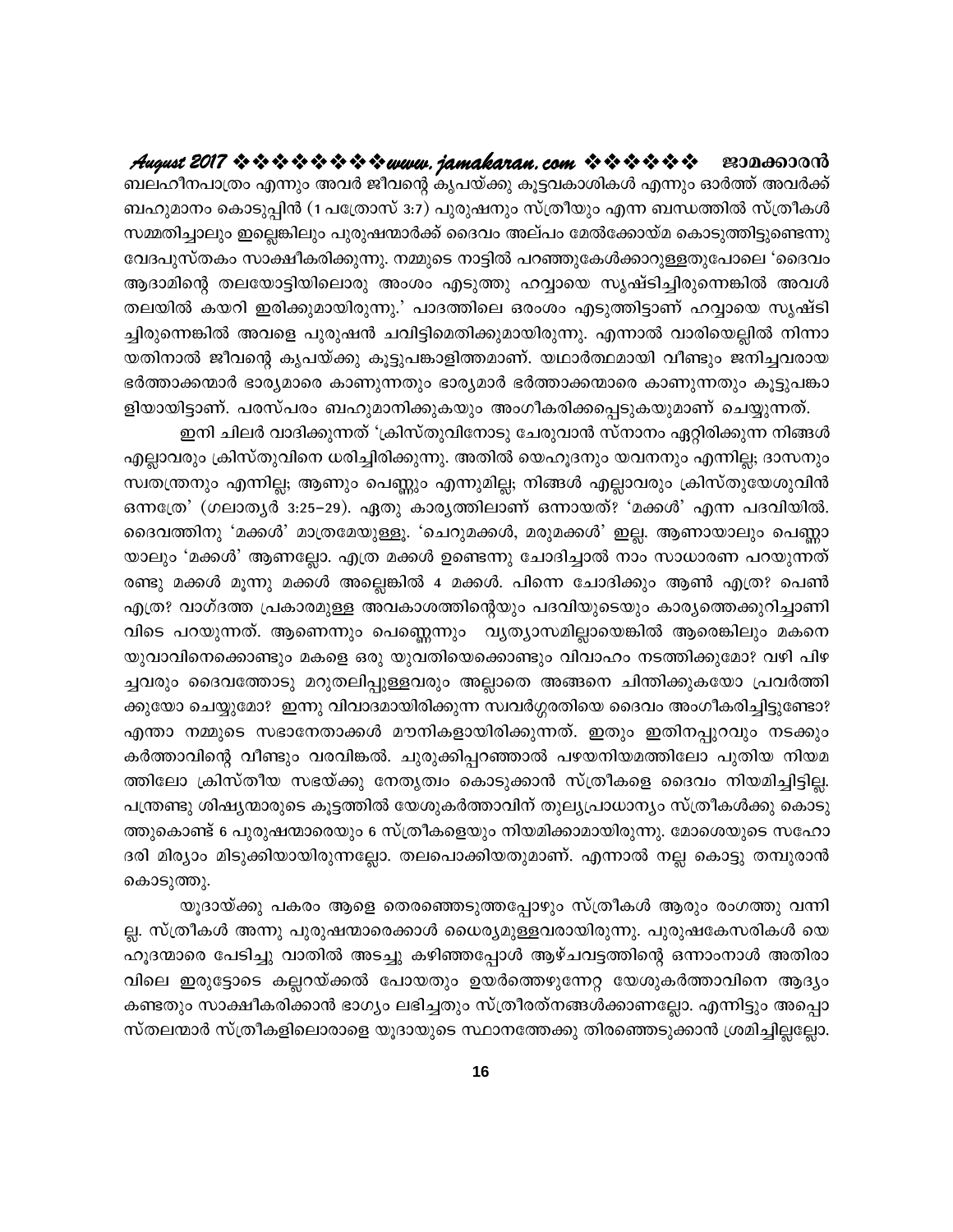### August 2017 & & & & & & & wuru. jamakaran.com & & & & & & ജാമക്കാരൻ

ഈ ലോകത്തിന്റെ ചിന്താഗതികൾക്കും ഈ ലോകത്തിന്റെ ആത്മാവിനും സഹോദരി മാർ തങ്ങളെ വിറ്റുകളയാതെ ദൈവത്തിനും ദൈവാത്മാവിനും വിധേയമായി തിരുവചനത്തിന്റെ വൃക്തമായ നിർദ്ദേശങ്ങൾക്കു വിധേയമായി തലയിരിക്കേണ്ട സ്ഥലത്ത് തലയെ വഹിക്കാനും തലയ്ക്കു കീഴ്പ്പെട്ടിരിക്കാനും കഴുത്തിന്റെ തേജസ്സ് നഷ്ടപ്പെടുത്താതെ തലയെ താങ്ങി നിർത്തു വാനും ശ്രമിക്കുക. അതിർ വിട്ടു ഹവ്വായെപ്പോലെ അതിസാമർത്ഥ്യം കാണിക്കരുത്. മുടന്തൻ ന്യായങ്ങൾ നിരത്തി മറുതലിക്കാനാണ് ഭാവമെങ്കിൽ, 'ഒരുത്തനോ ഒരുത്തിയോ തർക്കിക്കാൻ ഭാവിച്ചാൽ അങ്ങനെയുള്ള മര്യാദ ഞങ്ങൾക്കില്ല. ദൈവസഭയ്ക്കുമില്ല എന്ന് ഓർക്കട്ടെ (1 കൊരി  $11:16$ ).

ഒരു മഹിളാരത്നം ചോദിച്ചു: വേദശാസ്ത്രത്തിൽ ബിരുദങ്ങളും ദീർഘനാളത്തെ അനു ഭവസമ്പത്തും ഉള്ളവരാണല്ലോ അച്ചിമാരായും ബിഷപ്പുമാരായും സ്ത്രീകളെ അഭിഷേകം ചെയ്തത്. അവർ വിവരം കെട്ടവർ ആണോ എന്ന്? അവർ വിവരം കെട്ടവർ മാത്രമല്ല ദൈവ ത്തോടു മത്സരിക്കുന്നവരുമാണ്. മോശെയുടെ സഹോദരനും പുരോഹിതനുമായ അഹരോന്റെ നേതൃത്വത്തിലാണല്ലോ കാളക്കുട്ടിയെ വാർത്തുണ്ടാക്കി ദൈവമായി ആരാധിച്ചത്. പാരമ്പര്യവും അനുഭവസമ്പത്തും അഹരോൻ പുരോഹിതന്റെ ചെയതികൾക്കു തുണയായോ? മോശെ ഇടി വിൽ (മദ്ധ്യസ്ഥൻ) നിന്നു നിലവിളിക്കാതിരുന്നെങ്കിൽ അഹരോൻ എന്നേ തട്ടിപ്പോകുമായിരു ന്നു. വീണ്ടും വീണ്ടും സാത്താന്റെ ആത്മാവ് ഓരോ വാദഗതിയിലൂടെ തലപൊക്കുന്നതു കാണു മ്പോൾ സാത്താൻ എത്ര ജാഗ്രതയോടെ തന്റെ തന്ത്രങ്ങൾ ദൈവജനത്തിന്റെ ഇടയിൽ നടപ്പി ലാക്കാൻ ശ്രമിക്കുന്നു എന്നേ ദൈവമക്കൾക്കു മനസ്സിലാക്കാൻ കഴിയുകയുള്ളൂ. ഞങ്ങൾ ജ്ഞാനികൾ; യഹോവയുടെ ന്യായപ്രമാണം ഞങ്ങളുടെ പക്കൽ ഉണ്ട് എന്നു നിങ്ങൾ പറയു ന്നത് എങ്ങനെ? ശാസ്ത്രിമാരുടെ കള്ളയെഴുത്തുകോൽ അതിനെ വ്യാജമാക്കിത്തീർത്തിരി ക്കുന്നു. ജ്ഞാനികൾ ലജ്ജിച്ചു ഭ്രമിച്ചു പിടിപെട്ടുപോകും; അവർ യഹോവയുടെ വചനം ധിക്ക രിച്ചു കളഞ്ഞുവല്ലോ; അവർക്കു എന്തൊരു ജ്ഞാനമുള്ളൂ? (യിരെ 8:8–11) പ്രവാചകന്മാർ വ്യാജ മായി പ്രവചിക്കുന്നു. പുരോഹിതന്മാരും അവരോടു ഒരുമിച്ചു നിന്നു അധികാരം നടത്തുന്നു. എന്റെ ജനത്തിനോ അതു ഇഷ്ടവും ആകുന്നു. എന്നാൽ ഒടുക്കം നിങ്ങൾ എന്തുചെയ്യും? പ്രവാചകന്മാരും പുരോഹിതന്മാരും ജനത്തിന്റെ കയ്യടിയും ആയിരിക്കരുത് ശുശ്രൂഷയ്ക്കുള്ള മാനദണ്ഡം; ദൈവത്തിനെ വിളിച്ചും അനുവാദം വാങ്ങിയുമായിരിക്കണം.

ഇന്നു ദൈവവിളി ലഭിക്കാതെ ശുശ്രൂഷിക്കുന്നവരാണ് പലപ്പോഴും പ്രശ്നങ്ങൾക്കിടവ രുത്തുന്നത്. എന്നാൽ അഹരോനെപ്പോലെ ദൈവം വിളിക്കുന്നവനല്ലാതെ (ഇവിടെയും പുരു ഷനെയല്ലാതെ സ്ത്രീയെ പരാമർശിക്കുന്നില്ല; വിളിക്കുന്നവർ എന്നല്ല വിളിക്കുന്നവൻ അല്ലാതെ എന്ന പദപ്രയോഗം ശ്രദ്ധിക്കണം) ആരും ആ സ്ഥാനം സ്വതവെ എടുക്കുന്നില്ല. അവ്വണ്ണം ക്രിസ്തുവും മഹാപുരോഹിതൻ ആകുവാനുള്ള മഹത്വം സ്വതവെ എടുത്തിട്ടില്ല. (എബ്രാ  $5:4,5$ ).

1 പത്രൊസ് 2:9–ൽ 'നിങ്ങളോ അന്ധകാരത്തിൽ നിന്നു തന്റെ അത്ഭുതപ്രകാശത്തി ലേക്കു നിങ്ങളെ വിളിച്ചവന്റെ സൽഗുണങ്ങളെ ഘോഷിപ്പാൻ തക്കവണ്ണം തിരഞ്ഞെടുക്കപ്പെട്ട ഒരു ജാതിയും രാജകീയപുരോഹിതവർഗ്ഗവും വിശുദ്ധവംശവും സ്വന്തജനവും ആകുന്നു.'

ഇതിൽ രാജകീയ പുരോഹിതവർഗ്ഗം എന്ന സ്ഥാനത്തിനും പദവിക്കും ആയി മുറവിളി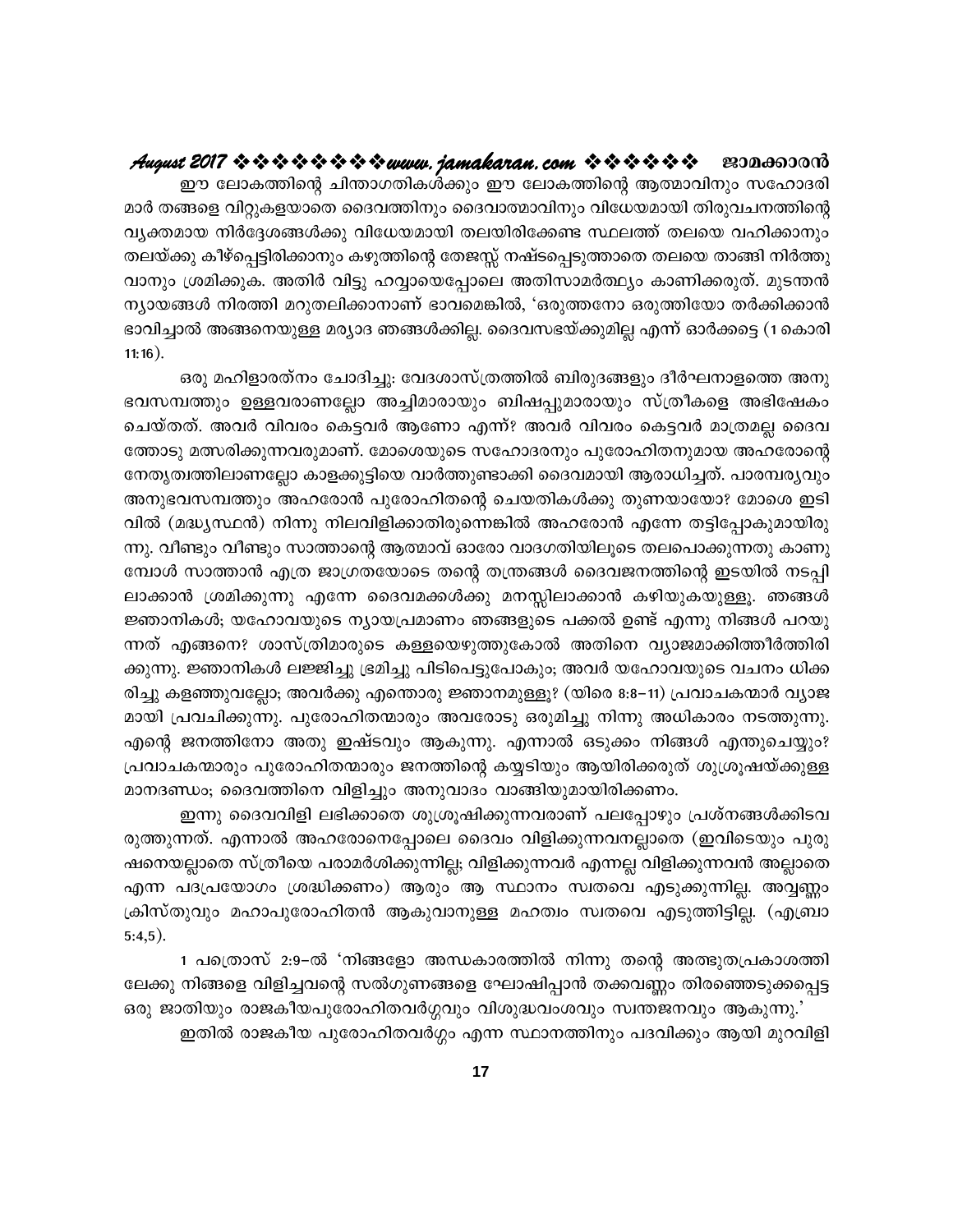കൂട്ടുകയും അവകാശം ഉന്നയിക്കുന്നവർ മനസ്സിലാക്കേണ്ട ഒരു കാര്യം ഈ കാര്യത്തിൽ പുരു ഷനെന്നോ സ്ത്രീ എന്നോ വ്യത്യാസമില്ല എന്ന വാദഗതികൾ ഊന്നിക്കൊണ്ടു പദവിക്കുവേണ്ടി വാദിക്കുന്നവർക്ക് കർത്താവിന്റെ സൽഗുണങ്ങളെ ഘോഷിപ്പാൻ ആരെങ്കിലും തടസ്സം നിൽക്കു ന്നുണ്ടോ? അതിന്നു മോസ്റ്റ് റവറണ്ടും, റൈറ്റ് റവറണ്ടും, റവറണ്ടും ആവശ്യമുണ്ടോ? പിതാ വായ ദൈവത്തിന്റെ മുന്നറിവിന് ഒത്തവണ്ണം ആത്മാവിന്റെ വിശുദ്ധീകരണം പ്രാപിച്ച് അനുസ രണം കാണിപ്പാനും യേശുക്രിസ്തുവിന്റെ രക്തത്താൽ തളിക്കപ്പെടുവാനായി വ്രതന്മാരുമായ വരോട് ആണ് പത്രോസ് പറയുന്നത്, 'നിങ്ങൾ രാജകീയ പുരോഹിതവർഗ്ഗമാണ്' (1 പത്രൊസ് 2:9) അതിൽ തന്നെയൊരു സംതൃപ്തി കണ്ടെത്താൻ ശ്രമിക്കണം.

രക്ഷിക്കപ്പെട്ട / വീണ്ടും ജനിച്ചു ദൈവമക്കളായി തീർന്നവർ നാളെ പള്ളിയിലേക്കു ചെന്നു സഭാശുശ്രൂഷകനോട് ഞാനും രാജകീയപുരോഹിതവർഗ്ഗത്തിൽപ്പെട്ട വൃക്തിയാണ്, അതുകൊണ്ട് സ്ത്രീയാകട്ടെ പുരുഷനാകട്ടെ സഭാശുശ്രൂഷകൾക്കു നേതൃത്വം കൊടുക്കാനായി അവകാശം ഉന്നയിച്ച് ഇടിച്ചു കയറിയാൽ ഇടവകയിലും മഹായിടവകയിലും ഉണ്ടാകാൻ സാധ്യ തയുള്ള പ്രത്യാഘാതങ്ങൾ എത്ര ഭയങ്കരമായിരിക്കും. ഏതു സഭാവിഭാഗത്തിൽപ്പെട്ടവരായാലും മൂപ്പന്മാർ / പാസ്റ്റർമാർ / വൈദികർ എന്ന പദവി പ്രത്യേകക്രമീകരണങ്ങളിലൂടെ മാത്രമേ നല്കാറുള്ളൂ എന്നതാണ് സത്യം. എന്തായാലും സ്ത്രീകൾക്കുള്ള ഈ പദവി പഴയ നിയമ ത്തിലോ പുതിയ നിയമത്തിലോ നല്കിയിട്ടില്ല. അല്ല ആരാധനയ്ക്കു നേതൃത്വം കൊടുത്തേ മതിയാകൂ എന്നു നിർബന്ധമാണെങ്കിൽ റോമർ 12:1–21 വരെ വായിച്ചു ധ്യാനിച്ചാൽ അവിടെ ദൈവം ആവശ്യപ്പെടുന്ന കാര്യങ്ങൾ ചെയ്യാൻ ആരും തടസ്സമോ എതിരോ നിൽക്കുകയുമില്ല. 'സഹോദരന്മാരെ, ഞാൻ ദൈവത്തിന്റെ മനസ്സലിവു ഓർപ്പിച്ചു നിങ്ങളെ പ്രബോധിപ്പിക്കുന്നത് നിങ്ങൾ ബുദ്ധിയുള്ള ആരാധനയായി നിങ്ങളുടെ ശരീരങ്ങളെ ജീവനും വിശുദ്ധിയും ദൈവ ത്തിനു പ്രസാദവുമുള്ള യാഗമായി സമർപ്പിപ്പിൻ. ഈ ലോകത്തിന് അനുരൂപമാകാതെ (ഈ ലോകത്തിന്റെ സമത്വവാദികളെപ്പോലെ) നന്മയും പ്രസാദവും പൂർണ്ണതയുമുള്ള ദൈവഹിതം ഇന്നതെന്നു തിരിച്ചറിയേണ്ടതിനു മനസ്സുപുതുക്കി രൂപാന്തരപ്പെടുവിൻ.'

ബുദ്ധിയുള്ള ആരാധന നന്മയും പ്രസാദവും പൂർണ്ണതയുമുള്ള ദൈവഹിതം എന്താണ്?

- ഭാവിക്കേണ്ടതിന്നു മീതെ ഭാവിച്ചുയരാതിരിക്കുക. ഞാനൊരു പുരുഷനല്ല; സ്ത്രീയാണ്.  $1.$ ഞാൻ തലയാകാൻ പാടില്ല. തലയെ താങ്ങിനിറുത്തുന്ന കഴുത്തായി പുരുഷന്റെ തേജ സ്സായിരിക്കാൻ സംതൃപ്തിയുള്ളവളായിരിക്കുക. അതു സുബോധത്തോടെയുള്ള ഭാവമാ ണുതാനും.
- 2. സ്ത്രീ എന്ന നിലയിൽ ദൈവത്താൽ തനിക്കു ലഭിച്ച കൃപാവരങ്ങൾ കൊണ്ടു ശുശ്രൂഷ കൾ നിവർത്തിക്കുക.
- നിർവ്യാജ സ്നേഹത്തിന്റെ ഉടമകൾ ആയിരിക്കുക. 3.
- തീയതിനെ വെറുത്തു നല്ലതിനോടു പറ്റിയിരിക്കുക. 4.
- 5. ബഹുമാനിക്കുന്നതിൽ മുന്നിട്ടു നിൽക്കുക.
- 6. ആത്മാവിൽ എരിവുള്ളവരായി ഉത്സാഹത്തോടെ കർത്താവിനെ സേവിക്കുക.
- പ്രത്യാശയിൽ സന്തോഷിക്കുക. 7.
- കഷ്ടതയിൽ സഹിഷ്ണുത കാണിക്കുക. 8.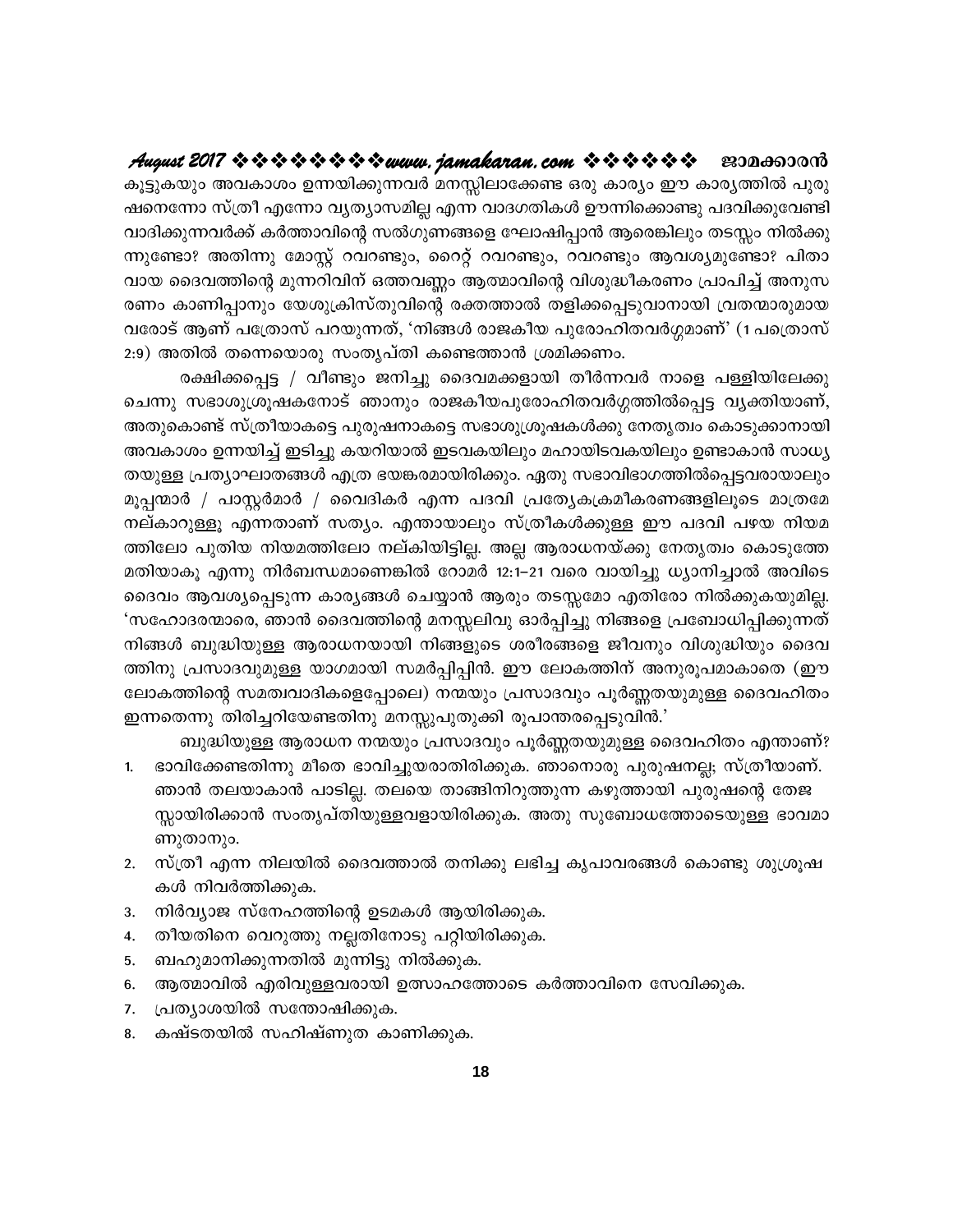- അതിഥി സൽക്കാരം കാണിക്കുക. 9.
- 10. പ്രാർത്ഥനയിൽ ഉറ്റിരിക്കുക.
- വിശുദ്ധന്മാരുടെ ആവശ്യങ്ങളിൽ കൂട്ടായ്മ കാണിക്കുക.  $11.$
- ഉപദ്രവിക്കുന്നവരെ ശപിക്കാതെ അനുഗ്രഹിക്കുക.  $12.$
- 13. സന്തോഷിക്കുന്നവരോടു കൂടെ സന്തോഷിക്കുക.
- 14. കരയുന്നവരോടു കൂടെ കരയുക.
- 15. തമ്മിൽ തമ്മിൽ ഭിന്നത കാണിക്കാതെ ഇരിക്കുക.
- 16. വലിപ്പം ഭാവിക്കാതെ എളിയവരോടു ചേർന്നുകൊൾക.
- 17. ഞാൻ മാത്രമാണ് ബുദ്ധിയും വിവരമുള്ളവൻ എന്നു വിചാരിക്കാതിരിക്കുക.
- 18. തിന്മയ്ക്കു പകരം തിന്മ ചെയ്യാതിരിക്കുക.
- 19. യോഗൃമായി പെരുമാറുക.
- 20. എല്ലാവരോടും സമാധാനമായിരിക്കുക.
- 21. പ്രതികാരം ചെയ്യാതിരിക്കുക.
- 22. തിന്മയോടു തോൽക്കാതെ നന്മയാൽ തിന്മയെ ജയിക്കുക.

ഇനിയും നിരവധി കാര്യങ്ങൾ ആ വേദഭാഗത്തു നിന്നും നമുക്കു കണ്ടെത്താൻ കഴി യും. അങ്ങനെ ബുദ്ധിയുള്ള ആരാധന നടത്താം.

ഇതു സ്ത്രീകൾക്കു മാത്രമല്ല പുരുഷന്മാർക്കും ബാധകമാണ്. ഇപ്രകാരമുള്ള ബുദ്ധി യുള്ള ആരാധന നമ്മിലും സഭയിലും ഉണ്ടായിരുന്നെങ്കിൽ, സ്വർഗ്ഗത്തിന്റെ ഒരു പതിപ്പ് നമുക്കി വിടെ ഭൂമിയിൽ സ്ഥാപിക്കാൻ കഴിയുമായിരുന്നു. ഇന്നെവിടെയും ഭിന്നതയും പിറുപിറുപ്പും അല്ലേ. എത്ര എത്ര ചേരികൾ ആയി നാം തിരിഞ്ഞിരിക്കുന്നു. ജാതിവൃവസ്ഥയും ഉയർന്നവൻ താഴ്ന്നവൻ എന്ന ചിന്തകളും പാരമ്പര്യങ്ങളുടെ മഹിമകളിലും പെട്ടുള്ള നമ്മുടെ ആരാധന ബുദ്ധിയുള്ള ആരാധനയല്ല. നമ്മുടെ ശരീരം തന്നെ പരിശുദ്ധാത്മാവിന്റെ മന്ദിരമാണ്. ഇതി ലൊന്നും നമുക്കഭിമാനിക്കാൻ കഴിയാതെ വേറെ എന്തിനോ വേണ്ടിയുള്ള മനുഷ്യന്റെ ദാഹം: അസംതൃപ്തി ആത്മീകമല്ല ജഡീകവും പൈശീചകവുമാണ്.

തീമൊഥെയോസിന്റെ ലേഖനത്തിലും തീത്തൊസിന്റെ ലേഖനത്തിലും മൂപ്പന്മാർക്കുള്ള യോഗ്യതയെക്കുറിച്ചു പറയുമ്പോൾ മൂപ്പത്തിമാരെക്കുറിച്ചു പറയുന്നില്ല. 1 തിമൊ 3:1–13 വരെ യുള്ള ഭാഗത്തും മൂപ്പന്മാർ എന്നും ശുശ്രൂഷകന്മാർ എന്നും പറയുമ്പോൾ മൂപ്പത്തിമാരെന്നോ, ശുശ്രൂഷക്കാരത്തിമാരെന്നെ പരാമർശിക്കുന്നില്ല. തിത്തൊസ് 1:6–9 വരെ വായിച്ചു നോക്കാം. ആകയാൽ സാത്താന്റെ തന്ത്രങ്ങളിൽ കുടുങ്ങി ദൈവം സ്ത്രീകൾക്കു നൽകിയ അതിമഹ ത്തായ പുരുഷന്റെ തേജസ്സിനെ സ്വയമോ മറ്റുള്ളവരിലോ കെടുത്തിക്കളയാതെ, ദൈവാത്മാ വിന്റെ നിയന്ത്രണത്തിനു വിധേയമായി, ഇതാ ഞാൻ കർത്താവിന്റെ ദാസി. അവിടുന്ന് എന്നെ ആക്കിയിരിക്കുന്ന സ്ഥാനത്ത് സംതൃപ്തിയോടെ സ്ത്രീയുടെ തല പുരുഷൻ, പുരുഷന്റെ തല ക്രിസ്തു, ക്രിസ്തുവിന്റെ തല ദൈവം ഈ ഘടനയിൽ വിള്ളൽ വരുത്താതെ വിനയപ്പെടാൻ എല്ലാ സഹോദരിമാർക്കും സർവ്വകൃപാലുവായ ദൈവം കൃപ നല്കുമാറാകട്ടെ എന്നു പ്രാർത്ഥ നയോടെ വാക്കുകൾക്ക് വിരാമം കുറിക്കുന്നു.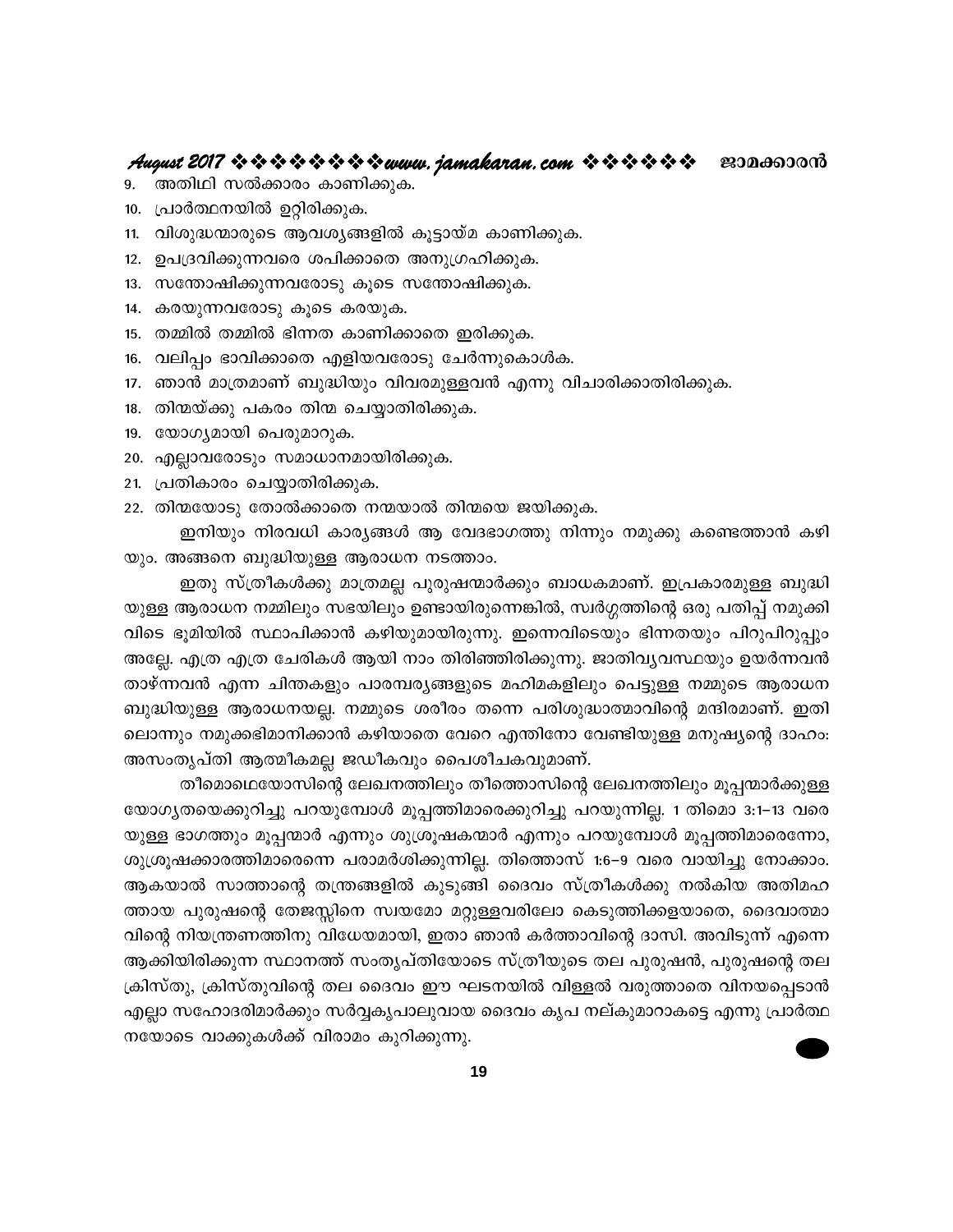# "സ്വവർഗ്ഗ വിവാഹം വിശുദ്ധീകരിച്ച് ആശീർവ ദിച്ച് കൊടുക്കപ്പെടും!?"

സ്വവർഗ്ഗ വിവാഹത്തെക്കുറിച്ച് സി.എസ്.ഐ സിനഡ് സഭയുടെ നിലപാട് അറിയിക്കു ന്നതിനു വേണ്ടി വേദശാസ്ത്ര പഠനവിഭാഗത്തെ ചുമതലപ്പെടുത്തി എന്ന 16.01.2014 മലയാള മനോരമയിൽ വന്ന വാർത്ത ഏതൊരു സാധാരണ സി.എസ്.ഐക്കാരനേയും ഞെട്ടിപ്പിക്കുന്ന ഒന്നത്രേ. ആ സിനഡിൽ പങ്കെടുത്ത സഭാനേതാക്കൾ സണ്ടേസ്ക്കുൾ പഠനമെങ്കിലും കൃതൃ മായി പൂർത്തീകരിച്ചിരുന്നെങ്കിൽ വ്യക്തമായി പറയുമായിരുന്നു. സ്വവർഗ്ഗ വിവാഹം ദൈവീക മല്ല മറിച്ച് അധാർമ്മികമാണ്.

വിശുദ്ധ ബൈബിളിൽ ഉല്പത്തി 19–ാം അദ്ധ്യായത്തിലും ലേവ്യ 18:22 ലും 20:13 ലും റോമർ 1:18–27 വരെയും സ്വവർഗ്ഗരതി എന്ന മഹാപാപത്തെയും അതിനോടുള്ള ദൈവീകനട പടികളെയും വിവരിക്കുന്നുണ്ട്. "പിന്നെ യഹോവ സൊദോമിന്റെയും ഗൊമോറായുടെയും നിലവിളി വലിയതും അവരുടെ പാപം അതികഠിനവും ആകുന്നു. ഞാൻ ചെന്ന് എന്റെ അടു ക്കൽ വന്നെത്തിയ നിലവിളിപോലെ അവർ കേവലം പ്രവർത്തിച്ചിട്ടുണ്ടോ ഇല്ലയോ എന്നു നോക്കി അറിയും എന്നു അരുളിച്ചെയ്തു. അങ്ങനെ ആ പുരുഷന്മാർ അവിടെനിന്നു സൊദോ മിലേക്കു പോയി. അബ്രഹാമോ യഹോവയുടെ സന്നിധിയിൽ തന്നെ നിന്നു (ഉല്പത്തി 18:20–22). ആ ദേശത്തിനുവേണ്ടിയുള്ള അബ്രഹാമിന്റെ മദ്ധ്യസ്ഥത തുടരുകയാണ്. ആ ദേശത്തിൽ 50 നീതിമാന്മാരുണ്ടെങ്കിൽ ആ ദേശത്തെ നശിപ്പിക്കുമോ എന്നു ചോദിക്കുന്ന അബ്രഹാം 45 പേരെ ങ്കിലും നീതിമാന്മാരായി ഉണ്ടായാലോ പിന്നെ നാല്പതു ഉണ്ടായാലോ, അല്ല മുപ്പതു പേരു ണ്ടായാലോ അല്ല ഇരുപതു പേരുണ്ടായാലെ അല്ല പത്തു പേരുണ്ടായാലെ എന്നു വാദിച്ചു ആ ദേശത്തിനുവേണ്ടി പോരാടുമ്പോൾ ഇനിയും താഴോട്ടു പോകുവാൻ മനസ്സില്ലാതെ മദ്ധ്യസ്ഥത അബ്രഹാം നിർത്തി. ചരിത്രം നോക്കിയാൽ നമുക്കു കാണാൻ കഴിയുന്നത് ലോത്തും രണ്ട് പെൺമക്കളും മാത്രമേ ആ ദേശത്തു നിന്ന് ഓടി ദൈവത്തിന്റെ ക്രോധാഗ്നിയിൽ നിന്നും രക്ഷ പ്പെട്ടുള്ളൂ. ആ ദേശത്ത് ലോത്ത് എങ്ങനെയാണ് ജീവിച്ചു വന്നത് എന്ന് പത്രൊസ് അപ്പോ സ്തലൻ ഓർമ്മപ്പെടുത്തുന്നത് ശ്രദ്ധിക്കുക. "സൊദോം ഗോമേറ എന്ന പട്ടണങ്ങളെ ഭസ്മീക രിച്ച് ഉന്മൂലനാശത്താൽ ന്യായം വിധിച്ചു മേലാൽ ഭക്തികെട്ടു നടക്കുന്നവർക്കു ദൃഷ്ടാന്ത മാക്കി വയ്ക്കുകയും അധർമ്മികളുടെ ഇടയിൽ വസിച്ചിരിക്കുമ്പോൾ നാൾതോറും അധർമ്മ പ്രവൃത്തി കണ്ടും കേട്ടും തന്റെ വലഞ്ഞുപോയ നീതിമാനായ ലോത്തിനെ വിടുവിക്കുകയും ചെയ്തു." (1 പത്രൊസ് 2:6–8) അവിടെ എഴുതിവച്ചിരിക്കുന്ന ഒരു കാര്യം ഈ സംഭവം ഭക്തി കെട്ടവർക്കു ദൃഷ്ടാന്തമായി ദൈവം വച്ചിരിക്കുന്നു എന്നതാണ്. രണ്ടു അവിടെ ലോത്ത് ജന ത്തിന്റെ അധാർമ്മിക പ്രവൃത്തി കണ്ടും കേട്ടും നാൾതോറും തന്റെ നീതിയുള്ള മനസ്സിൽ നൊന്തു അവരുടെ ദുഷ്ക്കാമ പ്രവൃത്തിയിൽ വലഞ്ഞുപോയ ലോത്തെന്നാണ്. അതിനകത്തു ലോത്തിന്റെ രണ്ടു പെൺമക്കളെയും പത്രൊസ് പരാമർശിക്കുന്നില്ല. ദുഷ്ക്കാമ പ്രവൃത്തി കണ്ടു നൊന്തു വലയുന്നവർ ചുരുക്കമായിരിക്കും. അതുകൊണ്ടാണല്ലോ "മഹായിടവകയിൽ" നൊന്തു വലയുന്ന അധികം പേരെയൊന്നും ഈ രംഗത്തു കാണാത്തത്.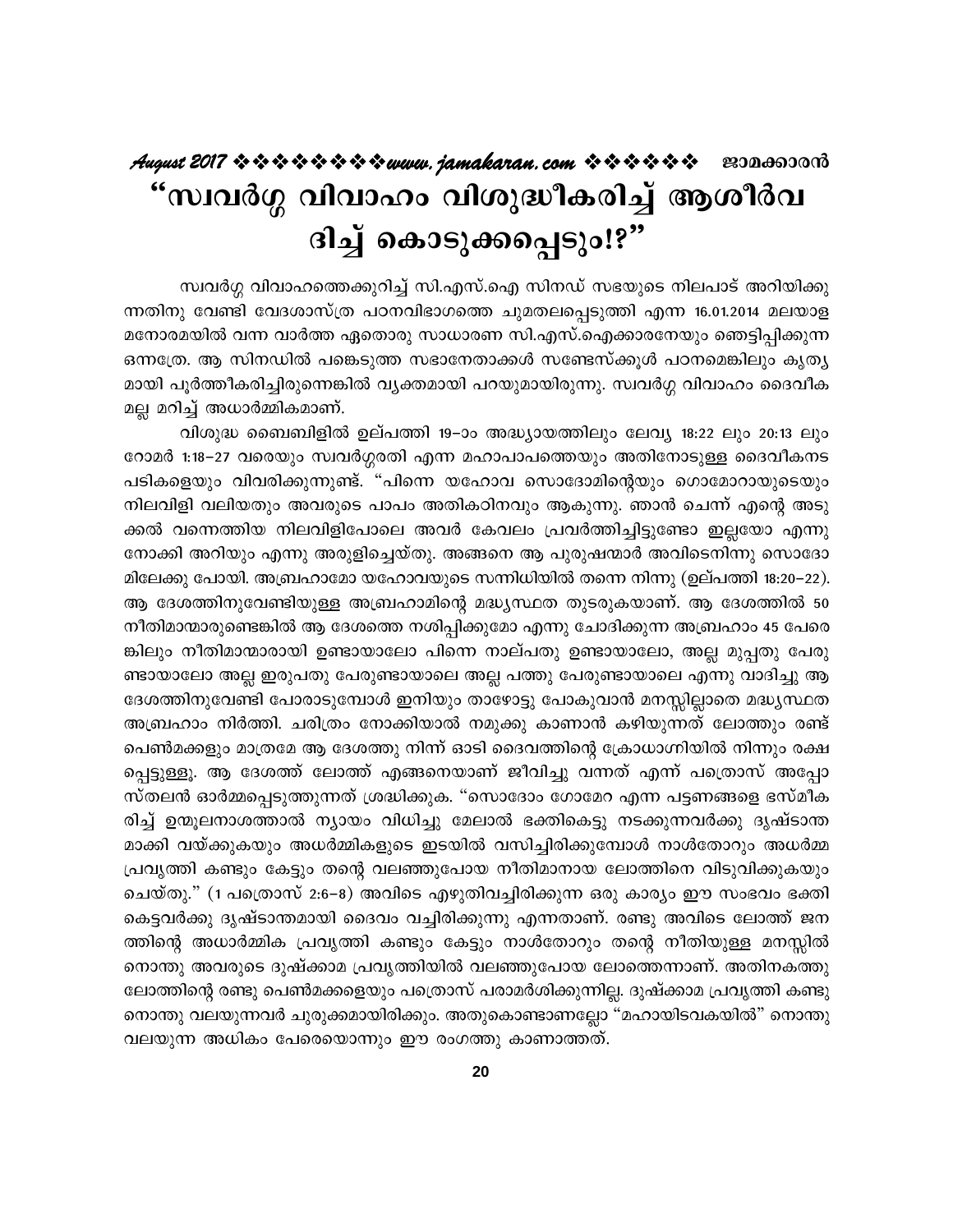പിന്നെ സൊദോം ഗോമേറ പട്ടണങ്ങൾക്കു എന്തു സംഭവിച്ചു? ഉല്പത്തി 19:21 മുതൽ 28 വരെയുള്ള ഭാഗം വരാൻ പോകുന്ന ന്യായവിധിയിൽ നിന്നും രക്ഷപ്രാപ്രിക്കാൻ താല്പര്യ മുള്ളവർ വിശുദ്ധവേദപുസ്തകം തുറന്നു വായിച്ചു ധ്യാനിക്കൂ...എന്നാൽ അവിടെ ലോത്തിനു 'സൂര്യോദയം' ആയിരുന്നു!

ഇനി ലേവ്യ പുസ്തകത്തിൽ നാം വായിക്കുന്നു ലേവ്യ 18:22, 20:13 "സ്ത്രീയോടു എന്ന പോലെ പുരുഷനോടു കൂടെ ശയിക്കുന്നതു 'അതു മ്ലേച്ഛത' അവർ മരണശിക്ഷ അനുഭവിക്കേ ണം." ഇതു ദൈവത്തിന്റെ നിലപാട്. "മഹാസിനഡിന്റെ വിദഗ്ധ സമിതി" കൊടുക്കുന്ന റിപ്പോർട്ട് "സ്വവർഗ്ഗ വിവാഹം വിശുദ്ധീകരിച്ച് ആശീർവദിക്കാം" ഇതു ന്യൂനപക്ഷത്തിന്റെയും സമൂഹ ത്തിലെ പാർശ്വവത്ക്കരിക്കപ്പെട്ടവന്റെയും ആവശ്യവും അവരോടുള്ള സ്നേഹവും കരുതലും പ്രദർശിപ്പിക്കാൻ കിട്ടിയിരിക്കുന്ന സുവർണ്ണാവസവുമാണ്. സ്വവർഗ്ഗക്കാരായ അച്ചന്മാരും ബിഷ പ്പുമാരും ഇവർക്കായി വാഴിക്കപ്പെട്ടാലും നാം നൊന്തു വലയുകയില്ല. മറിച്ച്, 'മഹാസിനഡും മഹായിടവകയും' പുരോഗതിയുടെ (അധോഗതിയെന്നു ദൈവമക്കൾ) ഒരു വഴികൂടി വെട്ടി ത്തുറന്നു. (ഉള്ള വഴി കൂടി കെട്ടിയടച്ചു പാവം വിശ്വാസികളെ വഴിയാധാരമാക്കി എന്നു ദൈവ മക്കൾ).

അനീതികൊണ്ടു സത്യത്തെ തടുക്കുന്ന മനുഷ്യരുടെ സകല അഭക്തിക്കും അനീതിക്കും നേരേ ദൈവത്തിന്റെ കോപം സ്വവർഗ്ഗത്തിൽ നിന്നു വെളിപ്പെടുന്നു. അതുകൊണ്ട് ദൈവം അവരെ തങ്ങളുടെ ഹൃദയങ്ങളിലെ മോഹങ്ങളിൽ സ്വന്തശരീരങ്ങളെ തമ്മിൽ തമ്മിൽ അവമാ നിക്കേണ്ടതിന് അശുദ്ധിയിൽ ഏല്പിച്ചു. ദൈവത്തിന്റെ സത്യം അവർ വ്യാജമാക്കി മാറ്റിക്കള ഞ്ഞു. സൃഷ്ടിച്ചവനെക്കാൾ സൃഷ്ടിയെ ഭജിച്ചു ആരാധിച്ചു. അവൻ എന്നെന്നേക്കും വാഴ്ത്ത പ്പെട്ടവൻ. ആമേൻ. അതുകൊണ്ട് ദൈവം അവരെ അവമാനരാഗങ്ങളിൽ ഏല്പിച്ചു. അവരുടെ സ്ത്രീകൾ സ്വാഭാവികഭോഗത്തെ സ്വഭാവവിരുദ്ധമാക്കിക്കളഞ്ഞു. അവ്വണ്ണം പുരുഷന്മാരും സ്വാഭാ വിക സ്ത്രീഭോഗം വിട്ട് അന്യോന്യം കാമം ജ്വലിച്ച് ആണോട് ആൺ അവലക്ഷണമായി പ്രവർത്തിച്ചു. ഇങ്ങനെ അവർ തങ്ങളുടെ വിഭ്രമത്തിനു യോഗ്യമായ പ്രതിഫലം തങ്ങ ളിൽത്തന്നെ പ്രാപിച്ചു. അവരുടെ തുടർന്നുള്ള ജീവിതശൈലി ദൈവത്തെ പരിജ്ഞാനത്തിൽ ധരിപ്പാൻ ഇഷ്ടമില്ലാത്തതിനു തക്കവണ്ണം ദൈവം അവരെ ഉചിതമല്ലാത്തതു ചെയ്വാൻ നികൃ ഷ്ഠബുദ്ധിയിൽ ഏല്പിച്ചു. അവർ സകല അനീതിയും ദുഷ്ടതയും അത്യാഗ്രഹവും ദുർബു ദ്ധിയും നിറഞ്ഞവർ : അസൂയ, കൊല, പിണക്കം, കപടം, ദുശ്ശീലം എന്നിവ തിങ്ങിയവർ, കുര ളക്കാർ, ഏഷണിക്കാർ, ദൈവദ്വേഷികൾ, നിഷ്ഠൂരന്മാർ, ഗർവ്വിഷ്ഠന്മാർ, ആത്മപ്രശംസക്കാർ, പുതുദോഷം സങ്കല്പിക്കുന്നവർ, മാതാപിതാക്കന്മാരെ അനുസരിക്കാത്തവർ, ബുദ്ധിഹീനർ, നിയമലംഘികൾ, വാത്സല്യമില്ലാത്തവർ, കനിവറ്റവർ ഈ വക പ്രവർത്തിക്കുന്നവർ മരണയോ ഗൃർ എന്നുള്ള ദൈവന്യായം അവർ അറിഞ്ഞിട്ടും അവരെ പ്രവർത്തിക്ക മാത്രമല്ല പ്രവർത്തി ക്കുന്നവരിൽ പ്രസാദിക്കുകയും കൂടെ ചെയ്യുന്നു.

ഇവിടെയാണ് സ്വവർഗ്ഗവിവാഹം വിശുദ്ധീകരിച്ച് ആശീർവദിക്കപ്പെടുന്നത്. ഈ വക പ്രവർത്തിക്കുന്നവർ മരണയോഗ്യർ എന്നറിഞ്ഞിട്ടും അവയെ പ്രവർത്തിക്ക മാത്രമല്ല പ്രവർത്തി ക്കുന്നവരിൽ പ്രസാദിച്ചു വിശുദ്ധീകരിച്ച് ആശീർവദിച്ചുകൊടുക്കപ്പെടും. സ്വവർഗ്ഗ വിവാഹ ശുശ്രൂഷയും സാധാരണ വിവാഹംപോലെ ഇപ്രകാരം ആയിരിക്കും Most Reverend മാരോ Rt.Reverend മാരോ സാദാ Reverend മാരോ ആശീർവദിക്കുന്നത്. ഇന്ന വീട്ടിൽ ഇന്ന കരയിൽ ഇന്ന ഇടവകയിലെ മത്തായിച്ചനും ഇന്ന വീട്ടിൽ ഇന്ന കരയിൽ ഇന്ന ഇടവകയിലെ തോമാ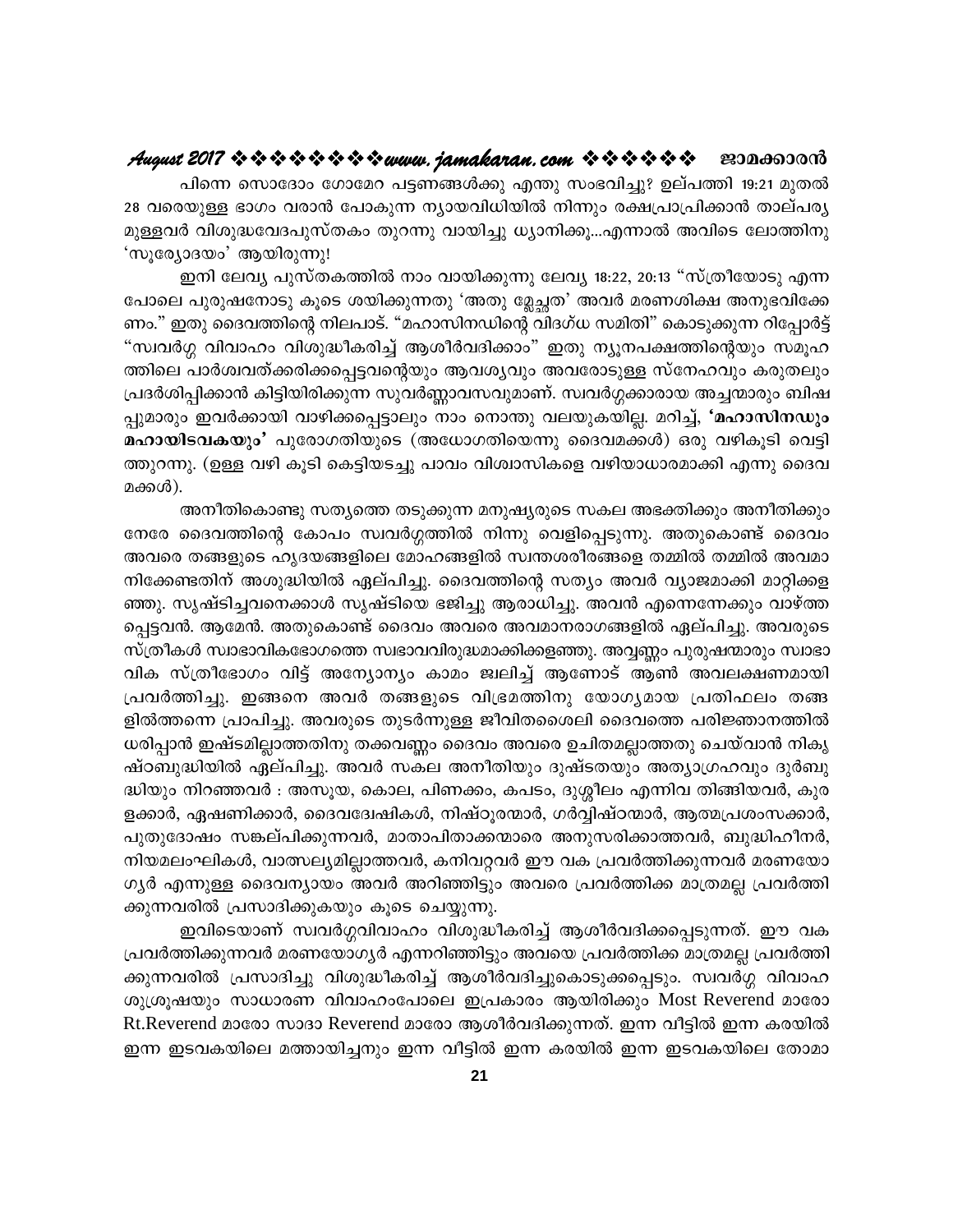ച്ചനും പിതാവിന്റെയും പുത്രന്റെയും പരിശുദ്ധാത്മാവിന്റെയും നാമത്തിൽ 'ഭാര്യാ ഭർത്താ വെന്നെ' 'ഭാര്യമാരെന്നോ' അല്ലെങ്കിൽ വിദഗ്ധസമിതി കൊടുക്കുന്ന 'എന്തു മണ്ണാങ്കട്ട' എന്നോ ആകട്ടെ ആയിത്തീർന്നിരിക്കുന്നു. കർത്താവ് കൂട്ടിച്ചേർത്തിനെ മനുഷ്യൻ വേർപിരിക്കരുത്. സാദാജനം പറയും ആമേൻ.

എത്ര പൈശാചികം. വിശുദ്ധനായ ത്രിയേക ദൈവത്തെ കൂടി ഈ അധർമ്മവും നികൃ ഷ്ടവുമായ കർത്തവൃത്തിനു സാക്ഷി നിർത്തുന്നവരെ ദൈവമക്കൾ എന്തു പേരിടണം? ദൈവത്തെ അല്പമെങ്കിലും ശങ്കയും ഭയവും ഉണ്ടായിരുന്നെങ്കിൽ വിദഗ്ധസമിതി മരണശിക്ഷ ഈകാര്യത്തിൽ സ്വവർഗ്ഗവിവാഹത്തിനു കല്പിക്കയില്ലായിരുന്നോ? എന്നാൽ ഇന്നടത്തെ തോമാ ച്ചനും ഇന്നടത്തെ മത്തായിച്ചനും 'മൃഗങ്ങൾ' ആയിത്തീർന്നിരിക്കുന്നു എന്നു പറഞ്ഞവസാനി ച്ചാൽ ഞാൻ മൃഗങ്ങളോടു ചെയ്യുന്ന അനീതിയാണ്. അവർ പോലും ലജ്ജിച്ചു തലതാഴ്ത്തും. ഇങ്ങനെ പറയാൻ കഴിയുമായിരിക്കും. അവർ ഇന്നു മുതൽ 'മനുഷ്യമൃഗങ്ങൾ' ആയിത്തീർന്നി രിക്കുന്നു. പുതിയ ജനുസ്സിൽപ്പെട്ടവർ. ഇവരുടെ എണ്ണം മഹാസിനഡുകളിലും മഹായിടവക യിലും വർദ്ധിക്കും. സഭാമനുഷ്യരായ നമുക്കു വേറെ വഴി തേടിപോകാം...ലോത്തിനെപോലെ ജീവരക്ഷയ്ക്കായി ഓടാം. അവിടെ നമുക്കു 'രോഗോപശാന്തിയോടെ നീതിസൂര്യൻ നമുക്കായി ഉദിക്കും.'

'ചൂളപോലെ കത്തുന്ന ഒരുദിവസം വരും അപ്പോൾ അഹങ്കാരികളൊക്കെയും സകല ദുഷ്പ്രവൃത്തിക്കാരും താളടിയാകും. വരുവാനുള്ള ആ ദിവസം വേരും കൊമ്പും ശേഷിപ്പി ക്കാതെ അവരെ ദഹിപ്പിച്ചുകളയും എന്നു സൈന്യങ്ങളുടെ യഹോവ അരുളിചെയ്യുന്നു. എന്റെ നാമത്തെ ഭയപ്പെടുന്ന നിങ്ങൾക്കോ നീതിസൂര്യൻ തന്റെ ചിറകിൻകീഴിൽ രോഗോപശാന്തി യോടുകൂടെ ഉദിക്കും. നിങ്ങളും പുറപ്പെട്ട് തൊഴുത്തിൽ നിന്നു വരുന്ന പശുക്കിടാങ്ങളെപ്പോലെ തുള്ളിച്ചാടും (മലാഖി 4:12). ഇത് അരുളിച്ചെയ്തവൻ പറയുന്നു 'ഇതാ ഞാൻ വേഗം വരുന്നു.' ആമേൻ കർത്താവായ യേശുവേ വേഗം വരേണമേ' എന്നു നമുക്കു പ്രാർത്ഥിക്കാം.

# ദൈവം വെറുക്കുന്ന വിവാഹം

മുകളിലുള്ള ഫോട്ടോ ഒരു സ്ത്രീക്കും മറ്റൊരു സ്ത്രീക്കും തമ്മിൽ ലണ്ടനിൽ ഉള്ള Protestant Anglican ചർച്ചിൽ ഒരു അച്ചൻ, ബിഷപ്പിന്റെ അനുവാദത്തോടും ഗവൺമെന്റിന്റെ അംഗീകാരത്തോടും ഈ വിവാഹം പരസ്യപ്പെടുത്തി. ഇന്നു അവിടെയുള്ള Protestant സഭ കൾ ഏതു വേഗത്തിൽ എങ്ങോട്ടു പോയിക്കൊണ്ടിരിക്കുന്നു എന്നുള്ളതിനു ഒരു ഉത്തമ ഉദാ ഹരണം.

1982–ൽ ഞാൻ കാനഡായിൽ പോയപ്പോൾ അവിടെ ഒരു പുരുഷൻ മറ്റൊരു പുരു ഷനെ വിവാഹം ചെയ്തു. അങ്ങനെ വിവാഹം ചെയ്ത ദമ്പതികളെല്ലാം ആരാധിക്കുന്ന സഭ യിൽ ഞാനും പോയി സംബന്ധിച്ചു. അതിനെ church എന്നാണു വിളിക്കപ്പെടുന്നത്. ആ സഭ യിൽ പോയ വിവരം ഞാൻ നേരത്തെ ജാമക്കാരനിൽ പരസ്യപ്പെടുത്തിയിരുന്നു. ഒരു പുരു ഷനും മറ്റൊരു പുരുഷനും തമ്മിൽ വിവാഹം നടത്തി കുടുംബം നടത്തുന്ന പാപത്തിനു Homo Sexual എന്നു പറയപ്പെടുന്നു. ഇന്നു സ്ത്രീകളിലും ധാരാളംപേർ ഈ പാപത്തിനു അടിമ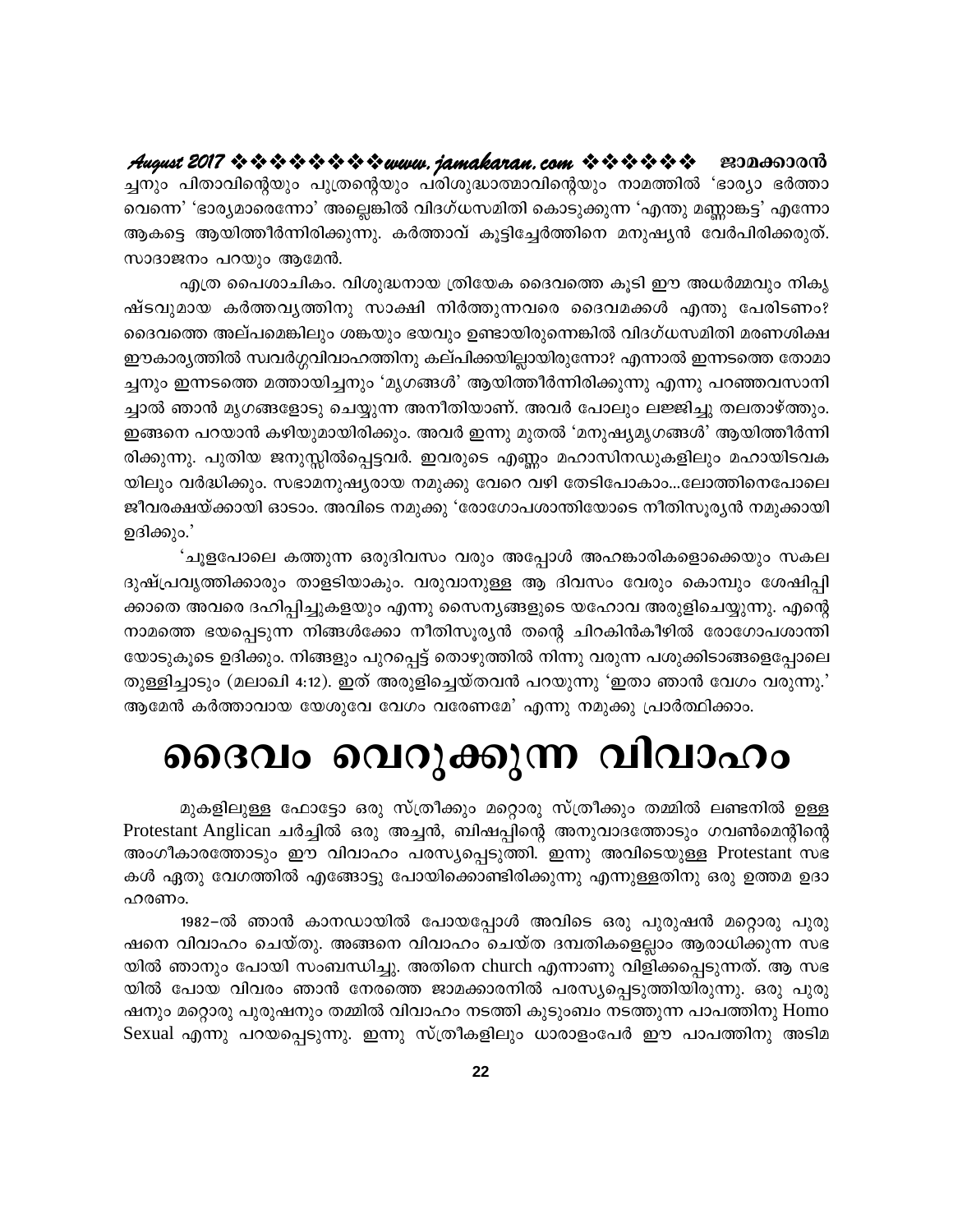### August 2017 \* \* \* \* \* \* \* \* \* www.jamakaran.com \* \* \* \* \* \* \* ജാമക്കാരൻ

പ്പെട്ടു കഴിയുന്നു. വിദൂരരാജ്യങ്ങളിൽ സർവ്വസാധാരണമായി നമുക്കു കാണാം. തമിഴ്നാട്ടിലെ മുൻ മുഖ്യമന്ത്രിയായ ജയലളിതയേയും അവരുടെ കൂട്ടുകാരിയായ ശശികലയേയും പറ്റി അവർ ഇതേ ബന്ധത്തിലായിരുന്നതായി പത്രത്തിൽ പരസ്യപ്പെടുത്തിക്കണ്ടു. ഇങ്ങനെ കല്യാണം കഴിച്ച സ്ത്രീകൾ കാനഡായിൽ ഉള്ളതുപോലെ തങ്ങൾക്കും ആരാധിക്കാൻ സഭ വേണം ഞങ്ങളെയും അച്ചന്മാരാക്കണം ഈ ബന്ധത്തെ നിയമാനുസൃതമാക്കണം എന്നു സമരം ചെയ്തുകൊണ്ടിരിക്കുന്നു.

സോദോം ഗോമോറയിൽ ഇങ്ങനെയുള്ള പാപം നിറഞ്ഞിരിക്കുന്നതുകൊണ്ടു ദൈവം അതു നശിപ്പിച്ചു. രാജ്യത്തെ ജനങ്ങൾ ലോത്തിന്റെ വീട്ടിൽ അതിഥികളായി വന്ന ദൂതന്മാരെ പോലും തങ്ങൾക്കു വിട്ടുകിട്ടണമെന്നു വാശി പിടിച്ചുപോരാടി. അതിനു ലോത്ത് പുരുഷൻ തൊടാത്ത എന്റെ പെൺമക്കളെ ഞാൻ നിങ്ങൾക്കുവേണ്ടി പുറത്തു തരാം. എന്നാലും എന്റെ അതിഥികളെ ഉപദ്രവിക്കരുതെന്നു കെഞ്ചി പറഞ്ഞു. ജനങ്ങൾ അതു സമ്മതിച്ചില്ല. അന്നു തന്നെ കർത്താവു ആ രാജ്യം മുഴുവനെയും നശിപ്പിച്ചു.

ഇങ്ങനെയുള്ള നാശം അമേരിക്ക, യൂറോപ്പ്, ആസ്ട്രേലിയ എന്നീ രാജ്യങ്ങളിൽ എപ്പോൾ വരുമെന്നറിയാൻ പാടില്ല. ഇന്ത്യയിലും ഇതേ പാപം വർദ്ധിക്കാൻ തുടങ്ങിയിട്ടുണ്ട് എന്നുള്ളതു കഴിഞ്ഞ വർഷം ഇന്ത്യയിലെ Homo Sexual സംഘടന നടത്തിയ യോഗം നമുക്കു അതു വ്യക്ത മാക്കുന്നു. അടുത്ത കാലത്തിൽ അണ്ണാമല യൂണിവേഴ്സിറ്റിയിലെ ഒരു മെഡിക്കൽ വിദ്യാർത്ഥി ഈ പാപത്തിന്റെ അടിസ്ഥാനത്തിൽ കൊല ചെയ്തു എന്നതു നാം വായിക്കുന്ന കാര്യമാകു ന്നു. അതുകൊണ്ടു നമ്മുടെ രാജ്യത്തിലും ഈ നാശം, ദൈവകോപം തീർച്ചയായും വരും. ഈ നാശത്തിൽ നിന്നു കർത്താവ് തന്റെ മക്കളെ രക്ഷിക്കുമാറാകട്ടെ.

ഒരു സ്ത്രീയോടു ഒരു പുരുഷൻ ജാഗ്രതയായി ഇടപെടണം. പാപത്തിൽ വീഴാതിരി ക്കണം എന്നെല്ലാം അവരെ പ്രസംഗിച്ചതുപോലെ ഇനി പുരുഷനോടു പുരുഷനും സ്ത്രീയോടു സ്ത്രീയും ഇടപെടുമ്പോൾ ജാഗ്രതയായിരിക്കണം എന്നു പ്രസംഗിക്കേണ്ട ഒരു മോശകരമായ നില ക്രൈസ്തസഭയിൽ കടന്നുവന്നു.

കഴിഞ്ഞ ചില വർഷങ്ങൾക്കുമുമ്പു ഇതേ Homo Sexual പാപത്തിൽ വീണ ഭാര്യയും ഭർത്താവുമായ രണ്ടു പുരുഷന്മാരെ ഭാര്യമാർ ഭർത്താവുമായ ഇംഗ്ലണ്ടു ആംഗ്ലിക്കൻ സഭ പള്ളി യിലെ അച്ചന്മാരായി വാഴിച്ചു എന്നുള്ള വിവരം പത്രത്തിലൂടെ നാമെല്ലാം വായിച്ചു. ഇപ്പോഴും ആ അച്ചനും ഭാര്യയുടെ സ്ഥാനത്തുള്ള പുരുഷനും (പുരുഷനായ അച്ചി – കൊച്ചമ്മ) സഭയെ നടത്തിക്കൊണ്ടിരിക്കുന്നു. ഇംഗ്ലണ്ടുരാജ്യത്തിൽ ഈ പാപങ്ങളെ അനുവദിച്ച ഇടവകക്കാർ, അച്ചന്മാർ, ബിഷപ്പുമാർ ഇവരുടെ ആത്മീയത്തിന്റെ സ്ഥിതി നമുക്കു മനസ്സിലാകുന്നു. നമ്മുടെ കേരളത്തിലും സ്ത്രീകളെ അച്ചന്മാരായി അംഗീകരിച്ചിരിക്കുന്നതുമല്ലാതെ അടുത്തകാലത്തു ആന്ധ്രാ ലൂഥറൻ സഭയിൽ ഒരു സ്ത്രീയെ ബിഷപ്പാക്കിയിരിക്കുന്നു. ഇനി ഇതുപോലെ Homo Sexual പാപത്തിൽ ഉൾപ്പെട്ട പുരുഷനെ അച്ചനാക്കിയാലും അതിൽ അതിശയിക്കാനൊന്നുമില്ല.

വായനക്കാർ അറിഞ്ഞിരിക്കണം എന്നതുകൊണ്ടാണു ഈ അശ്ലീലമായ കാര്യങ്ങളെ ഫോട്ടോയിൽ എടുത്ത് ഇതിൽ പരസ്യപ്പെടുത്തേണ്ടി വന്നത്. വായനക്കാർ കിണറ്റിലെ തവള യായിരിക്കാൻ പാടില്ല. ഈ വിഷയങ്ങളും അറിഞ്ഞിരിക്കണം. പക്ഷെ എന്നോടു ചോദിക്കാതെ മുകളിൽ കണ്ട അശ്ലീല വിവാഹഫോട്ടോയെ വലിയ നെഗറ്റീവ് ആയി തന്നു. എന്റെ വിവാഹ ഫോട്ടോപോലും ഇത്ര വലുതായി ജാമക്കാരനിൽ ഞാൻ പരസ്യപ്പെടുത്തിയില്ല. ഇതിനെ വലു തായി എടുപ്പിച്ചു പരസ്യപ്പെടുത്താൻ എനിക്കു സമയമില്ല.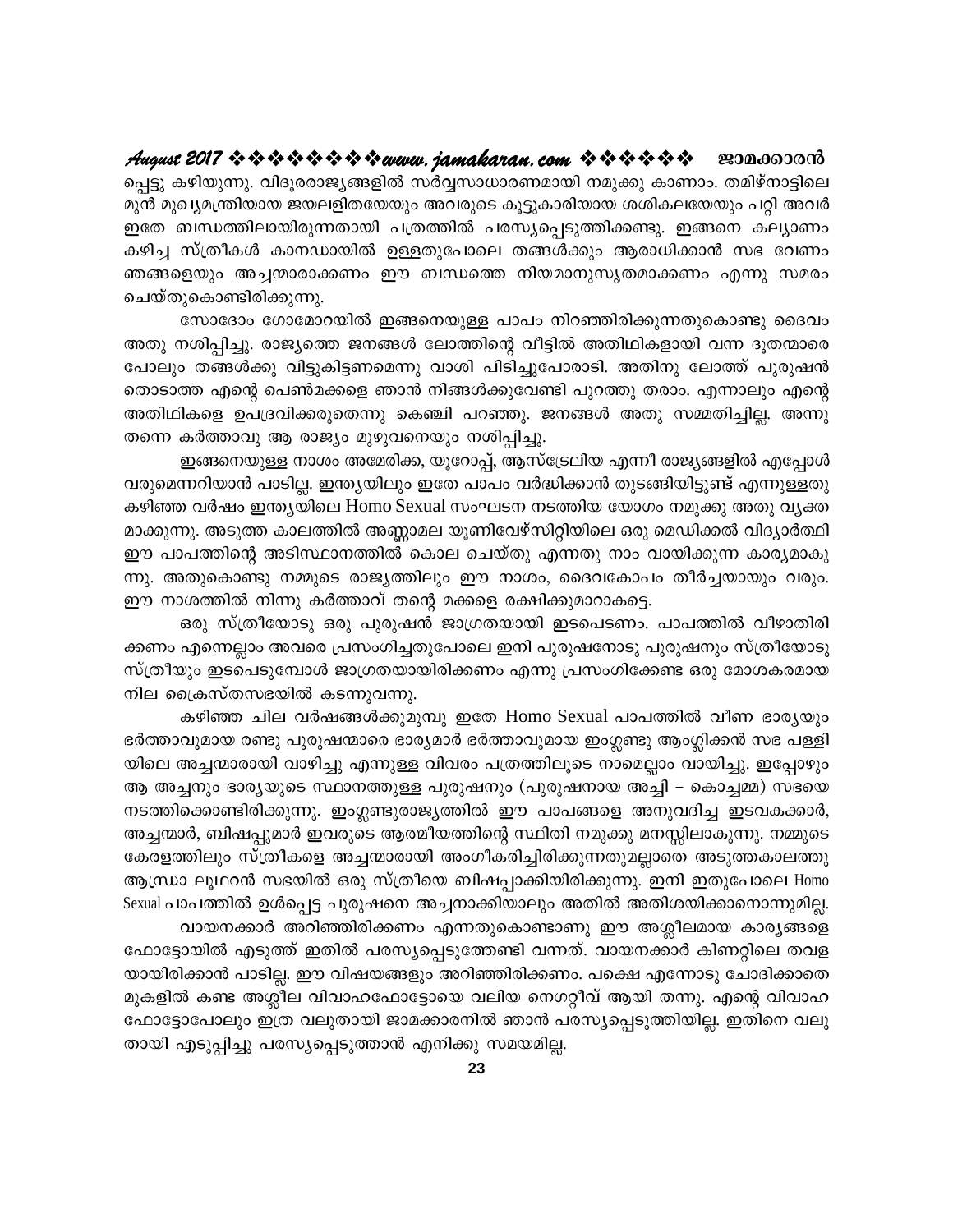## August 2017 \* \* \* \* \* \* \* \* \* www.jamakaran.com \* \* \* \* \* \* \* ജാമക്കാരൻ

ഹോസ്റ്റലിലും ബോർഡിംഗിലും നിന്നു പഠിക്കുന്ന ആൺകുട്ടികളുടെയും പെൺകുട്ടി കളുടെയും ഇടയിലാണ് ഇങ്ങനെയുള്ള പാപം ആരംഭിക്കാൻ കൂടുതൽ സാധ്യത. അതുകൊണ്ട് ജാഗ്രതയായിരിക്കുക.

# ജാമക്കാരൻ കുറിപ്പ് :

സ്ഥിർഗ്ഗത്തെക്കുറിച്ച് സി.എസ്.ഐ സിനാഡിൽ നിർദ്ദേശം നൽകുന്ന സമയത്തു തന്നെ ഇതു വേദപുസ്തകത്തിന് എതിരായ ഉപദേശം എന്നും നമ്മുടെ ദൈവം ലോക ത്തിന്റെ ആരംഭത്തിലിരുന്ന് വെറുക്കുന്ന പാപം എന്ന് അറിഞ്ഞിട്ടും ഇതിനെക്കുറിച്ച് എന്തുകൊണ്ടു ഗവേഷണം നടത്തണം. ആ സിനാഡിൽ അന്നുണ്ടായിരുന്ന ബിഷ പ്പുമാരും അച്ചന്മാരും ബി.സി മെമ്പർമാരും എന്തുകൊണ്ട് എതിർ പറഞ്ഞിട്ടില്ല. ഇതു ഗവേഷണം നടത്തുന്ന വിഷയമല്ലല്ലോ. ഇങ്ങനെ ഈ പാപം സഭയ്ക്കുള്ളിൽ പ്രവേ ശിക്കാനും ഇത് ആരംഭമാകുന്നു. പിശാചിന്റെ ആരംഭപ്രവർത്തനമാകുന്നു. സി.എ സ്.ഐ സഭാമക്കൾ ഈ പാപത്തെക്കുറിച്ച് ഗവേഷണം നടത്താൻ ഒരിക്കലും അനു വദിക്കരുത് എന്ന് ഞാൻ അഭ്യർത്ഥിച്ചുകൊള്ളുന്നു.



മുകളിൽ ഉള്ള ഫോട്ടോ ഒരു സ്ത്രീക്കും മറ്റൊരു സ്ത്രീക്കും തമ്മിൽ ലണ്ടനിൽ ഉള്ള പ്രൊട്ട സ്റ്റന്റ് ആംഗ്ലിക്കൻ ചർച്ചിൽ ഉള്ള ഒരു അച്ചൻ, ബിഷപ്പിന്റെ അനുവാദത്തോടും ഗവൺമെന്റിന്റെ അംഗീകാരത്തോടും ഈ വിവാഹം പരസ്യപ്പെടുത്തി. ഇന്നു അവിടെയുള്ള പ്രൊട്ടസ്റ്റന്റ് സഭ കൾ ഏതു വേഗത്തിൽ എങ്ങോട്ടുപോയിക്കൊണ്ടിരിക്കുന്നു എന്നുള്ളതിനു ഒരു ഉത്തമ ഉദാ ഹരണം.

ഇതു പോലെയുള്ള വിവാഹം പുരുഷനും പുരുഷനും തമ്മിൽ നടത്തുന്ന വിവാഹവും നമ്മുടെ സി.എസ്.ഐ പള്ളികളിൽ നടക്കാൻ സാധ്യതയില്ല എന്ന് ഇവർക്ക് ഉറപ്പുനൽകാൻ കഴിയുമോ?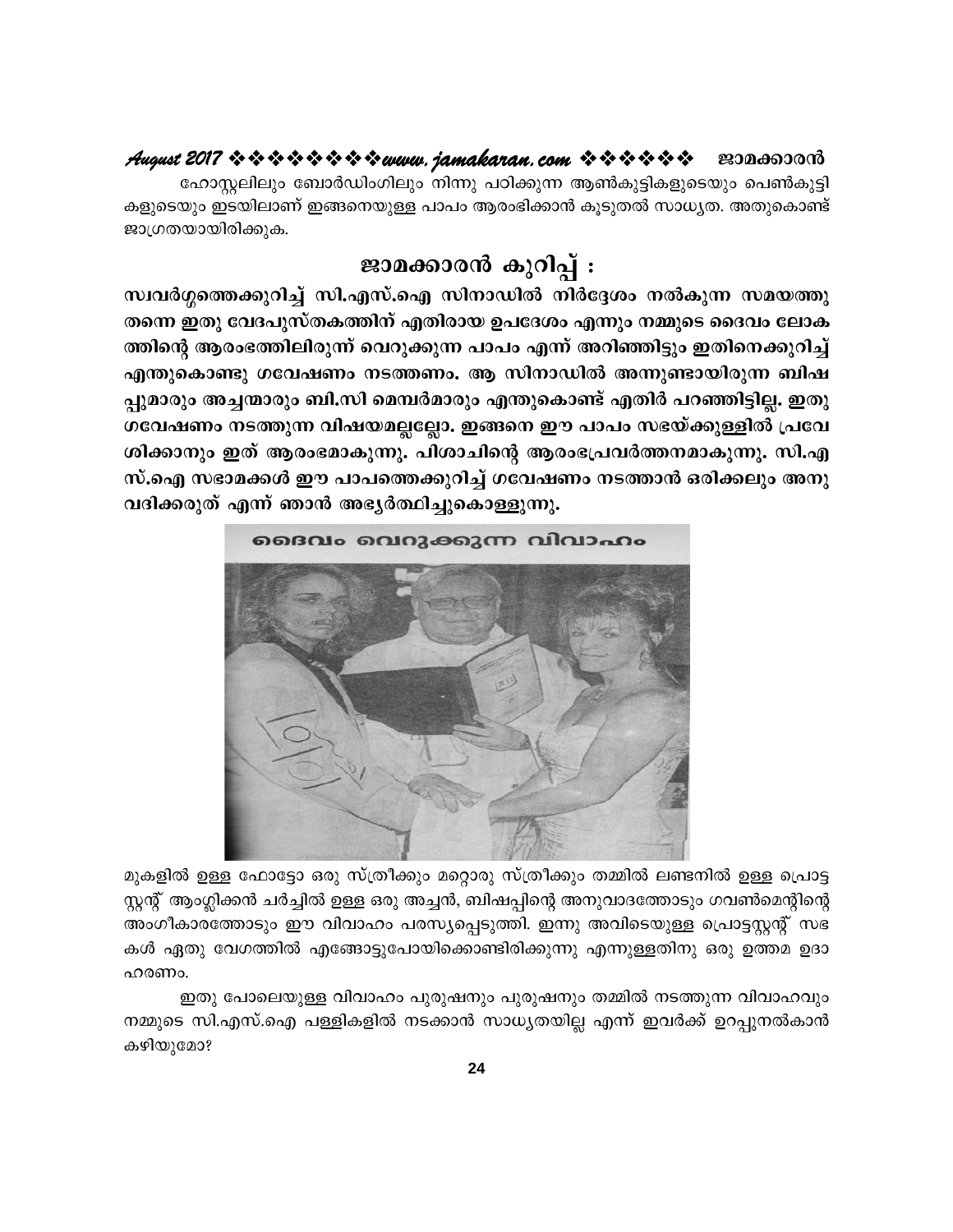### ജാമക്കാരൻ



ഈ പടത്തിൽ കാണുന്നത് പുരുഷനും പുരു ഷനും തമ്മിലുള്ള വിവാഹം ഒരു ബിഷപ്പ് നട ത്തിക്കൊടുക്കുന്നതാണ്. നേരത്തെ കാനഡയിൽ ഇവർക്കുവേണ്ടി ഒരു പ്രത്യേക പള്ളി തുടങ്ങി യിട്ടുണ്ട് എന്നുള്ള വിവരം ലേഖനത്തിൽ ഞാൻ സൂചിപ്പിച്ചിരുന്നു. ഇതുപോലെയുള്ള വിവാഹം നമ്മുടെ സി.എസ്.ഐയ്ക്കുള്ളിൽ വളരെ വേഗ ത്തിൽ സംഭവിക്കാൻ സാധ്യതകൾ ഉണ്ട്. സി. എസ്.ഐ മക്കൾ ജാഗ്രതയോടിരിക്കുക!!!

# **CSI KANYAKUMARI DIOCESE CHINTHANVILAI CSI CHURCH CONVENTION**



കന്യാകുമാരി ജില്ലയിലെ ചിന്തൻവിള എന്ന സ്ഥലത്ത് സി. എസ്.ഐ സഭയിലെ യുവജനസഖ്യം മുൻകൈയെടുത്ത് നടത്തിയ ഈ യോഗങ്ങൾക്ക് ഡിസ്ട്രിക് ചെയർമാൻ, Rev.C.Gnanadhasan അവർകൾ അദ്ധ്യക്ഷം വഹിച്ചു. സഭാ ശുശ്രൂഷകൻ Rev.J.Stephen യോഗക്രമീകരണങ്ങൾ നന്നായി ചെയ്തു. ശനിയാഴ്ച നടന്ന കൗൺസിലിംഗ് ശുശ്രു ഷയ്ക്കു ധാരാളം പേർ കടന്നുവന്നു. തിരുവനന്തപുരം ജില്ല യിൽ നിന്നും ധാരാളംപേർ വന്നിരുന്നു. ദൈവനാമം മഹ ത്വപ്പെട്ടു.

# C S I KANYAKUMARI DIOCESE

# പയണം സി.എസ്.ഐ സഭയുടെ 131-ാമാണ്ട് സഭാദിനാഘോഷങ്ങൾ



കനൃാകുമാരി ജില്ല മാർത്താണ്ഡ <mark>പു</mark> തരിനടുത്തുള്ള പ്യണം എന്ന സ്ഥലത്തെ സി.എസ്.ഐ സഭയുടെ 131-ാമാണ്ട് സഭാദിനാഘോഷങ്ങ ളുടെ ഭാഗമായി ഏപ്രിൽ മാസം 27, 28, 29 തീയതികളിൽ സുവിശേഷ യോഗങ്ങൾ ക്രമീകരിച്ചിരുന്നു. സ്ഭാ ശു്തുഷ്കൻ<br>Rev.G.Sathyalal Vijin ഐ നേതൃ ത്വത്തിൽ യോഗങ്ങൾ നടത്തപ്പെട്ടു. District Chairman லോഗணதில் സംബന്ധിച്ച് അദ്ധ്യക്ഷം വഹിച്ചു. കന്യാകുമാരി ജില്ലയിലെ വിവിധ ഭാഗ്ങ്ങളിൽ നിന്ന് ധാരാളം പേർ പങ്കെടുത്തു. ദൈവനാമം മഹത്വ പ്പെട്ടു.

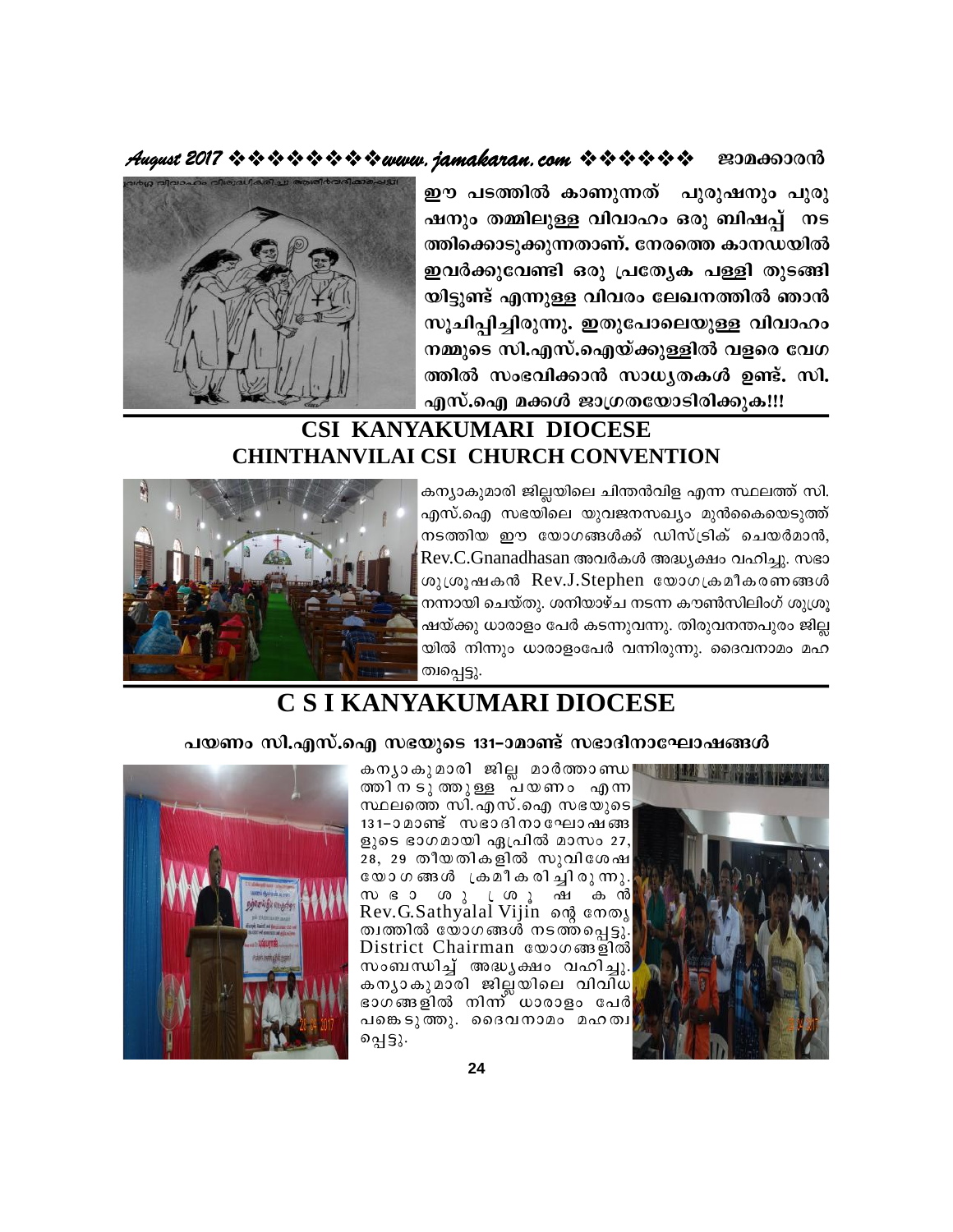# **CSI MALABAR DIOCESE**

ഹെബിക്സ് സ്മാരക സി.എസ്.ഐ സഭ, കണ്ണൂർ കൺവെൻഷൻ



North Kerala Diocese മലബാർ ഡയോസിസ് എന്ന പേര് മാറിയ ശേഷം ആദ്യമായി ബാസൽ മിഷൻ സഭയിൽ ജനിച്ച് വളർത്തപ്പെട്ട പുരോഹിതൻ Rt.Rev.Dr.Royce Manoj Victor അവർകൾ ബിഷ പ്പായി അവരോധിക്കപ്പെട്ടിരിക്കുന്നു. Malabar Diocese ആരംഭിച്ചശേഷം ആദ്യത്തെ കൺവെൻഷനിൽ പ്രസംഗിക്കാനിടയായതിൽ ഏറെ സന്തോഷം ഉണ്ടായി.

ബിഷപ്പ് തെരഞ്ഞെടുപ്പ് വേളയിൽ മലബാർ ഡയോസിസ് വിശ്വാസികൾക്കു ഒരു പ്രത്യേക ലേഖനം എഴുതിയിരുന്നു. വേദപുസ്തകം മലയാളത്തിൽ ആദ്യമായി പരിഭാഷ നിർവ്വഹിച്ച ഹെർമ്മൻ ഗുണ്ടർട്ട് എന്ന ജർമ്മൻ മിഷണറിയാൽ സ്ഥാപിക്കപ്പെട്ട മിഷനാണ് – ബാസൽ മിഷൻ. അക്കാലത്ത് North Kerala എന്ന് വിളി ക്കാതെ Malabar എന്നു തന്നെ വിളിച്ചിരുന്നു. മലബാർ പോലീസ് എന്ന പദപ്രയോഗവും ശ്രദ്ധിക്കുക. ബാസൽമി ഷന്റെ ക്രിസ്തീയ ഗാനങ്ങൾ മറ്റ് ഗാനങ്ങളെക്കാളും വൃത്യാസമുള്ളതും, അർത്ഥവത്തും നല്ല ഈണമുള്ളവയുമാ ണ്. പഴയ രാഗത്തിൽത്തന്നെ മലബാർ ഡയോസിസിൽ ഗാനങ്ങൾ ആലപിക്കുന്നു. ഈ സഭയിൽ 5–ാമത്തെ പ്രാവശ്യമാണ് ഞാൻ കൺവെൻഷനിൽ പ്രസംഗിക്കുന്നത്. അന്നു മുതൽ ഇന്നുവരെ മലബാർ ജനങ്ങൾ വിശിഷ്യ കണ്ണൂർ, കോഴിക്കോട്, ഷൊർണ്ണൂർ വിശ്വാസികളുടെ സ്നേഹം മറക്കാനാവാത്തതാണ്. അതിനായി ദൈവത്തെ സ്തുതിക്കുന്നു. മലബാർ ഡയോസിസ് രൂപീകൃത്മാകുന്നതുവരെ മധ്യകേരള ഡയോസിസിലെ പുരോഹിതന്മാ രിൽ ഒരാളായിരുന്നു North Kerala Diocese ലെ ബിഷപ്പായി തെരുഞ്ഞടുക്കപ്പെട്ടുകൊണ്ടിരുന്നത്. ഇനി മുതൽ മലബാർ മണ്ണിൽപ്പിറന്ന ബാസൽ മിഷൻ സഭകളാൽ വളർത്തപ്പെട്ട ഒരു പുരോഹിതനെ ഏകമനസ്സോടെ ബിഷ പ്പായി തെരഞ്ഞെടുക്കാൻ ആഹ്വാനം ചെയ്തിരുന്നു. വിശ്വാസികൾ ഒന്നടങ്കം ഏകമനസ്സോടെ ബാസൽ മിഷൻ പുരോഹിതനെ അധികം വോട്ടുവൃത്യാസത്തിൽ തെരഞ്ഞെടുത്തു. ഇപ്പോഴുള്ള ബിഷപ്പിനെ എതിർത്തു നിന്നതു എന്റെ അടുത്ത സ്നേഹിതനും മധ്യകേരള ഡയോസിസിലെ Clergy Secretary യായി ശുശ്രൂഷ ചെയ്തുവന്ന പുരോഹിതനാണ്. അദ്ദേഹം തോറ്റു. ഞാൻ മുഖാന്തിരമാണ് അദ്ദേഹം തോല്ക്കാനിടയായതു എന്ന് കരുതി . ഇപ്പോൾ പഴയ സ്നേഹത്തിലല്ല. മാത്രവുമല്ല, എന്നോട് ദേഷ്യത്തിലുമാണ്.കഴിഞ്ഞ കൺവെൻഷൻ യോഗത്തിൽ പ്രസംഗത്തിനായി ചെന്നപ്പോൾ കഴിഞ്ഞകാലത്തു നടന്ന സംഭവങ്ങളെല്ലാം ഓർമ്മയിൽ ഓടിയെത്തി. ചർച്ചിലെ സീനിയർ പാസ്റ്റർ Rev.Trevor Jyothish വേണ്ട ക്രമീകരണങ്ങൾ ചെയ്തിരുന്നു. ഡിസ്ട്രിക് ചെയർമാനായ Rev.Michael, Rev.Sinose Manaran എന്നിവർ യോഗങ്ങളിൽ അദ്ധ്യക്ഷം വഹിച്ചു. ഈ സഭയിലെ ക്വയർ കേരള ത്തിൽ ഏറെ പ്രശസ്തമാണ്. എന്റെ സ്നേഹിതനും ക്വയർ ലീഡറുമായ സിറിലിന്റെ നേതൃത്വത്തിൽ ഗാനങ്ങൾ ആലപിച്ച് ദൈവത്തെ മഹത്തപ്പെടുത്തി. ദൈവത്തിന് മഹതമുണ്ടാകട്ടെ.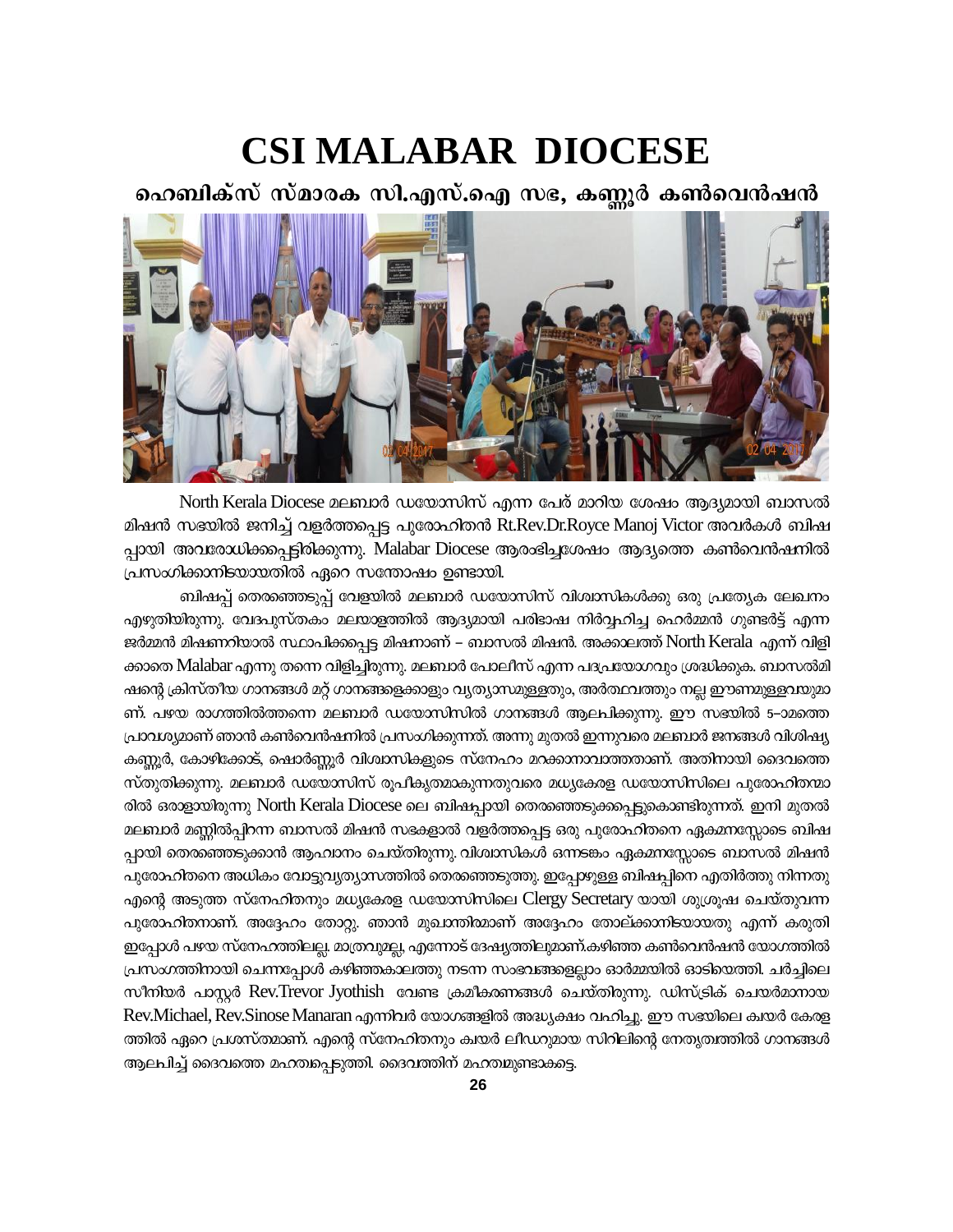# ദിണ്ഡുക്കൽ ജില്ല – പഴനി എന്ന സ്ഥലത്തിൽ നടന്ന എന്റെ ആദ്യപൊതുയോഗം



ഞാൻ പൊതുവായി സി.എസ്.ഐ സഭാകമ്മിറ്റി, സഭാശുശ്രൂഷകർ എന്നിവരുടെ നേതൃ ത്വത്തിൽ നടക്കുന്ന യോഗങ്ങളിലാണ് സംബന്ധിച്ച് വരുന്നത്. അങ്ങനെ പഴനിയിൽത്തന്നെ രണ്ടുതവണ സംസാരിച്ചിട്ടുണ്ട്. ഇപ്പോൾ സി.എസ്.ഐ സഭയിലെ പഴനി യുവജന പ്രാർത്ഥനാ ഗ്രൂപ്പിന്റെ നേതൃത്വത്തിൽ എന്നെ വിളിച്ച് പബ്ലിക് മൈതാനത്ത് വച്ച് യോഗങ്ങൾ നടത്തി. ഈ സഹോദരന്മാർ ആഴ്ചയിൽ ഒരുദിവസം പ്രാർത്ഥനാകുറിപ്പുകൾ എഴുതിവച്ച് ഓരോ വിഷ യങ്ങൾക്കായി പ്രാർത്ഥിച്ചു വരുന്നവരുമാണ്. തങ്ങളുടെ സ്ഥതം കാശ് ചെലവഴിച്ച് എല്ലാ വരും രക്ഷപ്രാപിച്ച് സതൃത്തിന്റെ പരിജ്ഞാനത്തിൽ എത്തണം എന്ന ഹൃദയവാഞ്ഛയിൽ ഈ യോഗങ്ങൾ ക്രമീകരിച്ചിട്ടുണ്ട്. 2017 മെയ് മാസം നടത്തിയ ഈ യോഗങ്ങളിൽ ഡോ.മുര ളീധരൻ എം.ഡിയും (ട്രൈബൽ മിഷൻ), ഞാനും പ്രസംഗകരായിരുന്നു. യോഗങ്ങൾ ഏറെ അനുഗ്രഹമായിരുന്നു.ഓട്ടൻഛത്രം ആശുപത്രിയിലെ ഡോക്ടർമാരും ജീവനക്കാരും മറ്റു ഗ്രാമ ങ്ങളിലെ ജനങ്ങളും യോഗങ്ങളിൽ സംബന്ധിച്ചു. ഡോ.സെൽവിൻ ഈ യോഗങ്ങളിൽ സംബ ന്ധിച്ചു എന്നതു പ്രത്യേകതയായിരുന്നു. ഡോ.മുരളീധരൻ ട്രൈബൽ മിഷന്റെ പ്രവർത്തന ങ്ങളെ വിശദീകരിച്ചശേഷം ദൈവദൂതും നല്കി. ദൈവനാമം മഹത്വപ്പെട്ടു.

# വായനക്കാരുടെ ശ്രദ്ധയ്ക്ക് :

പഴനിയിലെ പ്രാർത്ഥനാ സഹോദരന്മാർ ഒരു കല്യാണമണ്ഡപം വാടകയ്ക്കെടു ത്താണ് യോഗങ്ങൾ നടത്തിയത്. ഇതിലൂടെ സഭാ, മത വ്യത്യാസമില്ലാതെ എല്ലാവർക്കും പങ്കെടുക്കുവാൻ കഴിഞ്ഞു. പഴനി സഹോദരന്മാർ ചെയ്തതുപോലെ എന്റെ വായനക്കാരും ജില്ലാ, താലൂക്ക് കേന്ദ്രീകരിച്ച് പൊതുമൈതാനങ്ങളിൽ സർക്കാർ നടപടിക്രമങ്ങൾ പാലിച്ച് വേണ്ട അനുവാദങ്ങൾ വാങ്ങിയ ശേഷം പൊതുയോഗങ്ങൾ നടത്താൻ ആഗ്രഹിച്ചാൽ ഞാൻ എന്റെ തീയതികൾ നല്കാം. സത്യസുവിശേഷവും പഥ്യോപദേശവും ജനങ്ങളി ലെത്താൻ ഇത്തരത്തിലുള്ള ക്രമീകരണങ്ങൾ ഏറെ സഹായകരമാവും.